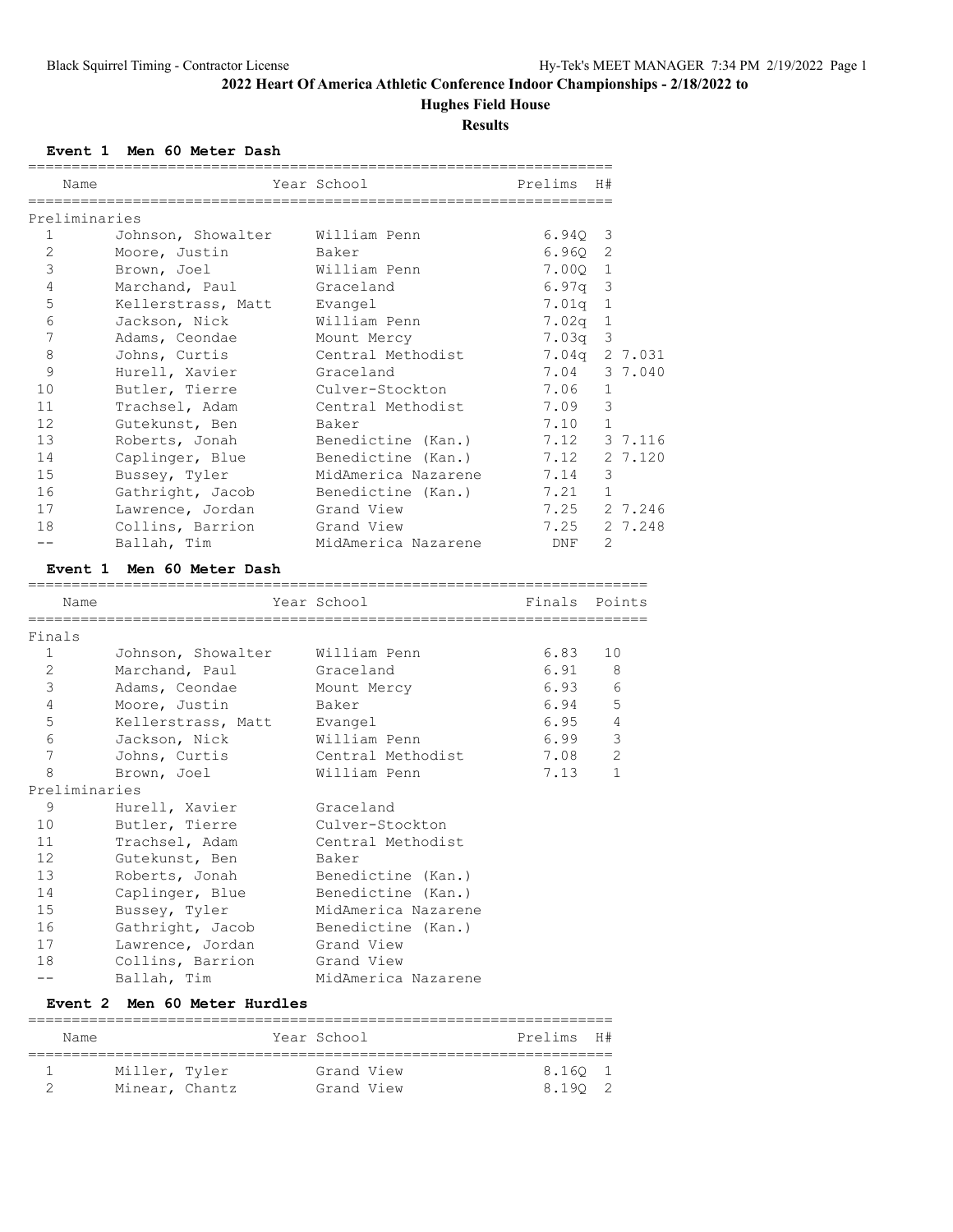**Hughes Field House**

**Results**

#### **....Event 2 Men 60 Meter Hurdles**

| 3  | Dagrin, Loubert   | William Penn        | $8.24q$ 1         |              |
|----|-------------------|---------------------|-------------------|--------------|
| 4  | Moots, Brennan    | Central Methodist   | 8.33 <sub>q</sub> | - 1          |
| 5  | Adams, Ceondae    | Mount Mercy         | 8.44a             | -2           |
| 6  | Boivin, William   | Evangel             | $8.46q$ 2         |              |
| 7  | Curet, Kevin      | Grand View          | $8.52q$ 1         |              |
| 8  | Vernet, Lohan     | Missouri Valley     | 8.57 <sub>q</sub> | -2           |
| 9  | Thompson, Mason   | Grand View          | 8.58              |              |
| 10 | Thomas, Spencer   | Grand View          | 8.62              | 2            |
| 11 | Sellars, Harrison | Graceland           | 8.77              | 2            |
| 12 | Jarboe, Dustin    | MidAmerica Nazarene | 8.91              | 2            |
| 13 | Nayandoro, Tom    | William Penn        | 9.07              | $\mathbf{1}$ |
| 14 | Grantham, Nash    | Evangel             | 9.15              |              |
| 15 | Benson, Calvin    | Benedictine (Kan.)  | 9.40              | 2            |

#### **Event 2 Men 60 Meter Hurdles**

|                | Name              | Year School         | Finals Points |                |
|----------------|-------------------|---------------------|---------------|----------------|
|                |                   |                     |               |                |
| Finals         |                   |                     |               |                |
| $\mathbf{1}$   | Dagrin, Loubert   | William Penn        | 8.02          | 10             |
| 2              | Miller, Tyler     | Grand View          | 8.22          | 8              |
| 3              | Adams, Ceondae    | Mount Mercy         | 8.38          | 6              |
| $\overline{4}$ | Vernet, Lohan     | Missouri Valley     | 8.53          | 5              |
| 5              | Curet, Kevin      | Grand View          | 8.55          | $\overline{4}$ |
| 6              | Boivin, William   | Evangel             | 9.13          | 3              |
| 7              | Minear, Chantz    | Grand View          | 9.51          | $\overline{2}$ |
|                | Moots, Brennan    | Central Methodist   | DNF           |                |
|                | Preliminaries     |                     |               |                |
| 9              | Thompson, Mason   | Grand View          |               |                |
| 10             | Thomas, Spencer   | Grand View          |               |                |
| 11             | Sellars, Harrison | Graceland           |               |                |
| 12             | Jarboe, Dustin    | MidAmerica Nazarene |               |                |
| 13             | Nayandoro, Tom    | William Penn        |               |                |
| 14             | Grantham, Nash    | Evangel             |               |                |
| 15             | Benson, Calvin    | Benedictine (Kan.)  |               |                |

#### **Event 3 Men 200 Meter Dash**

| Name           |                    | Year School         | Finals H# Points |                |                |        |
|----------------|--------------------|---------------------|------------------|----------------|----------------|--------|
| Finals         |                    |                     |                  |                |                |        |
| 1              | Moore, Justin      | Baker               | 21.89            |                | 6 10           |        |
| $\overline{2}$ | Kingston, Torian   | William Penn        | $21.91$ 6        |                | $_{\rm 8}$     |        |
| 3              | Bussey, Tyler      | MidAmerica Nazarene | $22.30\quad 5$   |                | 6              |        |
| 4              | Johns, Curtis      | Central Methodist   | 22.39            | 6              | $-5$           |        |
| 5              | Hurell, Xavier     | Graceland           | $22.41$ 5        |                | $\overline{4}$ | 22.401 |
| 6              | Ballah, Tim        | MidAmerica Nazarene | $22.41$ 5 3      |                |                | 22.403 |
| 7              | Love, Jaelen       | William Penn        | $22.44$ 6 2      |                |                |        |
| 8              | Johnson, Showalter | William Penn        | 22.48 1          |                |                |        |
| 9              | Johnson, Verlyn    | Culver-Stockton     | 22.60            | $\overline{4}$ |                |        |
| 10             | Ogden, Josh        | William Penn        | 22.68            | 3              |                |        |
| 11             | Jackson, Nick      | William Penn        | 22.78            | $\overline{4}$ |                |        |
| 12             | Bolden, Trevor     | Baker               | 22.79            | 2              |                |        |
| 13             | Marchand, Paul     | Graceland           | 22.80            | 2              |                |        |
| 14             | Kellerstrass, Matt | Evangel             | 22.81            | $\overline{2}$ |                |        |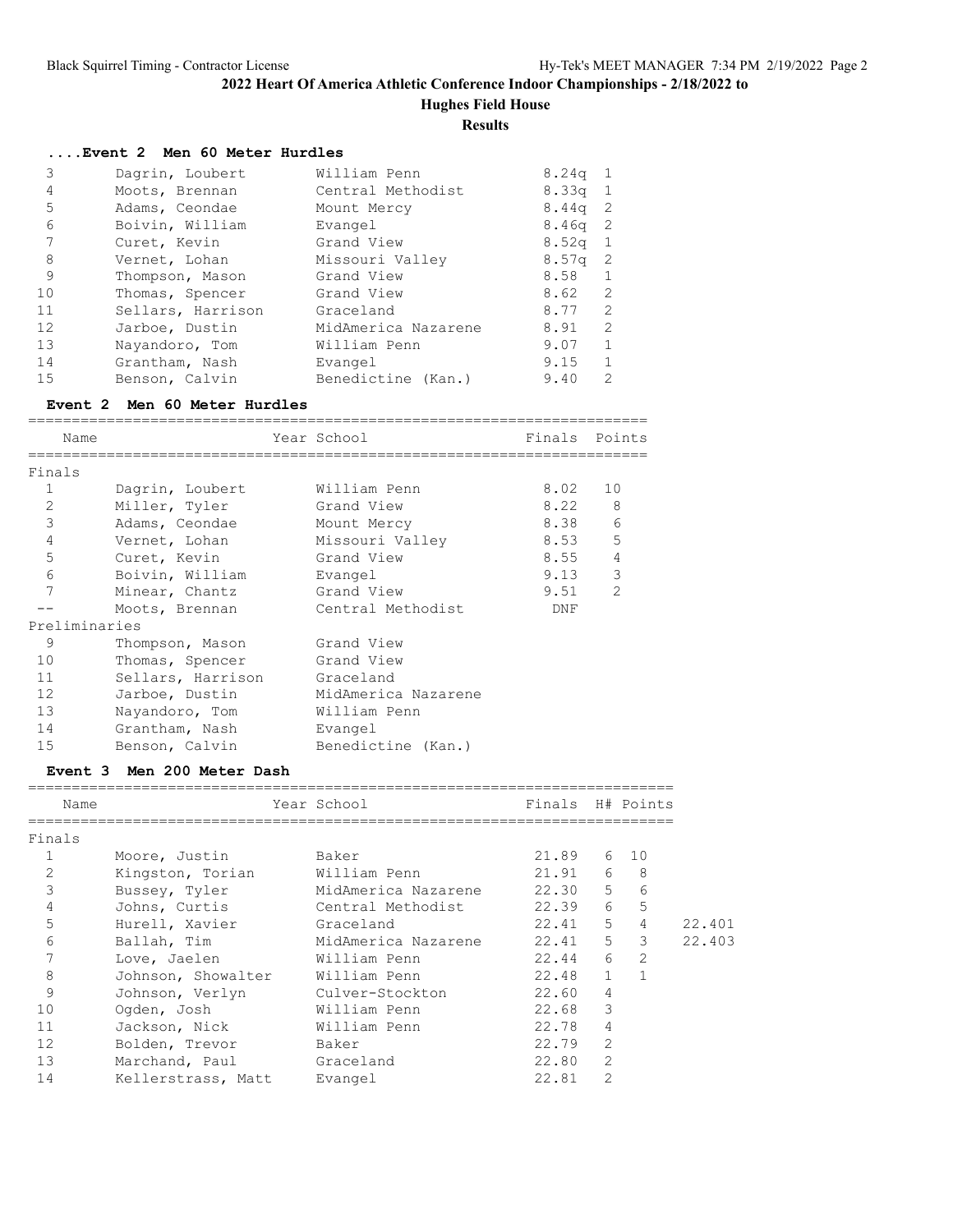**Hughes Field House**

**Results**

### **....Event 3 Men 200 Meter Dash**

| 15 | Strong Jr., Claren | Missouri Valley     | 22.85 | $\overline{4}$ |
|----|--------------------|---------------------|-------|----------------|
| 16 | Caplinger, Blue    | Benedictine (Kan.)  | 22.91 | 3              |
| 17 | Dagrin, Loubert    | William Penn        | 22.94 | 3              |
| 18 | Keiper, Nate       | Mount Mercy         | 23.05 | 3              |
| 19 | Adams, Ceondae     | Mount Mercy         | 23.28 | .5             |
| 20 | Christophersen, Co | Mount Mercy         | 23.32 | 2              |
| 21 | Maynard, Jack      | Missouri Valley     | 23.43 |                |
| 22 | Havens, Anthony    | Culver-Stockton     | 23.93 |                |
|    | O'Brien, Joshua    | MidAmerica Nazarene | DNF   | 4              |

#### **Event 4 Men 400 Meter Dash**

|                   | Name |                              | Year School                                   | Finals H# Points |                |                         |
|-------------------|------|------------------------------|-----------------------------------------------|------------------|----------------|-------------------------|
| $\mathbf{1}$      |      | Kingston, Torian             | William Penn                                  | 48.68 6 10       |                |                         |
| 2                 |      | Miller, Tyler Grand View     |                                               | 48.99 6 8        |                |                         |
| $\mathsf 3$       |      | Nyaoga, Mohammed             | Central Methodist 49.39 6 6                   |                  |                |                         |
| $\sqrt{4}$        |      | Desequeira, Leo Grand View   |                                               | 49.69 6 5        |                |                         |
| 5                 |      |                              | O'Brien, Joshua MidAmerica Nazarene 49.80 5 4 |                  |                |                         |
| 6                 |      |                              | Rhodes, Ashire MidAmerica Nazarene 49.86 5    |                  |                | $\overline{\mathbf{3}}$ |
| 7                 |      | Weimer, Jordan Baker         |                                               | 49.92 5          |                | $\overline{c}$          |
| 8                 |      | Love, Jaelen William Penn    |                                               | 50.30            | $\mathbf{1}$   | $\mathbf{1}$            |
| 9                 |      | Ayala, Alexander             | Central Methodist 50.32                       |                  | 3              |                         |
| 10                |      | Strong Jr., Claren           | Missouri Valley                               | 50.60            | $\overline{4}$ |                         |
| 11                |      | Keiper, Nate                 | Mount Mercy                                   | 50.82            | 5              |                         |
| $12 \overline{ }$ |      | Thompson, Mason              | Grand View                                    | 51.09            | 2              |                         |
| 13                |      |                              | Schiffhauer, Jack Central Methodist 51.10     |                  | $\mathbf{3}$   |                         |
| 14                |      | Sedillo Jr, Robert           | MidAmerica Nazarene 51.16                     |                  | $\overline{4}$ |                         |
| 15                |      |                              | Caplinger, Blue Benedictine (Kan.) 51.46      |                  | $\mathcal{S}$  |                         |
| 16                |      | Cardoza, Seaver              | Baker                                         | 51.56            | $\mathbf{1}$   |                         |
| 17                |      | Bolden, Trevor               | Baker                                         | 51.60            | 2              |                         |
| 18                |      | Swofford, Nate               | Evangel                                       | 51.73            | 2              |                         |
| 19                |      | Schroeder, Jordan            | Mount Mercy                                   | 51.90            | $\overline{4}$ |                         |
| 20                |      | Rawicki, Joseph              | Benedictine (Kan.) 51.98                      |                  | 3              |                         |
| 21                |      | Loveless, Jaden William Penn |                                               | 52.93            | $\overline{4}$ |                         |
| 22                |      | Butler, Bryce Park U.        |                                               | 54.31            | $\mathbf{1}$   |                         |
| --                |      | Coleman, Savion Grand View   |                                               | DO.              | $\overline{2}$ |                         |

O<sub>2</sub> 2 Break line violation

# **Event 5 Men 600 Meter Run**

| Name          |                                   | Year School           | Finals H# Points |               |                 |
|---------------|-----------------------------------|-----------------------|------------------|---------------|-----------------|
|               |                                   |                       |                  |               |                 |
| 1             | Weimer, Jordan                    | Baker                 | 1:21.07          | 3 10          |                 |
|               | 38.317 (38.317)                   | $1:21.069$ (42.752)   |                  |               |                 |
| $\mathcal{L}$ | Rhodes, Ashire                    | MidAmerica Nazarene   | 1:21.90 3        |               | - 8             |
|               | 40.997 (40.997) 1:21.891 (40.894) |                       |                  |               |                 |
| 3             | Fleuriot, Stephens                | MidAmerica Nazarene   | $1:22.57$ 3      |               | $6\overline{6}$ |
|               | 38.892 (38.892)                   | 1:22.562 (43.670)     |                  |               |                 |
| 4             | Bar-Shimon, Aytonn                | Central Methodist     | $1:22.61$ 3 5    |               |                 |
|               | 40.122 (40.122)                   | $1:22.609$ (42.487)   |                  |               |                 |
| 5             | Rogge, Daniel                     | Benedictine (Kan.)    | $1:22.78$ 3      |               |                 |
|               | 39.622 (39.622)                   | $1:22.774$ (43.152)   |                  |               |                 |
| 6             | Haverly, Kole                     | Clarke                | 1:23.51          | $\mathcal{L}$ |                 |
|               | 39.246 (39.246)                   | $1:23.505$ $(44.259)$ |                  |               |                 |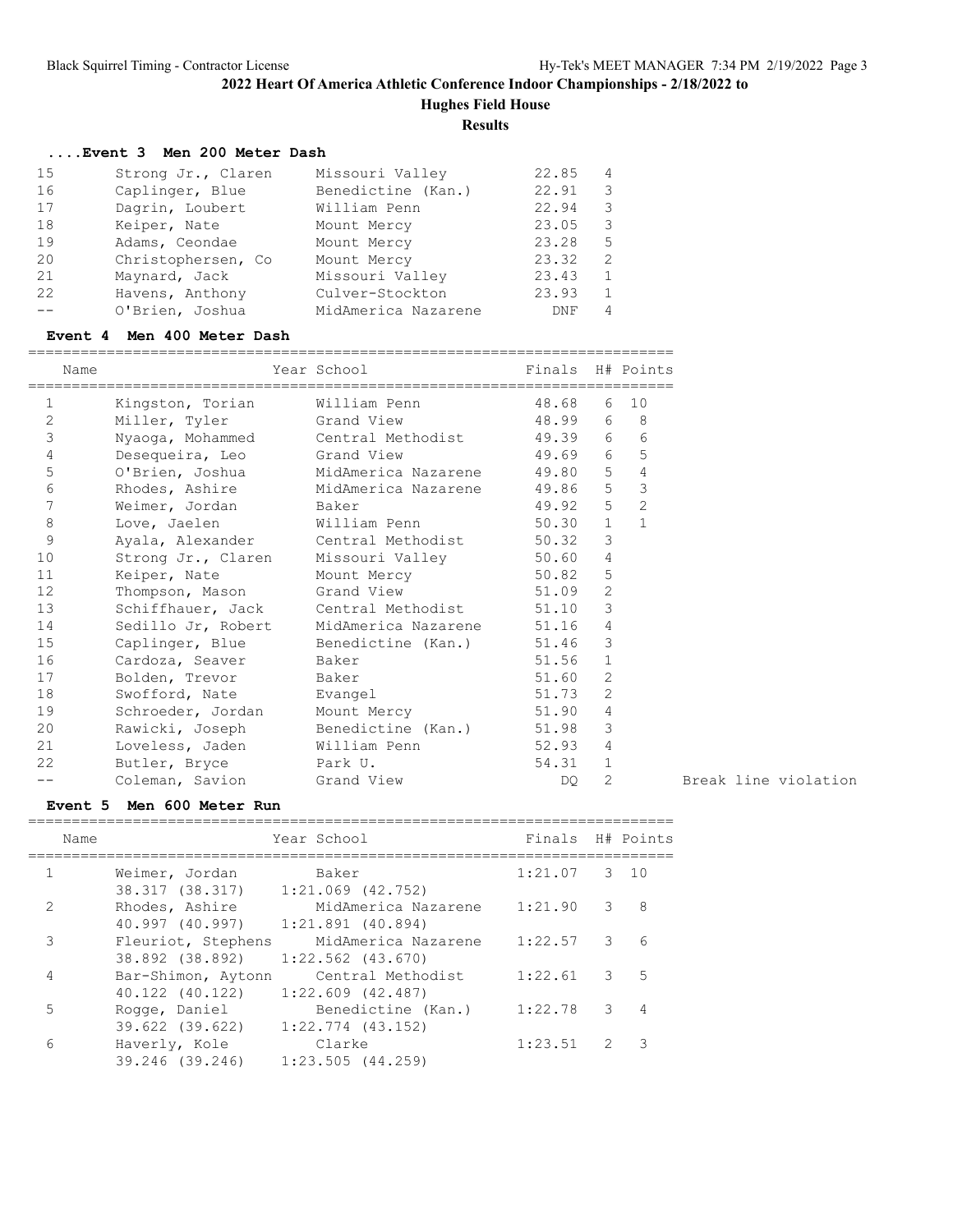**Hughes Field House**

**Results**

#### **....Event 5 Men 600 Meter Run**

| 7  | Schroeder, Jordan  | Mount Mercy           | 1:23.61 | $\overline{2}$ | $\overline{2}$ |
|----|--------------------|-----------------------|---------|----------------|----------------|
|    | 40.130 (40.130)    | $1:23.601$ $(43.471)$ |         |                |                |
| 8  | Sedillo Jr, Robert | MidAmerica Nazarene   | 1:24.43 | - 3            | -1             |
|    | 39.782 (39.782)    | $1:24.429$ $(44.647)$ |         |                |                |
| 9  | Parker, Nathan     | MidAmerica Nazarene   | 1:25.10 | 1              |                |
|    | 39.880 (39.880)    | $1:25.099$ (45.219)   |         |                |                |
| 10 | Bolton, Kenneth    | William Penn          | 1:25.44 | 2              |                |
|    | 39.736 (39.736)    | $1:25.431$ (45.695)   |         |                |                |
| 11 | Knudsen, Thomas    | MidAmerica Nazarene   | 1:26.00 | -2             |                |
|    | 39.810 (39.810)    | 1:25.995(46.185)      |         |                |                |
| 12 | Mikele, Berhane    | Grand View            | 1:32.89 |                |                |
|    | 41.926 (41.926)    | $1:32.884$ (50.958)   |         |                |                |

#### **Event 6 Men 800 Meter Run**

| Name         |                                     | Year School                                           | Finals                              | H# Points      |
|--------------|-------------------------------------|-------------------------------------------------------|-------------------------------------|----------------|
| $\mathbf{1}$ | Mannella, David                     | Benedictine (Kan.)                                    | 1:55.12<br>3                        | 10             |
| 2            | 27.070 (27.070)<br>Huftalin, Ben    | $1:11.139$ (44.069) $1:55.116$ (43.977)<br>Grand View | 1:55.35<br>$\overline{\phantom{a}}$ | 8              |
|              | 26.907 (26.907)                     | $1:10.602$ (43.695) $1:55.350$ (44.748)               |                                     |                |
| 3            | Huyser, Carter                      | Grand View                                            | $1:55.53$ 3                         | 6              |
|              | 27.504 (27.504)                     | $1:11.516$ (44.012) $1:55.523$ (44.007)               |                                     |                |
| 4            | Huebert, Robert                     | Baker                                                 | 1:55.84<br>2                        | 5              |
|              | 27.204 (27.204)                     | 1:11.527(44.323)                                      | $1:55.834$ (44.307)                 |                |
| 5            | Fleuriot, Stephens                  | MidAmerica Nazarene                                   | 1:56.78<br>2                        | $\overline{4}$ |
| 6            | 27.400 (27.400)                     | $1:11.703$ (44.303)                                   | 1:56.777(45.074)                    | 3              |
|              | Wittrock, Isaiah<br>27.723 (27.723) | Grand View<br>$1:12.044$ $(44.321)$                   | $1:57.72$ 3<br>$1:57.714$ (45.670)  |                |
| 7            | Munger, Talon                       | Grand View                                            | $1:57.99$ 3                         | $\overline{2}$ |
|              | 27.185 (27.185)                     | $1:11.293$ $(44.108)$                                 | $1:57.988$ (46.695)                 |                |
| 8            | Bar-Shimon, Aytonn                  | Central Methodist                                     | $1:58.20$ 3                         | $\mathbf{1}$   |
|              | 28.058 (28.058)                     | $1:12.428$ $(44.370)$                                 | 1:58.197(45.769)                    |                |
| 9            | Ruiz, Sais                          | Baker                                                 | $1:59.26$ 2                         |                |
|              | 27.433 (27.433)                     | $1:11.728$ (44.295)                                   | $1:59.259$ $(47.531)$               |                |
| 10           | Colyer, Andrew                      | Graceland                                             | $2:00.04$ 2                         |                |
|              | 28.175 (28.175)                     | $1:12.496$ $(44.321)$                                 | $2:00.032$ $(47.536)$               |                |
| 11           | Royer, Nathan                       | Graceland                                             | 2:01.82 1                           |                |
|              | 27.784 (27.784)                     | $1:13.419$ (45.635)                                   | $2:01.812$ (48.393)                 |                |
| 12           | Haverly, Kole                       | Clarke                                                | 2:02.85 1                           |                |
| 13           | 27.868 (27.868)                     | $1:14.123$ (46.255)                                   | $2:02.841$ (48.718)                 |                |
|              | Willmann, Ethan<br>27.717 (27.717)  | Park U.<br>$1:13.866$ (46.149)                        | $2:03.86$ 1<br>$2:03.858$ (49.992)  |                |
| 14           | Skala, Nathan                       | Mount Mercy                                           | 2:07.10<br>$\overline{\phantom{1}}$ |                |
|              | 28.009 (28.009)                     | $1:15.218$ $(47.209)$                                 | $2:07.096$ (51.878)                 |                |
| 15           | Clancy, Ryan                        | Mount Mercy                                           | 2:09.35 2                           |                |
|              | 27.691 (27.691)                     | $1:15.154$ (47.463)                                   | 2:09.344(54.190)                    |                |
| 16           | Bolton, Kenneth                     | William Penn                                          | 2:10.98 1                           |                |
|              | 28.830 (28.830)                     | $1:17.362$ (48.532)                                   | $2:10.978$ (53.616)                 |                |
|              | Event 7 Men 1000 Meter Run          |                                                       |                                     |                |
| Name         |                                     | Year School                                           | Finals H# Points                    |                |
|              |                                     |                                                       |                                     |                |

==========================================================================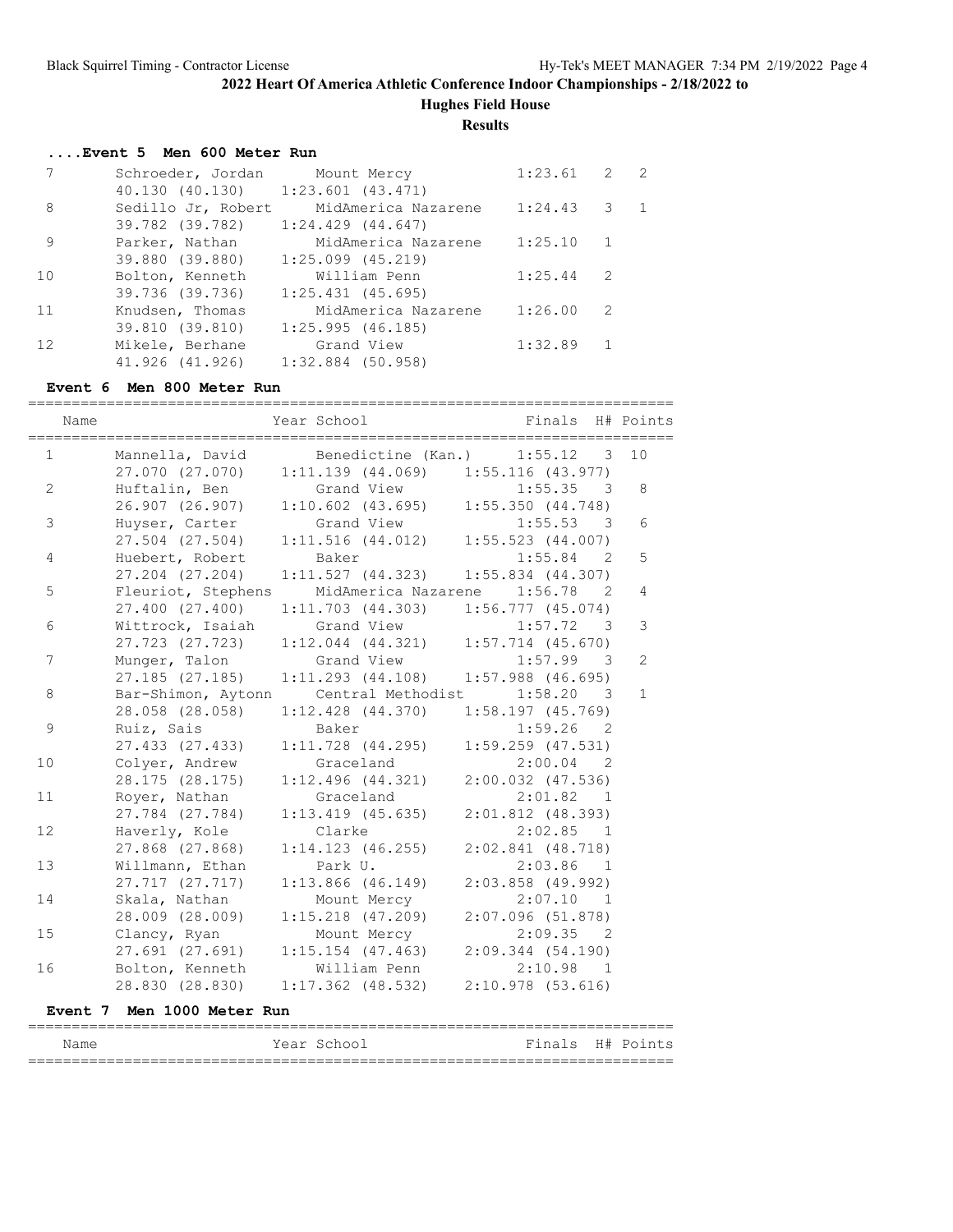# **Hughes Field House**

### **Results**

# **....Event 7 Men 1000 Meter Run**

| $\mathbf{1}$   | Wittrock, Isaiah        | Grand View                              | $2:31.89$ 3                        | 10 <sup>°</sup> |
|----------------|-------------------------|-----------------------------------------|------------------------------------|-----------------|
|                | $1:01.881$ $(1:01.881)$ | $1:51.397$ (49.516) $2:31.888$ (40.491) |                                    |                 |
| $\overline{2}$ | Mannella, David         |                                         | Benedictine (Kan.) 2:32.14 3       | 8               |
|                | 1:01.645(1:01.645)      | $1:50.956$ (49.311) $2:32.139$ (41.183) |                                    |                 |
| 3              | Huyser, Carter          | Grand View                              | 2:32.59<br>$\overline{\mathbf{3}}$ | 6               |
|                | $1:01.948$ $(1:01.948)$ | $1:50.982$ (49.034) $2:32.588$ (41.606) |                                    |                 |
| $\overline{4}$ | Huftalin, Ben           | Grand View                              | $2:33.26$ 3                        | 5               |
|                | $1:01.733$ $(1:01.733)$ | 1:51.253 (49.520)                       | $2:33.252$ $(41.999)$              |                 |
| 5              | Huebert, Robert         | Baker                                   | 2:33.80 3                          | $\overline{4}$  |
|                | $1:02.081$ $(1:02.081)$ | $1:51.191$ (49.110)                     | $2:33.793$ (42.602)                |                 |
| 6              | Campbell, Thomas        |                                         | Benedictine (Kan.) 2:34.69 2       | 3               |
|                | 59.361 (59.361)         | $1:47.816$ (48.455) $2:34.690$ (46.874) |                                    |                 |
| 7              | Heckenberg, Jonah       | William Penn                            | $2:34.73$ 2                        | $\overline{c}$  |
|                | 59.872 (59.872)         | 1:47.927(48.055)                        | $2:34.724$ (46.797)                |                 |
| 8              | Kellerman, Khobi        | Missouri Valley                         | 2:34.82 3                          | $\mathbf{1}$    |
|                | $1:02.128$ $(1:02.128)$ | 1:51.375(49.247)                        | 2:34.817(43.442)                   |                 |
| 9              | Ruiz, Sais              | Baker                                   | 2:35.24 2                          |                 |
|                | 59.195 (59.195)         | $1:47.574$ (48.379) $2:35.240$ (47.666) |                                    |                 |
| 10             | Carranza, Anthony       | MidAmerica Nazarene 2:35.97             | $\overline{2}$                     |                 |
|                | 59.143 (59.143)         | $1:47.655$ (48.512) $2:35.970$ (48.315) |                                    |                 |
| 11             | Spicer, Derrick         | MidAmerica Nazarene 2:39.30             | $\overline{2}$                     |                 |
|                | $1:00.353$ $(1:00.353)$ | $1:52.105$ (51.752) $2:39.294$ (47.189) |                                    |                 |
| 12             | Lopez, Oscar            |                                         | Mount Mercy 2:39.37 1              |                 |
|                | $1:03.280$ $(1:03.280)$ | $1:53.493$ (50.213) 2:39.368 (45.875)   |                                    |                 |
| 13             | Packard, Ty             | Baker                                   | $2:40.15$ 2                        |                 |
|                | 59.455 (59.455)         | $1:48.564$ (49.109)                     | 2:40.145(51.581)                   |                 |
| 14             | Massaro, Owen           |                                         | MidAmerica Nazarene 2:40.58 1      |                 |
|                | $1:03.527$ $(1:03.527)$ | 1:53.831(50.304)                        | 2:40.580(46.749)                   |                 |
| 15             | Sherod, DaMonte'        | William Penn                            | 2:44.80 1                          |                 |
|                | $1:04.006$ $(1:04.006)$ | 1:54.531(50.525)                        | $2:44.797$ (50.266)                |                 |
| 16             | George, Lucas           | Grand View                              | $2:46.68$ 1                        |                 |
|                | $1:03.778$ $(1:03.778)$ | $1:54.487$ (50.709)                     | $2:46.674$ (52.187)                |                 |
| 17             | Skala, Nathan           | Mount Mercy                             | $2:48.47$ 1                        |                 |
|                | $1:02.442$ $(1:02.442)$ | $1:54.272$ $(51.830)$                   | 2:48.470(54.198)                   |                 |
| 18             | Soderberg, Alex         | Grand View                              | $2:51.48$ 1                        |                 |
|                | $1:04.291$ $(1:04.291)$ | $1:56.245$ (51.954) $2:51.478$ (55.233) |                                    |                 |

#### **Event 8 Men 1 Mile Run**

| Name                                                               | Year School International                                                                 | Finals H# Points |  |
|--------------------------------------------------------------------|-------------------------------------------------------------------------------------------|------------------|--|
| 1 Donovan, Colin Benedictine (Kan.) 4:21.34 2 10                   |                                                                                           |                  |  |
| $4:21.339$ $(44.686)$                                              | $1:07.499$ $(1:07.499)$ $1:57.969$ $(50.470)$ $2:48.844$ $(50.875)$ $3:36.653$ $(47.809)$ |                  |  |
| 2 Mickelson, Sam Grand View 4:22.91 2 8                            |                                                                                           |                  |  |
| $4:22.904$ $(46.232)$                                              | $1:07.487$ (1:07.487) 1:57.990 (50.503) 2:48.915 (50.925) 3:36.672 (47.757)               |                  |  |
| 3 Davis, Ahren Grand View 4:23.59 2 6                              |                                                                                           |                  |  |
| 4:23.586 (46.706)                                                  | $1:07.757$ $(1:07.757)$ $1:58.186$ $(50.429)$ $2:49.102$ $(50.916)$ $3:36.880$ $(47.778)$ |                  |  |
| 4 Friess, Thaddeus                                                 | Benedictine (Kan.) 4:27.12 2 5                                                            |                  |  |
| 4:27.113(49.514)                                                   | $1:07.925$ (1:07.925) 1:58.414 (50.489) 2:49.352 (50.938) 3:37.599 (48.247)               |                  |  |
| 5 Kellerman, Khobi     Missouri Valley         4:30.57     2     4 |                                                                                           |                  |  |
| $4:30.562$ $(50.201)$                                              | $1:08.233$ $(1:08.233)$ $1:58.503$ $(50.270)$ $2:49.920$ $(51.417)$ $3:40.361$ $(50.441)$ |                  |  |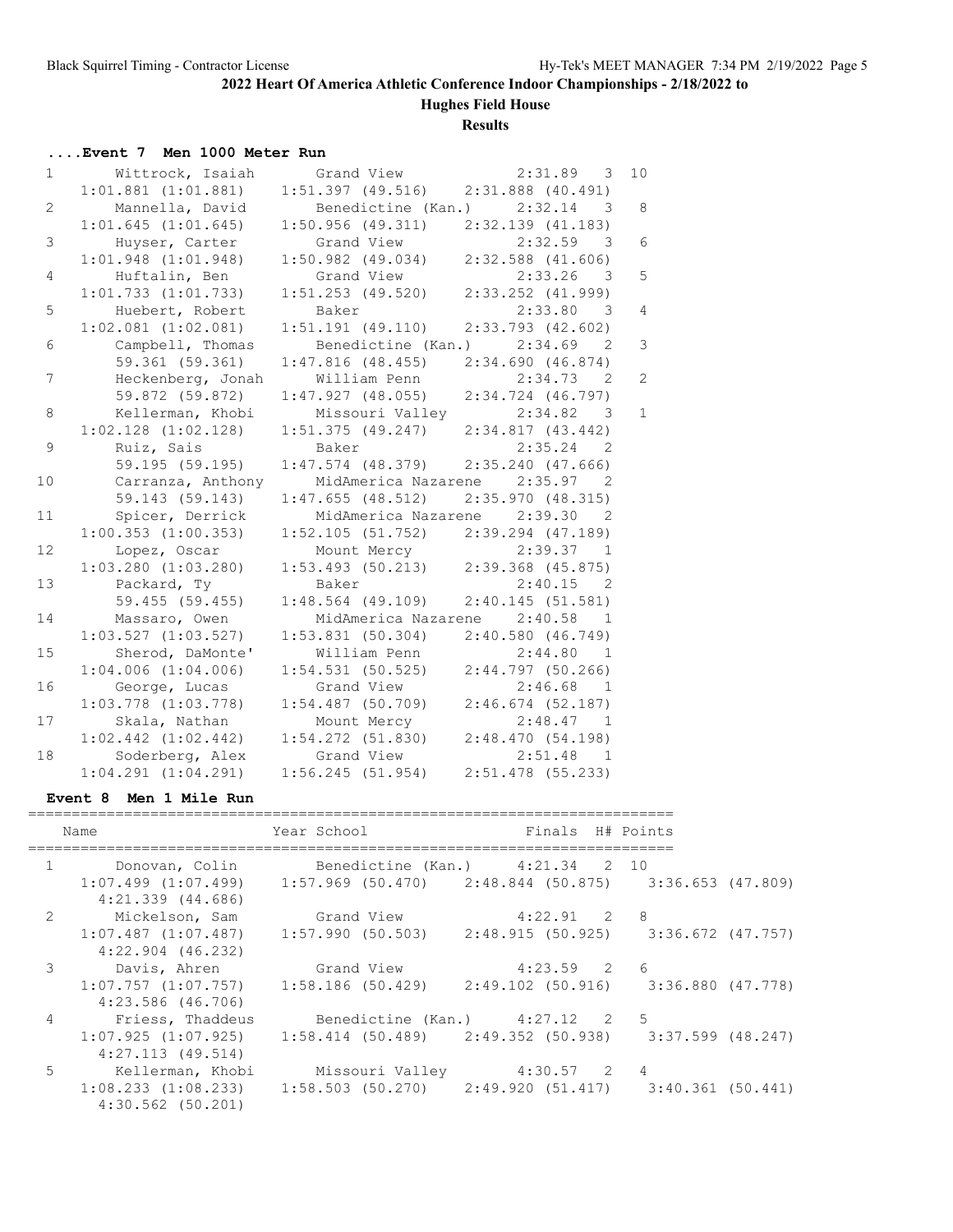# **Hughes Field House**

### **Results**

| Event 8 Men 1 Mile Run |  |  |  |
|------------------------|--|--|--|
|------------------------|--|--|--|

|                 | 6 Davis, Anthony Baker 4:31.62 2 3<br>1:08.307 (1:08.307) 1:58.545 (50.238) 2:49.796 (51.251) 3:41.546 (51.750) |                               |                                                             |                     |
|-----------------|-----------------------------------------------------------------------------------------------------------------|-------------------------------|-------------------------------------------------------------|---------------------|
|                 | 4:31.616(50.070)                                                                                                |                               |                                                             |                     |
| $7\overline{ }$ | Dutton, Max                                                                                                     | Baker                         | $4:32.11$ 2 2                                               |                     |
|                 | 1:08.193(1:08.193)                                                                                              |                               | $1:58.662$ (50.469) $2:49.999$ (51.337) 3:41.820 (51.821)   |                     |
|                 | $4:32.102$ (50.282)                                                                                             |                               |                                                             |                     |
| 8               | Kiptoo, Shawn                                                                                                   | Central Methodist 4:35.44 1 1 |                                                             |                     |
|                 | $1:12.508$ $(1:12.508)$                                                                                         |                               | $2:04.747$ (52.239) $2:56.150$ (51.403) $3:47.710$ (51.560) |                     |
|                 | 4:35.440(47.730)                                                                                                |                               |                                                             |                     |
| $\mathcal{G}$   | Howard, Jahlil                                                                                                  | Missouri Valley 4:35.76 2     |                                                             |                     |
|                 | $1:08.046$ $(1:08.046)$                                                                                         |                               | $1:58.359$ (50.313) $2:49.424$ (51.065)                     | $3:42.887$ (53.463) |
|                 | 4:35.759 (52.872)                                                                                               |                               |                                                             |                     |
| 10 <sup>°</sup> | Clancy, Ryan Mount Mercy 4:37.52 2                                                                              |                               |                                                             |                     |
|                 | $1:07.658$ $(1:07.658)$                                                                                         |                               | $1:58.191(50.533)$ $2:49.107(50.916)$                       | 3:40.031(50.924)    |
|                 | 4:37.514 (57.483)                                                                                               |                               |                                                             |                     |
| 11              | Eden, Jaxson Grand View 4:38.77 1                                                                               |                               |                                                             |                     |
|                 | $1:11.948$ $(1:11.948)$                                                                                         |                               | $2:04.080$ (52.132) $2:55.938$ (51.858)                     | $3:47.667$ (51.729) |
|                 | 4:38.765 (51.098)                                                                                               |                               |                                                             |                     |
| 12              | Heckenberg, Jonah William Penn 4:40.70 1                                                                        |                               |                                                             |                     |
|                 | $1:12.436$ $(1:12.436)$                                                                                         |                               | 2:05.204 (52.768) 2:56.758 (51.554)                         | $3:49.442$ (52.684) |
|                 | 4:40.692(51.250)                                                                                                |                               |                                                             |                     |
| 13              | Salas, Stevie 6rand View 4:42.17 1                                                                              |                               |                                                             |                     |
|                 | $1:12.764$ $(1:12.764)$                                                                                         |                               | $2:05.497$ (52.733) $2:57.015$ (51.518)                     | $3:49.694$ (52.679) |
|                 | 4:42.170(52.476)                                                                                                |                               |                                                             |                     |
| 14              | Hudson, Johann                                                                                                  | Park U.                       | $4:45.66$ 1                                                 |                     |
|                 | 1:12.711(1:12.711)                                                                                              |                               | $2:06.165$ (53.454) $2:59.355$ (53.190)                     | $3:53.776$ (54.421) |
|                 | 4:45.651(51.875)                                                                                                |                               |                                                             |                     |
| 15              | Lamparek, Lukas                                                                                                 | Mount Mercy 4:48.31 1         |                                                             |                     |
|                 | $1:12.272$ $(1:12.272)$                                                                                         |                               | $2:06.199$ (53.927) $2:59.073$ (52.874)                     | $3:55.224$ (56.151) |
|                 | 4:48.309 (53.085)                                                                                               |                               |                                                             |                     |
| 16              | Kilborn, Seth Grand View 4:51.99 1                                                                              |                               |                                                             |                     |
|                 | 1:13.113(1:13.113)                                                                                              |                               | $2:07.043$ (53.930) 3:02.023 (54.980)                       | 3:57.873 (55.850)   |
|                 | 4:51.982(54.109)                                                                                                |                               |                                                             |                     |
|                 | 17 Kress, Chase Mount Mercy 4:55.85 1<br>1:12.666 (1:12.666) 2:05.915 (53.249) 2:58.625 (52.710)                |                               |                                                             |                     |
|                 | $1:12.666$ $(1:12.666)$                                                                                         |                               |                                                             | $3:55.481$ (56.856) |
|                 | $4:55.843$ $(1:00.362)$                                                                                         |                               |                                                             |                     |

### **Event 9 Men 3000 Meter Run**

| Name         |                       | Year School           | Finals            | H# Points             |  |
|--------------|-----------------------|-----------------------|-------------------|-----------------------|--|
|              |                       |                       |                   |                       |  |
| $\mathbf{1}$ | Albert, Trevor        | Grand View            | 8:37.00 2 10      |                       |  |
|              | 51.052 (51.052)       | $1:45.253$ $(54.202)$ | 2:38.056 (52.804) | $3:30.624$ $(52.568)$ |  |
|              | $4:23.054$ $(52.430)$ | 5:15.016 (51.963)     | 6:06.441 (51.425) | 6:56.824 (50.384)     |  |
|              | $7:47.097$ (50.274)   | 8:36.993 (49.896)     |                   |                       |  |
| 2            | Rodriquez, Tony       | Grand View            | $8:43.75$ 2       | 8 <sup>8</sup>        |  |
|              | 52.041(52.041)        | 1:46.451(54.410)      | 2:39.721 (53.270) | $3:31.890$ $(52.169)$ |  |
|              | $4:24.454$ (52.565)   | $5:17.186$ (52.733)   | 6:11.076 (53.890) | $7:05.080$ $(54.004)$ |  |
|              | $7:57.083$ (52.004)   | $8:43.744$ (46.662)   |                   |                       |  |
|              | Mickelson, Sam        | Grand View            | $8:43.89$ 2       | - 6                   |  |
|              | 51.810 (51.810)       | $1:46.326$ $(54.517)$ | 2:40.274 (53.948) | $3:34.698$ $(54.425)$ |  |
|              | $4:28.998$ $(54.300)$ | $5:22.046$ (53.048)   | 6:14.677(52.632)  | 7:06.413(51.736)      |  |
|              | $7:55.898$ (49.486)   | 8:43.885 (47.987)     |                   |                       |  |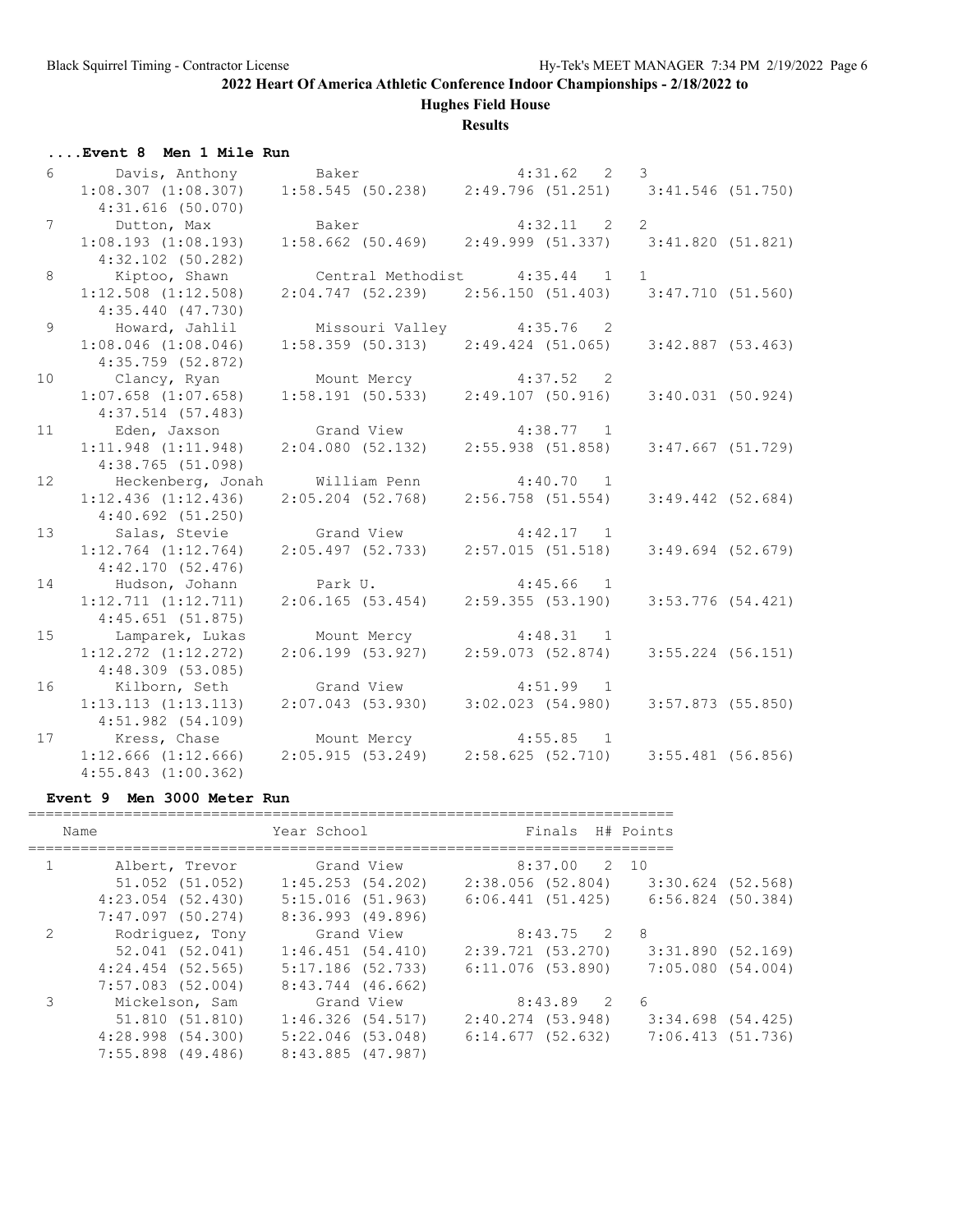**Hughes Field House**

#### **Results**

|                | Event 9 Men 3000 Meter Run |                       |                                                                                                                            |                     |  |
|----------------|----------------------------|-----------------------|----------------------------------------------------------------------------------------------------------------------------|---------------------|--|
| $\overline{4}$ | Petersen, Jalen            | Grand View            | $8:46.22$ 2                                                                                                                | 5                   |  |
|                | $51.531$ $(51.531)$        |                       | 1:45.770 (54.239) 2:38.512 (52.743) 3:30.870 (52.358)                                                                      |                     |  |
|                | $4:23.342$ (52.473)        | 5:15.326(51.985)      | $6:07.247$ (51.922)                                                                                                        | 7:02.128(54.882)    |  |
|                | $7:56.201$ (54.073)        | $8:46.217$ (50.017)   |                                                                                                                            |                     |  |
| 5              | Cofer, Jacob               | Baker                 | $8:48.10$ 2                                                                                                                | $\overline{4}$      |  |
|                | 51.402 (51.402)            | $1:45.678$ (54.277)   | 2:38.675 (52.997) 3:31.118 (52.444)                                                                                        |                     |  |
|                | $4:23.601$ (52.483)        | $5:16.167$ (52.567)   | $6:10.932$ (54.765) 7:05.546 (54.615)                                                                                      |                     |  |
|                | 7:58.460(52.914)           | $8:48.092$ (49.633)   |                                                                                                                            |                     |  |
| 6              | Grover, Dillon             | Graceland             | $8:52.03$ 2 3                                                                                                              |                     |  |
|                | 51.277 (51.277)            |                       | 1:45.541 (54.264) 2:38.773 (53.233) 3:31.661 (52.888)                                                                      |                     |  |
|                | $4:24.866$ (53.206)        | 5:18.560(53.694)      | $6:13.405$ (54.846) 7:08.636 (55.232)                                                                                      |                     |  |
|                | $8:02.474$ (53.838)        | $8:52.026$ (49.553)   |                                                                                                                            |                     |  |
| $7\phantom{.}$ | Donovan, Colin             |                       | Benedictine (Kan.) 8:57.38 2                                                                                               | $\overline{2}$      |  |
|                | 51.916 (51.916)            |                       | $1:46.178$ (54.263) $2:39.488$ (53.310) $3:32.216$ (52.728)                                                                |                     |  |
|                | 4:25.316(53.100)           |                       | 5:18.944 (53.628) 6:13.820 (54.876) 7:08.168 (54.349)                                                                      |                     |  |
|                | 8:02.922(54.754)           | 8:57.380 (54.458)     |                                                                                                                            |                     |  |
| 8              | Friess, Gabriel            |                       | Benedictine (Kan.) 9:02.21 1                                                                                               | $\mathbf{1}$        |  |
|                | 50.467 (50.467)            |                       | $1:45.627$ (55.160) $2:42.311$ (56.685) $3:38.464$ (56.154)                                                                |                     |  |
|                | 4:33.020(54.556)           |                       | 5:27.627 (54.607) 6:23.565 (55.939) 7:19.625 (56.060)                                                                      |                     |  |
|                | $8:15.465$ (55.840)        | 9:02.203(46.738)      |                                                                                                                            |                     |  |
| 9              | Mwihaki, James             |                       | MidAmerica Nazarene 9:02.26 1                                                                                              |                     |  |
|                | 54.013 (54.013)            |                       | $1:48.447$ (54.434) $2:43.674$ (55.228) $3:38.948$ (55.274)                                                                |                     |  |
|                | $4:33.261$ (54.314)        |                       | $5:27.659$ (54.398) 6:23.647 (55.988)                                                                                      | 7:19.654(56.008)    |  |
|                | $8:15.607$ (55.953)        | 9:02.255(46.649)      |                                                                                                                            |                     |  |
| 10             | Friess, Thaddeus           |                       | Benedictine (Kan.) 9:04.39 2                                                                                               |                     |  |
|                | 52.201 (52.201)            |                       | $1:46.684$ (54.484) $2:40.621$ (53.937)                                                                                    | 3:34.618 (53.998)   |  |
|                | $4:30.188$ (55.570)        |                       | $5:27.125$ (56.937) 6:24.194 (57.069)                                                                                      | 7:21.171 (56.977)   |  |
|                | 8:16.932 (55.762)          | $9:04.385$ (47.454)   |                                                                                                                            |                     |  |
| 11             | Howard, Jahlil             |                       | Missouri Valley 9:05.56 2                                                                                                  |                     |  |
|                | 51.707 (51.707)            |                       | $1:46.006$ (54.299) 2:39.016 (53.010) 3:31.388 (52.373)                                                                    |                     |  |
|                | 4:24.327 (52.939)          |                       | 5:22.511 (58.184) 6:20.895 (58.385)                                                                                        | 7:20.238 (59.344)   |  |
|                | 8:16.907(56.669)           | $9:05.557$ $(48.650)$ |                                                                                                                            |                     |  |
| 12             | Hatch, Chris               | Grand View            | $9:14.99$ 1                                                                                                                |                     |  |
|                | 52.635 (52.635)            |                       | $1:47.444$ (54.809) $2:43.387$ (55.943) 3:39.431 (56.045)                                                                  |                     |  |
|                | $4:35.094$ (55.664)        | $5:30.404$ (55.310)   | 6:26.665(56.262)                                                                                                           | 7:23.583(56.918)    |  |
|                | 8:21.300(57.717)           | 9:14.988(53.688)      |                                                                                                                            |                     |  |
| 13             | Godard, Luke               |                       | Godard, Luke<br>51.757 (51.757) 1:47.299 (55.543) 2:43.660 (56.362)<br>62.150 (56.410) 5:32.638 (56.488) 6:30.885 (58.248) |                     |  |
|                |                            |                       |                                                                                                                            | 3:39.731(56.072)    |  |
|                | 4:36.150(56.419)           |                       | $5:32.638$ (56.488) 6:30.885 (58.248) 7:29.071 (58.186)                                                                    |                     |  |
|                | 8:26.559 (57.488)          | 9:17.825(51.267)      |                                                                                                                            |                     |  |
| 14             | Lamparek, Ben              | Baker                 | 9:19.56<br>$\overline{1}$                                                                                                  |                     |  |
|                | 53.603 (53.603)            | 1:49.022(55.419)      | $2:44.528$ (55.506)                                                                                                        | $3:40.443$ (55.916) |  |
|                | 4:35.747(55.304)           | 5:31.200(55.454)      | 6:28.831(57.632)                                                                                                           | 7:26.110 (57.279)   |  |
|                | 8:23.915(57.806)           | $9:19.558$ (55.643)   |                                                                                                                            |                     |  |
| 15             | Gaytan, Gonzalo            | Grand View            | 9:22.91<br>1                                                                                                               |                     |  |
|                | 53.898 (53.898)            | 1:48.643(54.746)      | 2:44.010(55.367)                                                                                                           | $3:40.002$ (55.993) |  |
|                | 4:36.355(56.354)           | 5:32.843(56.488)      | $6:31.708$ (58.865)                                                                                                        | 7:29.955(58.248)    |  |
|                | 8:27.690 (57.735)          | $9:22.902$ $(55.213)$ |                                                                                                                            |                     |  |
| 16             | Miller, Graham             | Evangel               | 9:28.76<br>$\overline{1}$                                                                                                  |                     |  |
|                | $50.504$ (50.504)          | 1:45.635(55.132)      | 2:42.855(57.220)                                                                                                           | 3:40.113(57.258)    |  |
|                | 4:38.693(58.580)           | $5:38.402$ (59.709)   | $6:38.850$ $(1:00.448)$                                                                                                    | 7:38.515(59.666)    |  |
|                | 8:37.684 (59.169)          | $9:28.758$ (51.074)   |                                                                                                                            |                     |  |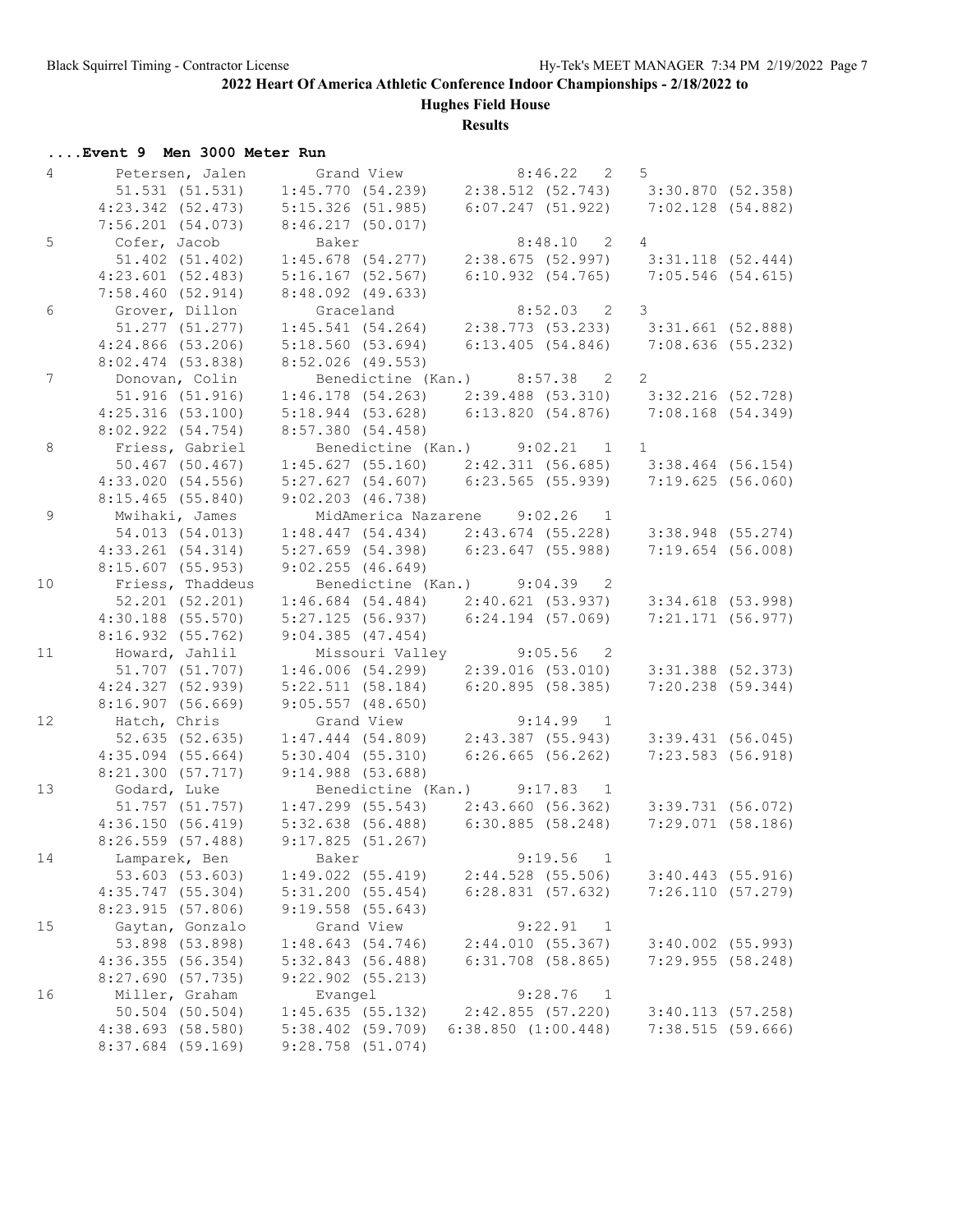**Hughes Field House**

**Results**

# **....Event 9 Men 3000 Meter Run**

| 17 | Harder, Logan           | Graceland                         | $9:37.46$ 1             |                                         |
|----|-------------------------|-----------------------------------|-------------------------|-----------------------------------------|
|    | 54.255 (54.255)         | $1:49.488$ (55.233)               | 2:46.050(56.563)        | $3:42.823$ (56.774)                     |
|    | $4:40.504$ (57.682)     | $5:37.878$ (57.374)               |                         | $6:37.868$ (59.990) 7:38.494 (1:00.627) |
|    | 8:39.090(1:00.596)      | $9:37.458$ (58.368)               |                         |                                         |
| 18 | Latting, Brandon        | Grand View                        | $9:44.63$ 1             |                                         |
|    |                         | 52.970 (52.970) 1:48.367 (55.397) | 2:45.114 (56.748)       | $3:42.681$ (57.567)                     |
|    | $4:41.408$ (58.727)     | $5:41.594$ $(1:00.187)$           | $6:42.992$ $(1:01.398)$ | $7:43.757$ $(1:00.765)$                 |
|    | $8:44.818$ $(1:01.062)$ | 9:44.625(59.808)                  |                         |                                         |

### **Event 10 Men 5000 Meter Run**

|                | Name                 | Year School           | Finals Points                                                                     |                        |  |
|----------------|----------------------|-----------------------|-----------------------------------------------------------------------------------|------------------------|--|
| $\mathbf{1}$   | Albert, Trevor       | Grand View            | 15:00.52<br>10                                                                    |                        |  |
|                | 36.287 (36.287)      | 1:31.640(55.354)      | 2:26.230(54.590)                                                                  | $3:20.664$ (54.434)    |  |
|                | 4:15.100(54.437)     | 5:09.510(54.410)      | $6:03.774$ (54.264)                                                               | $6:58.178$ $(54.405)$  |  |
|                | 7:52.437(54.259)     | 8:46.176(53.739)      | 9:40.015(53.839)                                                                  | 10:33.513(53.498)      |  |
|                | $11:27.109$ (53.597) | 12:20.605(53.496)     | 13:13.996(53.392)                                                                 | 14:07.122 (53.126)     |  |
|                | 15:00.517 (53.396)   |                       |                                                                                   |                        |  |
| $\overline{2}$ | Petersen, Jalen      | Grand View            | $15:12.75$ 8                                                                      |                        |  |
|                | 36.727 (36.727)      | $1:32.385$ (55.658)   | 2:26.959 (54.575) 3:21.373 (54.414)                                               |                        |  |
|                | 4:15.855(54.483)     | 5:10.275(54.420)      | 6:04.603(54.328)                                                                  | 6:59.017(54.415)       |  |
|                | $7:53.228$ (54.212)  | 8:46.403(53.175)      | 9:40.296(53.894)                                                                  | 10:33.923(53.627)      |  |
|                | 11:28.160(54.238)    | 12:24.015(55.855)     | 13:21.389 (57.375)                                                                | 14:18.924 (57.535)     |  |
|                | 15:12.750 (53.827)   |                       |                                                                                   |                        |  |
| $\mathfrak{Z}$ | Grover, Dillon       | Graceland             | $15:20.74$ 6                                                                      |                        |  |
|                | 36.509 (36.509)      | 1:31.918(55.409)      | 2:26.467 (54.549) 3:20.914 (54.447)                                               |                        |  |
|                | 4:15.395(54.482)     | 5:09.773(54.378)      | $6:04.038$ $(54.266)$                                                             | $6:58.444$ $(54.406)$  |  |
|                | $7:52.694$ (54.250)  | 8:46.860(54.167)      | $9:41.967$ (55.107)                                                               | $10:39.694$ (57.727)   |  |
|                | 11:37.415(57.722)    | 12:34.857(57.443)     | $13:32.704$ (57.847)                                                              | 14:29.558 (56.855)     |  |
|                | 15:20.740 (51.183)   |                       |                                                                                   |                        |  |
| 4              | Cofer, Jacob         | Baker                 | $15:25.03$ 5                                                                      |                        |  |
|                | 36.934 (36.934)      | 1:32.693 (55.759)     | 2:27.212 (54.519) 3:22.010 (54.799)                                               |                        |  |
|                | 4:16.130(54.120)     | $5:10.558$ $(54.428)$ | 6:04.946(54.388)                                                                  | 6:59.318(54.373)       |  |
|                | $7:56.066$ (56.748)  | 8:53.963 (57.897)     | 9:52.310(58.348)                                                                  | $10:50.136$ (57.826)   |  |
|                | 11:47.967(57.832)    | $12:46.028$ (58.062)  | 13:42.080(56.053)                                                                 | 14:34.937 (52.857)     |  |
|                | 15:25.029 (50.093)   |                       |                                                                                   |                        |  |
| 5              | Rodriquez, Tony      | Grand View            | $15:34.74$ 4                                                                      |                        |  |
|                | 37.020 (37.020)      |                       | $1:32.167$ (55.147) $2:26.736$ (54.569) $3:21.160$ (54.425)                       |                        |  |
|                | 4:15.610(54.450)     |                       | 5:10.050 (54.440) 6:04.286 (54.236) 6:58.685 (54.399)                             |                        |  |
|                | 7:52.979 (54.295)    | 8:46.582(53.603)      | 9:40.606(54.025)                                                                  | $10:35.563$ $(54.957)$ |  |
|                |                      |                       | 11:35.070 (59.508) 12:37.080 (1:02.010) 13:39.104 (1:02.024) 14:39.437 (1:00.334) |                        |  |
|                | 15:34.737 (55.300)   |                       |                                                                                   |                        |  |
| 6              | Howard, Jahlil       | Missouri Valley       | $15:36.45$ 3                                                                      |                        |  |
|                | 37.566 (37.566)      | $1:33.302$ (55.736)   | $2:28.812$ (55.510) $3:24.263$ (55.452)                                           |                        |  |
|                | 4:19.393(55.130)     | $5:14.088$ (54.696)   | 6:08.219(54.132)                                                                  | $7:03.252$ (55.033)    |  |
|                | 8:00.485(57.234)     | 8:57.483 (56.998)     | 9:54.975(57.493)                                                                  | $10:52.258$ (57.284)   |  |
|                | 11:50.115(57.857)    | 12:47.330(57.216)     | $13:46.249$ $(58.919)$                                                            | 14:45.624 (59.375)     |  |
|                | 15:36.443 (50.819)   |                       |                                                                                   |                        |  |
| 7              | Friess, Gabriel      |                       | Benedictine (Kan.) 15:37.45 2                                                     |                        |  |
|                | 37.238 (37.238)      |                       | $1:32.456$ (55.218) $2:27.072$ (54.616) $3:21.752$ (54.680)                       |                        |  |
|                | 4:16.928(55.177)     |                       | $5:12.565$ (55.637) 6:08.565 (56.000)                                             | $7:04.854$ (56.289)    |  |
|                | 8:03.045(58.192)     |                       | $9:01.569$ (58.525) $9:59.064$ (57.495)                                           | 10:56.825(57.762)      |  |
|                | $11:54.475$ (57.650) | $12:54.087$ (59.613)  | $13:51.953$ (57.866)                                                              | 14:48.448 (56.496)     |  |
|                | 15:37.448 (49.000)   |                       |                                                                                   |                        |  |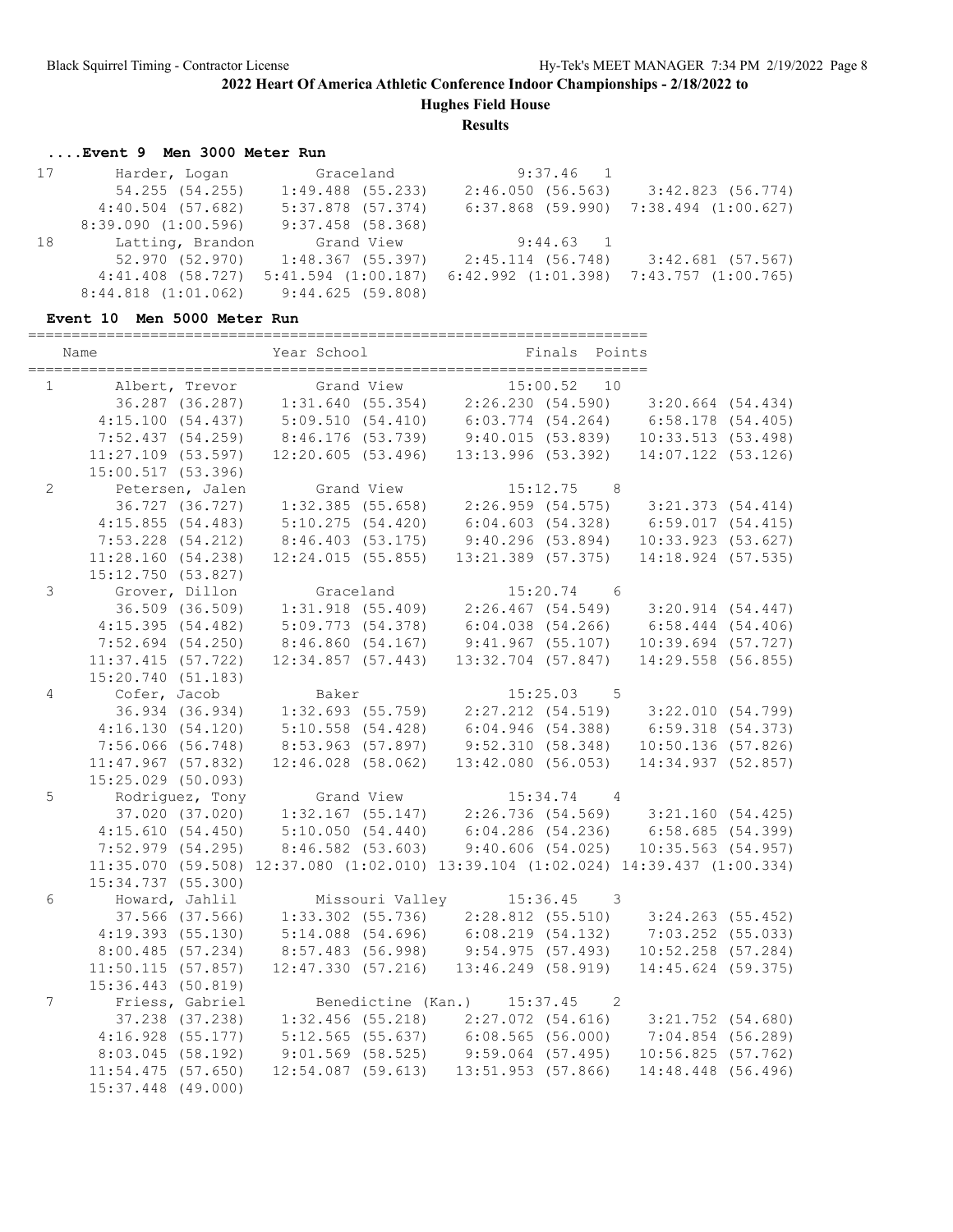**Hughes Field House**

#### **Results**

# **....Event 10 Men 5000 Meter Run**

| 8               | Friess, Thaddeus                                                                                                    |                             | Benedictine (Kan.) 15:37.65 1                                                                        |                                        |
|-----------------|---------------------------------------------------------------------------------------------------------------------|-----------------------------|------------------------------------------------------------------------------------------------------|----------------------------------------|
|                 |                                                                                                                     |                             | 37.445 (37.445) 1:32.736 (55.292) 2:27.425 (54.689) 3:22.495 (55.070)                                |                                        |
|                 |                                                                                                                     |                             | 4:17.752 (55.257) 5:13.834 (56.083) 6:10.189 (56.356) 7:07.755 (57.566)                              |                                        |
|                 | 8:05.703(57.948)                                                                                                    |                             | $9:04.504$ (58.802) 10:02.419 (57.916) 11:00.534 (58.115)                                            |                                        |
|                 | $11:59.289$ (58.756)                                                                                                | $12:57.822$ (58.533)        |                                                                                                      | 13:54.718 (56.897) 14:49.823 (55.105)  |
|                 | $15:37.645$ (47.823)                                                                                                |                             |                                                                                                      |                                        |
| $\overline{9}$  | Mwihaki, James                                                                                                      |                             | MidAmerica Nazarene 15:40.38                                                                         |                                        |
|                 |                                                                                                                     |                             | 37.709 (37.709) 1:33.614 (55.905) 2:28.060 (54.447) 3:22.593 (54.533)                                |                                        |
|                 | 4:17.130(54.538)                                                                                                    |                             | 5:11.714 (54.584)    6:07.153 (55.439)    7:03.718 (56.566)                                          |                                        |
|                 | $8:01.022$ $(57.304)$                                                                                               |                             | 8:58.694 (57.673) 9:57.248 (58.555) 10:56.344 (59.096)                                               |                                        |
|                 | 11:54.700(58.357)                                                                                                   |                             | 12:54.180 (59.480) 13:52.068 (57.888)                                                                | 14:49.114 (57.046)                     |
|                 | $15:40.374$ (51.260)                                                                                                |                             |                                                                                                      |                                        |
| 10              | Davis, Anthony Baker                                                                                                |                             | 15:43.51                                                                                             |                                        |
|                 |                                                                                                                     |                             | $37.749$ $(37.749)$ $1:33.453$ $(55.704)$ $2:28.317$ $(54.865)$ $3:22.859$ $(54.543)$                |                                        |
|                 | 4:18.279(55.420)                                                                                                    | 5:13.900(55.622)            |                                                                                                      | $6:08.863$ (54.963) 7:05.139 (56.277)  |
|                 | 8:03.290(58.152)                                                                                                    | $9:01.786$ (58.496)         |                                                                                                      | $9:59.410$ (57.625) 10:57.865 (58.455) |
|                 | $11:55.722$ (57.857)                                                                                                | $12:54.406$ (58.685)        | $13:52.053$ (57.647)                                                                                 | 14:48.974 (56.922)                     |
|                 | $15:43.508$ (54.535)                                                                                                |                             |                                                                                                      |                                        |
| 11              | Dutton, Max Baker                                                                                                   |                             | 15:57.75                                                                                             |                                        |
|                 |                                                                                                                     |                             | $37.970$ (37.970) 1:33.832 (55.862) 2:29.074 (55.243) 3:23.657 (54.584)                              |                                        |
|                 |                                                                                                                     |                             | 4:19.075 (55.418) 5:14.508 (55.434) 6:10.868 (56.360) 7:07.935 (57.067)                              |                                        |
|                 | $8:05.498$ (57.564)                                                                                                 |                             | $9:04.906$ (59.408) 10:04.052 (59.146) 11:03.797 (59.746)                                            |                                        |
|                 |                                                                                                                     |                             | 12:05.248 (1:01.452) 13:05.899 (1:00.652) 14:06.484 (1:00.585) 15:05.588 (59.105)                    |                                        |
|                 | 15:57.750(52.163)                                                                                                   |                             |                                                                                                      |                                        |
| 12 <sup>°</sup> | VanMeter, Jordan MidAmerica Nazarene 16:11.19                                                                       |                             |                                                                                                      |                                        |
|                 |                                                                                                                     |                             | 37.387 (37.387) 1:32.977 (55.590) 2:27.699 (54.723) 3:22.778 (55.079)                                |                                        |
|                 |                                                                                                                     |                             |                                                                                                      |                                        |
|                 |                                                                                                                     |                             | 4:18.098 (55.320) 5:14.964 (56.866) 6:12.934 (57.970) 7:12.210 (59.277)                              |                                        |
|                 |                                                                                                                     |                             | 8:12.278 (1:00.068) 9:10.867 (58.589) 10:10.526 (59.659) 11:12.317 (1:01.792)                        |                                        |
|                 |                                                                                                                     |                             | 12:13.542 (1:01.225) 13:15.063 (1:01.522) 14:16.723 (1:01.660) 15:17.768 (1:01.046)                  |                                        |
|                 | 16:11.190(53.423)                                                                                                   |                             |                                                                                                      |                                        |
| 13              | Hatch, Chris (197.165) Crand View 16:11.32<br>37.165 (37.165) 1:33.106 (55.942) 2:27.319 (54.214) 3:22.262 (54.943) |                             |                                                                                                      |                                        |
|                 |                                                                                                                     |                             |                                                                                                      |                                        |
|                 |                                                                                                                     |                             | 4:17.433 (55.172) 5:14.107 (56.675) 6:11.425 (57.318) 7:09.988 (58.564)                              |                                        |
|                 | 8:10.039(1:00.052)                                                                                                  |                             | $9:10.225$ (1:00.186) 10:11.839 (1:01.615) 11:11.895 (1:00.056)                                      |                                        |
|                 |                                                                                                                     |                             | 12:12.426 (1:00.532) 13:13.438 (1:01.013) 14:14.654 (1:01.216) 15:14.195 (59.542)                    |                                        |
|                 | 16:11.317(57.123)<br>Godard, Luke                                                                                   |                             |                                                                                                      |                                        |
| 14              |                                                                                                                     |                             | Benedictine (Kan.) 16:13.23<br>37.994 (37.994) 1:33.712 (55.718) 2:28.687 (54.976) 3:23.384 (54.697) |                                        |
|                 |                                                                                                                     |                             |                                                                                                      |                                        |
|                 |                                                                                                                     |                             | 4:18.814 (55.430) 5:15.484 (56.670) 6:13.649 (58.166) 7:12.607 (58.958)                              |                                        |
|                 |                                                                                                                     |                             | 8:11.775 (59.168) 9:12.130 (1:00.356) 10:12.772 (1:00.642) 11:14.582 (1:01.810)                      |                                        |
|                 |                                                                                                                     |                             | 12:16.400 (1:01.819) 13:18.326 (1:01.926) 14:19.679 (1:01.354) 15:19.748 (1:00.069)                  |                                        |
|                 | 16:13.224 (53.476)                                                                                                  |                             |                                                                                                      |                                        |
| 15              | Davied, Mark                                                                                                        | Benedictine (Kan.) 16:34.34 |                                                                                                      |                                        |
|                 |                                                                                                                     |                             | 38.364 (38.364) 1:34.107 (55.744) 2:29.324 (55.217) 3:24.015 (54.692)                                |                                        |
|                 |                                                                                                                     |                             | 4:20.586 (56.572) 5:19.193 (58.607) 6:18.529 (59.337) 7:19.199 (1:00.670)                            |                                        |
|                 |                                                                                                                     |                             | 8:20.509 (1:01.310) 9:22.414 (1:01.905) 10:25.092 (1:02.678) 11:27.742 (1:02.650)                    |                                        |
|                 |                                                                                                                     |                             | 12:29.916 (1:02.175) 13:33.178 (1:03.263) 14:36.229 (1:03.052) 15:37.383 (1:01.154)                  |                                        |
|                 | 16:34.332 (56.949)                                                                                                  |                             |                                                                                                      |                                        |
| 16              | Gaytan, Gonzalo                                                                                                     | Grand View                  | 16:39.01                                                                                             |                                        |
|                 |                                                                                                                     |                             | 39.363 (39.363) 1:37.360 (57.998) 2:34.324 (56.964) 3:32.705 (58.382)                                |                                        |
|                 | $4:30.379$ $(57.675)$                                                                                               |                             | 5:29.559 (59.180) 6:28.659 (59.100) 7:28.383 (59.724)                                                |                                        |
|                 |                                                                                                                     |                             | 8:28.367 (59.985) 9:28.505 (1:00.138) 10:29.503 (1:00.998) 11:30.838 (1:01.336)                      |                                        |
|                 |                                                                                                                     |                             | 12:33.429 (1:02.592) 13:35.980 (1:02.552) 14:38.197 (1:02.217) 15:39.783 (1:01.586)                  |                                        |
|                 | 16:39.002 (59.219)                                                                                                  |                             |                                                                                                      |                                        |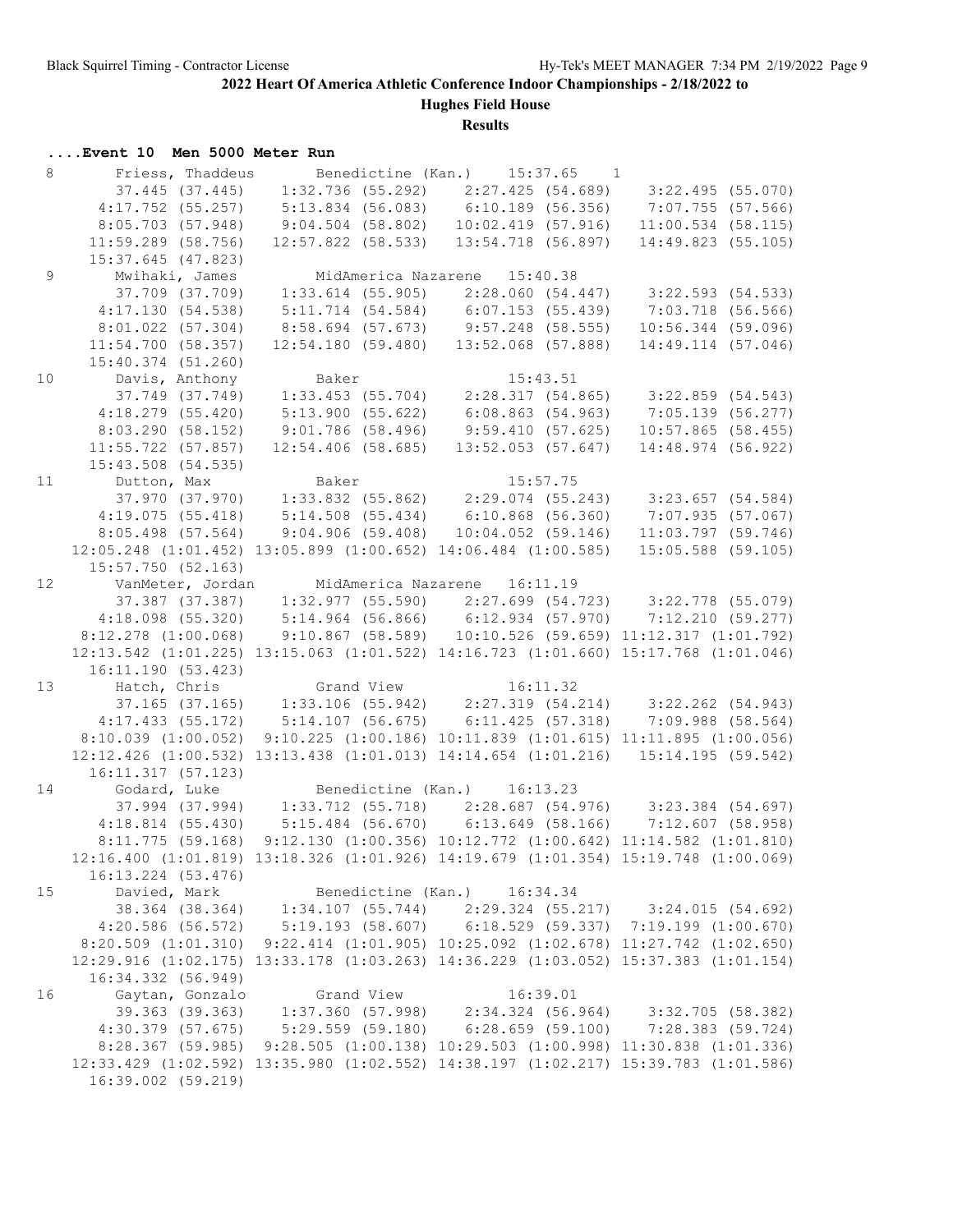**Hughes Field House**

#### **Results**

#### **....Event 10 Men 5000 Meter Run**

|    | 17 Grover, Zach Graceland 16:56.32                                                |                                                                                                     |                                                                           |
|----|-----------------------------------------------------------------------------------|-----------------------------------------------------------------------------------------------------|---------------------------------------------------------------------------|
|    |                                                                                   |                                                                                                     | 41.437 (41.437) 1:41.575 (1:00.138) 2:41.180 (59.606) 3:42.204 (1:01.024) |
|    |                                                                                   | $4:42.143$ (59.939) 5:41.049 (58.907) 6:40.898 (59.849) 7:41.187 (1:00.289)                         |                                                                           |
|    |                                                                                   | 8:41.949 (1:00.763) 9:43.566 (1:01.617) 10:46.316 (1:02.750) 11:49.158 (1:02.843)                   |                                                                           |
|    | $12:52.453$ $(1:03.295)$                                                          | 13:55.706 (1:03.254) 14:58.720 (1:03.015) 16:00.266 (1:01.546)                                      |                                                                           |
|    | 16:56.315(56.049)                                                                 |                                                                                                     |                                                                           |
| 18 | Harder, Logan Graceland 16:58.59                                                  |                                                                                                     |                                                                           |
|    |                                                                                   |                                                                                                     | 39.535 (39.535) 1:37.636 (58.102) 2:34.574 (56.938) 3:32.429 (57.856)     |
|    | 4:30.097 (57.668) 5:29.269 (59.173) 6:29.000 (59.732) 7:28.918 (59.918)           |                                                                                                     |                                                                           |
|    |                                                                                   | $8:29.747$ (1:00.829) 9:32.808 (1:03.062) 10:37.325 (1:04.517) 11:42.328 (1:05.004)                 |                                                                           |
|    |                                                                                   | $12:46.718$ $(1:04.390)$ $13:51.327$ $(1:04.609)$ $14:53.653$ $(1:02.326)$ $15:57.543$ $(1:03.890)$ |                                                                           |
|    | $16:58.587$ $(1:01.045)$                                                          |                                                                                                     |                                                                           |
| 19 | Cokel, Noah Mount Mercy 17:09.85                                                  |                                                                                                     |                                                                           |
|    |                                                                                   |                                                                                                     | 39.908 (39.908) 1:39.454 (59.546) 2:39.673 (1:00.219) 3:41.153 (1:01.480) |
|    | $4:42.448$ (1:01.296) $5:41.332$ (58.884) 6:41.400 (1:00.069) 7:42.927 (1:01.527) |                                                                                                     |                                                                           |
|    |                                                                                   | $8:44.367$ (1:01.440) 9:47.569 (1:03.203) 10:51.478 (1:03.909) 11:54.282 (1:02.804)                 |                                                                           |
|    |                                                                                   | 12:56.489 (1:02.208) 14:01.437 (1:04.948) 15:06.653 (1:05.216) 16:10.854 (1:04.202)                 |                                                                           |
|    | 17:09.849 (58.996)                                                                |                                                                                                     |                                                                           |
| 20 | Weghorst, Josh Baker 17:18.41                                                     |                                                                                                     |                                                                           |
|    |                                                                                   | 39.123 (39.123) 1:38.629 (59.507) 2:37.022 (58.393) 3:36.286 (59.265)                               |                                                                           |
|    |                                                                                   | $4:36.175$ (59.889) 5:37.057 (1:00.883) 6:39.517 (1:02.460) 7:42.010 (1:02.494)                     |                                                                           |
|    |                                                                                   | 8:45.600 (1:03.590) 9:49.840 (1:04.240) 10:53.462 (1:03.622) 11:58.177 (1:04.716)                   |                                                                           |
|    |                                                                                   | 13:04.626 (1:06.449) 14:12.219 (1:07.594) 15:18.763 (1:06.544) 16:21.803 (1:03.040)                 |                                                                           |
|    | $17:18.409$ (56.607)                                                              |                                                                                                     |                                                                           |

**Event 11 Men 3000 Meter Race Walk**

======================================================================= Name Year School Finals Points ======================================================================= 1 Chmelka, Caleb Grand View 14:31.69 10 1:21.614 (1:21.614) 2:45.760 (1:24.147) 4:11.593 (1:25.833) 5:37.764 (1:26.172) 7:04.908 (1:27.144) 8:32.710 (1:27.803) 10:02.513 (1:29.803) 11:34.322 (1:31.809) 13:04.863 (1:30.542) 14:31.683 (1:26.820) 2 Franke, Jon Grand View 14:58.04 8 1:28.804 (1:28.804) 3:00.962 (1:32.158) 4:32.934 (1:31.973) 6:03.724 (1:30.790) 7:35.710 (1:31.987) 9:06.292 (1:30.582) 10:38.008 (1:31.717) 12:10.130 (1:32.123) 13:39.454 (1:29.324) 14:58.037 (1:18.583) 3 Church, Noah Clarke 15:00.10 6 1:29.190 (1:29.190) 3:01.740 (1:32.550) 4:32.219 (1:30.479) 6:03.333 (1:31.114) 7:35.273 (1:31.940) 9:05.852 (1:30.579) 10:37.738 (1:31.887) 12:09.703 (1:31.965) 13:38.997 (1:29.294) 15:00.098 (1:21.102) 4 Diser, Seth Grand View 15:20.95 5 1:23.153 (1:23.153) 2:49.467 (1:26.314) 4:19.252 (1:29.785) 5:51.923 (1:32.672) 7:25.859 (1:33.937) 9:00.798 (1:34.939) 10:38.883 (1:38.085) 12:14.514 (1:35.632) 13:47.398 (1:32.884) 15:20.948 (1:33.550) 5 Bennett, Cole Grand View 15:25.55 4 1:29.952 (1:29.952) 3:01.920 (1:31.969) 4:33.324 (1:31.404) 6:04.215 (1:30.892) 7:37.557 (1:33.342) 9:13.654 (1:36.098) 10:50.115 (1:36.462) 12:20.098 (1:29.983) 13:55.719 (1:35.622) 15:25.548 (1:29.829) 6 Lasack, Brady Culver-Stockton 16:35.61 3 1:30.017 (1:30.017) 3:09.875 (1:39.859) 4:50.972 (1:41.097) 6:32.153 (1:41.182) 8:12.660 (1:40.508) 9:53.522 (1:40.862) 11:34.710 (1:41.189) 13:15.449 (1:40.739) 14:58.209 (1:42.760) 16:35.602 (1:37.393)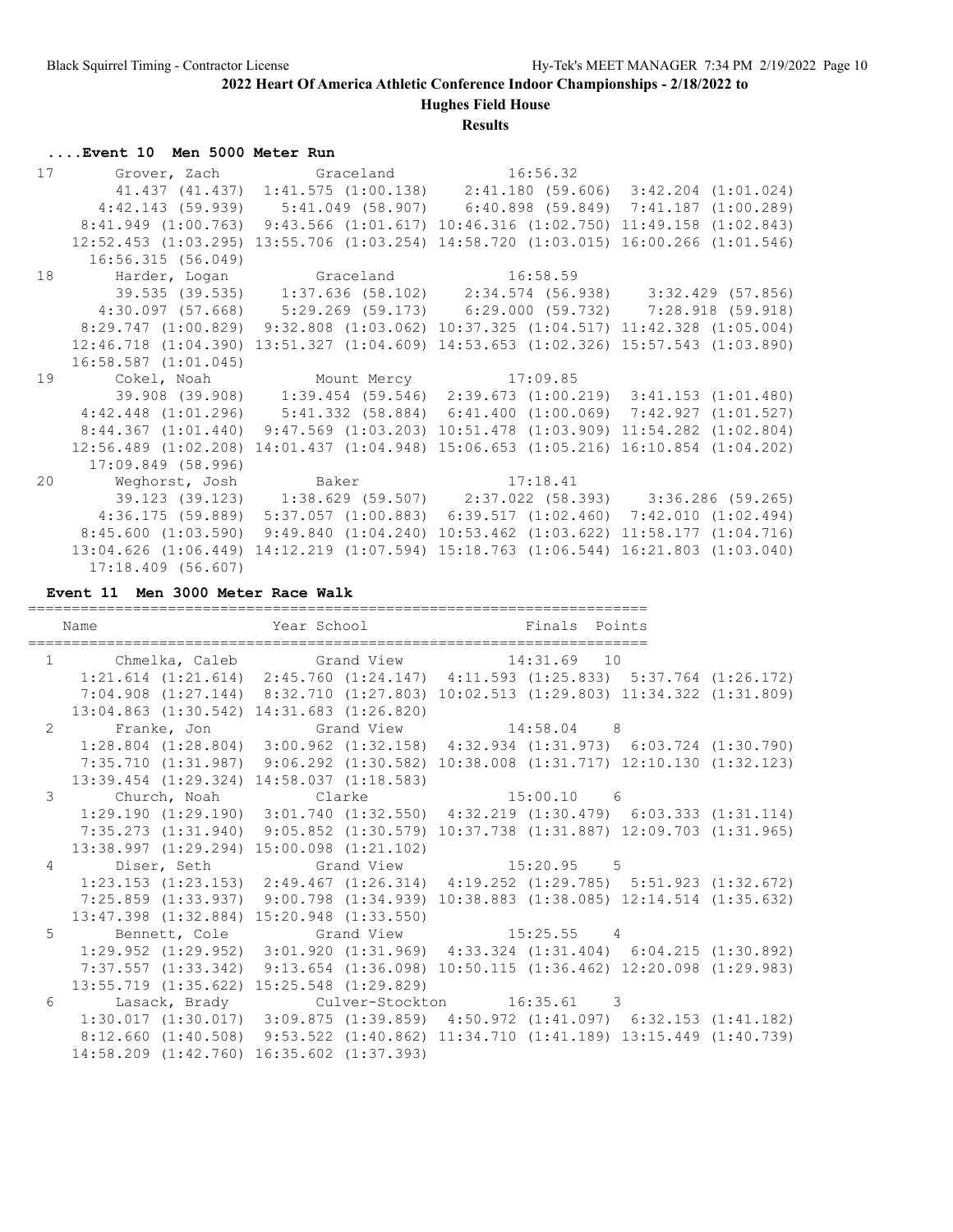**Hughes Field House**

**Results**

# **....Event 11 Men 3000 Meter Race Walk**

 -- Karpilo, Joseph Benedictine (Kan.) X15:33.05 1:29.063 (1:29.063) 3:01.417 (1:32.354) 4:32.497 (1:31.080) 6:03.448 (1:30.952) 7:36.737 (1:33.289) 9:13.275 (1:36.539) 10:50.588 (1:37.313) 12:22.997 (1:32.409) 14:01.412 (1:38.415) 15:33.044 (1:31.633) -- Scholl, Josh Mount Mercy X23:28.46 2:06.037 (2:06.037) 4:34.232 (2:28.195) 7:03.353 (2:29.122) 9:29.945 (2:26.593) 12:00.513 (2:30.568) 14:25.338 (2:24.825) 16:47.675 (2:22.338) 19:09.748 (2:22.073) 21:26.563 (2:16.815) 23:28.453 (2:01.890) -- French, Joshua Culver-Stockton X23:28.59 2:06.242 (2:06.242) 4:33.069 (2:26.828) 7:03.323 (2:30.254) 9:29.970 (2:26.648) 12:00.570 (2:30.600) 14:25.799 (2:25.229) 16:48.507 (2:22.708) 19:11.063 (2:22.557) 21:27.484 (2:16.422) 23:28.585 (2:01.102)

#### **Event 12 Men 4x400 Meter Relay**

| =============<br>School                | ================<br>Finals              |              | H# Points    |
|----------------------------------------|-----------------------------------------|--------------|--------------|
| 1 Grand View                           | 3:17.99                                 | 3            | 10           |
| 1) Desequeira, Leo                     | 2) Munger, Talon                        |              |              |
| 3) Huyser, Carter                      | 4) Miller, Tyler                        |              |              |
| 2 Central Methodist                    | 3:19.33                                 | 3            | 8            |
| 1) Nyaoga, Mohammed                    | 2) Johns, Curtis                        |              |              |
| 3) Ayala, Alexander<br>3 Baker         | 4) Trachsel, Adam<br>3:19.84            | 3            | 6            |
|                                        |                                         |              |              |
| 1) Moore, Justin<br>3) Huebert, Robert | 2) Weimer, Jordan<br>4) Cardoza, Seaver |              |              |
| 4 MidAmerica Nazarene                  | 3:22.85                                 | 3            | 5            |
| 1) Rhodes, Ashire                      | 2) Bussey, Tyler                        |              |              |
| 3) Robinson, Jahan                     | 4) Sedillo Jr, Robert                   |              |              |
| 5 William Penn                         | 3:26.06                                 | 2            | 4            |
| 1) Love, Jaelen                        | 2) Ogden, Josh                          |              |              |
| 3) Dagrin, Loubert                     | 4) Kingston, Torian                     |              |              |
| 6 Missouri Valley                      | 3:26.73                                 | 1            | 3            |
| 1) Maynard, Jack                       | 2) Celiento, Lorenzo                    |              |              |
| 3) Kellerman, Khobi                    | 4) Strong Jr., Clarence                 |              |              |
| 7 Mount Mercy                          | 3:27.28                                 | 3            | 2            |
| 1) Keiper, Nate                        | 2) Christophersen, Connor               |              |              |
| 3) Lorig, Andrew                       | 4) Schroeder, Jordan                    |              |              |
| 8 Graceland                            | 3:29.13                                 | 2            | $\mathbf{1}$ |
| 1) Hurell, Xavier                      | 2) Robinson, Robert                     |              |              |
| 3) Royer, Nathan                       | 4) Marchand, Paul                       |              |              |
| 9 Benedictine (Kan.)                   | 3:29.21                                 | 2            |              |
| 1) Rawicki, Joseph                     | 2) Caplinger, Blue                      |              |              |
| 3) Benson, Calvin                      | 4) Rogge, Daniel                        |              |              |
| 10 Evangel                             | 3:32.51                                 | 1            |              |
| 1) Spence, Jared                       | 2) Nichols, Campbell                    |              |              |
| 3) White, Tyler                        | 4) Swofford, Nate                       |              |              |
| 11 Culver-Stockton                     | 3:45.01                                 | $\mathbf{1}$ |              |
| 1) Cleary, Sean                        | 2) Dreher, Nolan                        |              |              |
| 3) Ratliff, Jaquan                     | 4) Johnson, Verlyn                      |              |              |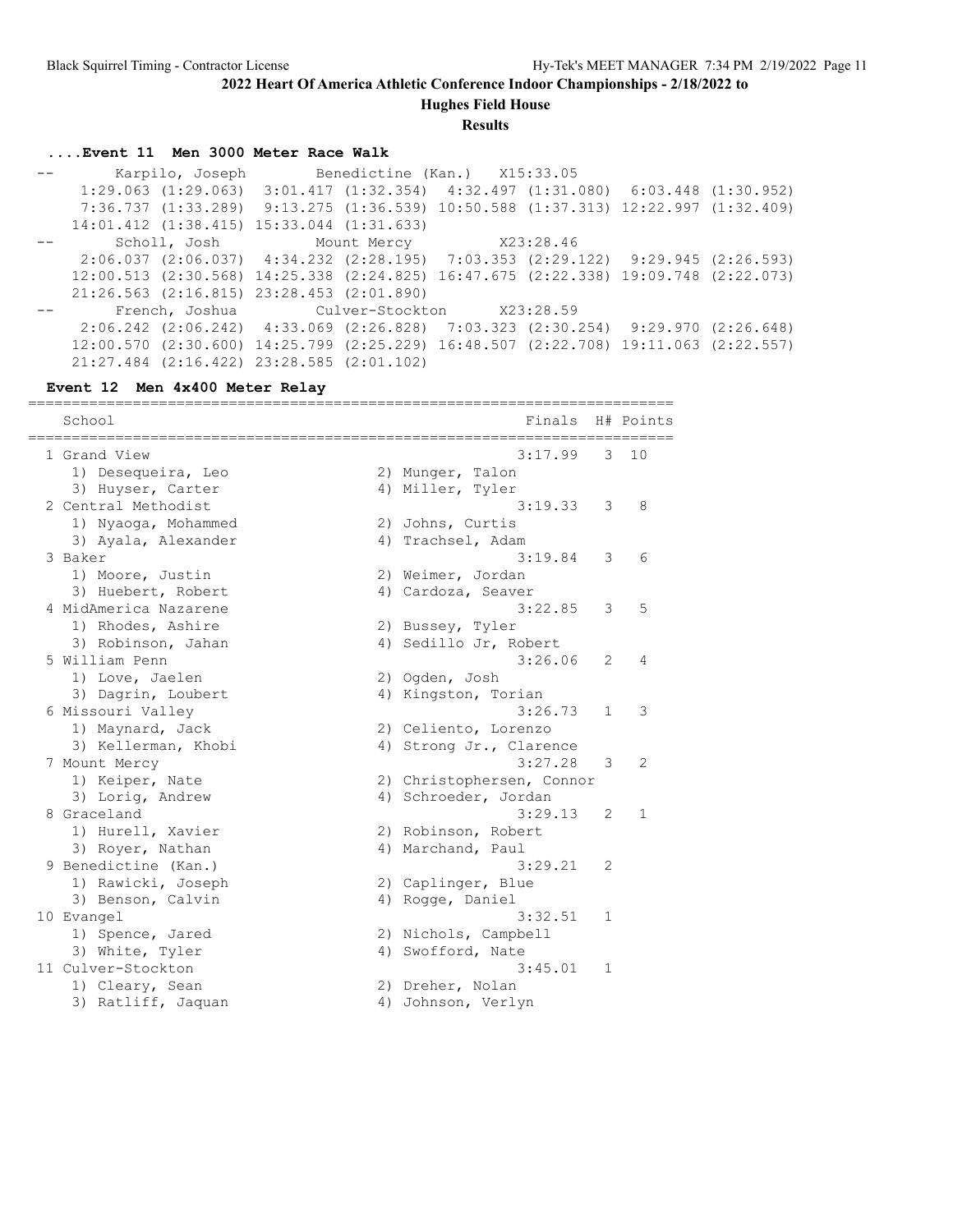# **Hughes Field House**

#### **Results**

**Event 13 Men 4x800 Meter Relay**

| ================================      |                                         |              |
|---------------------------------------|-----------------------------------------|--------------|
| School                                | Finals                                  | Points       |
|                                       |                                         |              |
| 1 Grand View                          | 7:51.56                                 | 10           |
| 1) Munger, Talon<br>3) Huyser, Carter | 2) Huftalin, Ben<br>4) Wittrock, Isaiah |              |
| 2 Baker                               | 7:54.94                                 | 8            |
| 1) Huebert, Robert                    | 2) Weimer, Jordan                       |              |
| 3) Ruiz, Sais                         | 4) Packard, Ty                          |              |
| 3 Benedictine (Kan.)                  | 8:04.92                                 | 6            |
| 1) Campbell, Thomas                   | 2) Cozzi, Avery                         |              |
| 3) Rogge, Daniel                      | 4) Joerger, Gabriel                     |              |
| 4 MidAmerica Nazarene                 | 8:06.21                                 | 5            |
| 1) Knudsen, Thomas                    | 2) Spicer, Derrick                      |              |
| 3) Ballesteros, Juan                  | 4) Carranza, Anthony                    |              |
| 5 Central Methodist                   | 8:11.71                                 | 4            |
| 1) Schiffhauer, Jack                  | 2) Bramman, Kaleb                       |              |
| 3) Kiptanui, Meshack                  | 4) Kiptoo, Shawn                        |              |
| 6 Graceland                           | 8:12.75                                 | 3            |
| 1) Colyer, Andrew                     | 2) Jensen, Kade                         |              |
| 3) Anderson, Peyton                   | 4) Royer, Nathan                        |              |
| 7 Mount Mercy                         | 8:16.55                                 | 2            |
| 1) Skala, Nathan                      | 2) Clancy, Ryan                         |              |
| 3) Lopez, Oscar                       | 4) Lamparek, Lukas                      |              |
| 8 William Penn                        | 8:18.68                                 | $\mathbf{1}$ |
| 1) Sherod, DaMonte'                   | 2) Varvelo, Ethan                       |              |
| 3) Bolton, Kenneth                    | 4) Heckenberg, Jonah                    |              |
| 9 Evangel                             | 8:19.90                                 |              |
| 1) Miller, Graham                     | 2) Patterson, Eric                      |              |
| 3) Espinoza, Evan                     | 4) Nichols, Campbell                    |              |
| 10 Park U.                            | 8:20.09                                 |              |
| 1) Willmann, Ethan                    | 2) Hudson, Johann                       |              |
| 3) Figueoa, Andrew                    | 4) Straubel, Nathan                     |              |
| 11 Culver-Stockton                    | 9:25.03                                 |              |
| 1) St. Juliana, Jared                 | 2) Thompson, Blake                      |              |
| 3) French, Joshua                     | 4) Lasack, Brady                        |              |
| Event 14 Men Distance Medley          |                                         |              |

======================================================================= School **Finals** Points ======================================================================= 1 Benedictine (Kan.) 10:37.86 10 1) Campbell, Thomas 2) Merrifield, Alex 3) Cozzi, Avery 1988 (4) Mannella, David 2 Grand View 10:43.17 8 1) Eden, Jaxson 2) Albert, Trey 3) Mikele, Berhane (4) Davis, Ahren 3 Baker 10:46.40 6 1) Dutton, Max 2) Strawn, Zack 3) Ruiz, Sais (4) Davis, Anthony 4 Central Methodist 10:49.46 5 1) Kiptoo, Shawn 2) Beard, Seth 3) Schiffhauer, Jack (4) Kiptanui, Meshack 5 MidAmerica Nazarene 10:58.14 4 1) Ballesteros, Juan 2) Parker, Nathan 3) Spicer, Derrick and Allah VanMeter, Jordan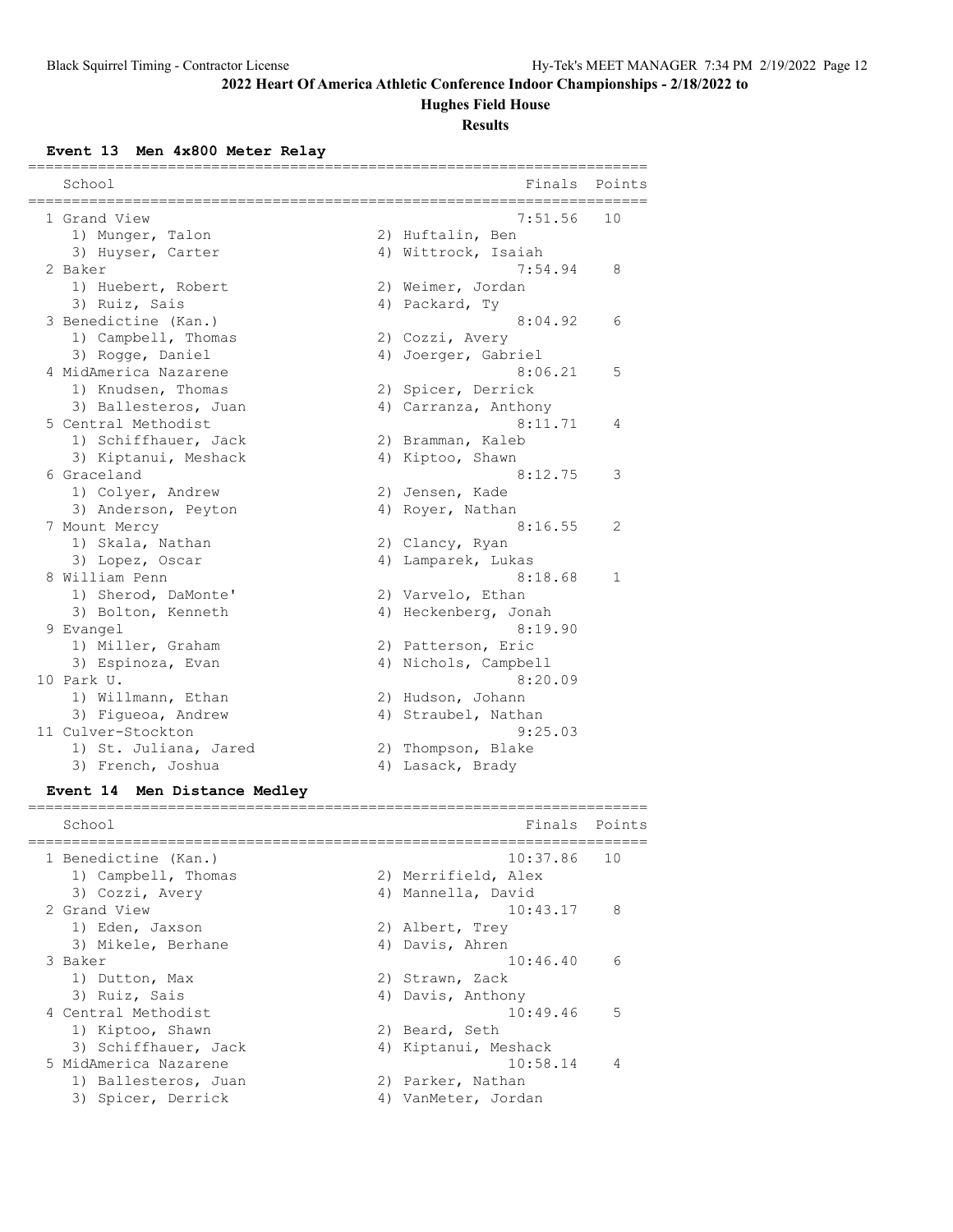### **Hughes Field House**

#### **Results**

# **....Event 14 Men Distance Medley**

| 6 Evangel             | 10:58.85               | 3            |
|-----------------------|------------------------|--------------|
| 1) Patterson, Eric    | 2) White, Tyler        |              |
| 3) Nichols, Campbell  | 4) Espinoza, Evan      |              |
| 7 William Penn        | 11:10.79               | 2            |
| 1) Sherod, DaMonte'   | 2) Foster, Jamiah      |              |
| 3) Varvelo, Ethan     | 4) Heckenberg, Jonah   |              |
| 8 Park U.             | 11:16.82               | $\mathbf{1}$ |
| 1) Hudson, Johann     | 2) Willmann, Ethan     |              |
| 3) Preston, Benjamin  | 4) Fiqueoa, Andrew     |              |
| 9 Graceland           | 11:18.27               |              |
| 1) Anderson, Peyton   | 2) Millslagle, Michael |              |
| 3) Jensen, Kade       | 4) Colyer, Andrew      |              |
| 10 Mount Mercy        | 11:19.99               |              |
| 1) Lamparek, Lukas    | 2) Skala, Nathan       |              |
| 3) Lopez, Oscar       | 4) Kress, Chase        |              |
| 11 Culver-Stockton    | 12:54.19               |              |
| 1) Thompson, Blake    | 2) Lasack, Brady       |              |
| 3) St. Juliana, Jared | 4) French, Joshua      |              |

### **Event 15 Men Long Jump**

|                 | Name Name Year School Finals H# Points                                                                                                    |  |  |                |
|-----------------|-------------------------------------------------------------------------------------------------------------------------------------------|--|--|----------------|
|                 | 1 Marchand, Paul Graceland 6.98m 22-11.00 2 10                                                                                            |  |  |                |
|                 | 6.78m  6.88m  6.98m  6.47m  6.56m  6.78m<br>2 0'Brien, Joshua MidAmerica Nazarene 6.74m 22-01.50 2 8<br>6.59m FOUL 6.50m FOUL 6.51m 6.74m |  |  |                |
| 3 <sup>7</sup>  | Joe, Jacob Grand View J6.74m 22-01.50 2 6<br>6.74m 6.51m FOUL 6.48m FOUL 6.53m                                                            |  |  |                |
|                 | 4 Moeller, Justin William Penn $J6.74m$ 22-01.50 2 5<br>$6.52m$ $6.38m$ $6.74m$ $6.40m$ $6.52m$ $6.28m$                                   |  |  |                |
| 5 <sup>1</sup>  | Hanson, De'Mario MidAmerica Nazarene 6.70m 21-11.75 1 4<br>6.42m 6.70m FOUL 6.43m 6.49m 6.69m                                             |  |  |                |
| 6               | Seymour, Lukas Benedictine (Kan.) 6.63m 21-09.00 1 3<br>6.10m  6.63m  FOUL  6.44m  6.08m  6.50m                                           |  |  |                |
| $7^{\circ}$     | Ballah, Tim MidAmerica Nazarene 6.60m 21-08.00 2<br>6.54m 6.60m 6.57m 5.92m 6.36m 6.50m                                                   |  |  | $\overline{2}$ |
| 8               | Albert, Trey 6rand View 6.44m 21-01.50 2 1<br>6.35m FOUL 6.44m 6.08m FOUL 6.32m                                                           |  |  |                |
| 9               | Gutekunst, Ben Baker 6.36m 20-10.50 1<br>6.36m FOUL FOUL FOUL FOUL FOUL FOUL FOUL<br>6.36m FOUL FOUL FOUL FOUL FOUL                       |  |  |                |
|                 | 10 Madsen, Sean Crand View 6.34m 20-09.75 2<br>FOUL FOUL 6.34m                                                                            |  |  |                |
| 11              | Kellerstrass, Matt Evangel 6.14m 20-01.75 2<br>6.14m 5.85m 6.00m                                                                          |  |  |                |
| 12 <sup>°</sup> | Mohammed, Yasin William Penn 6.13m 20-01.50 1<br>5.86m 6.06m 6.13m                                                                        |  |  |                |
| 13              | Bell, Carter Mount Mercy 6.10m 20-00.25 1<br>FOUL 6.10m FOUL                                                                              |  |  |                |
| 14              | Slattery, Joseph Central Methodist 6.05m 19-10.25 1<br>6.05m FOUL FOUL                                                                    |  |  |                |
|                 | 15 Lee, Devon Missouri Valley 6.00m 19-08.25 1<br>5.82m 6.00m 6.00m                                                                       |  |  |                |
| 16              | Collins, Barrion Grand View 5.93m 19-05.50 2<br>5.86m FOUL 5.93m                                                                          |  |  |                |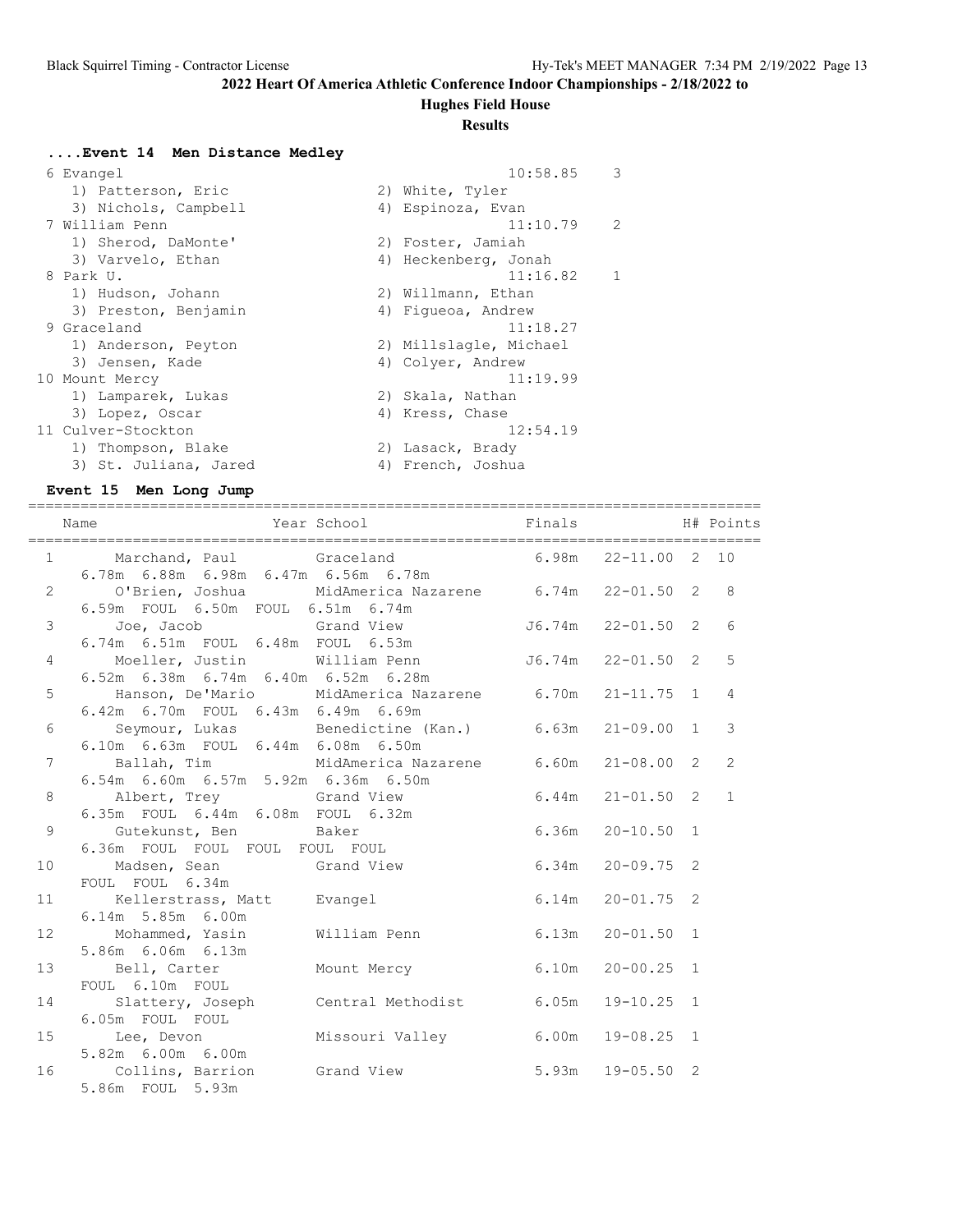**Hughes Field House**

#### **Results**

|    | Event 15 Men Long Jump |                    |                  |  |
|----|------------------------|--------------------|------------------|--|
|    |                        | Evangel            | 5.90m 19-04.25 1 |  |
|    | FOUL 5.90m 5.48m       |                    |                  |  |
| 18 | Winger, Alexander      | Benedictine (Kan.) | 5.36m 17-07.00 1 |  |
|    | FOUL 5.36m 5.20m       |                    |                  |  |

#### **Event 16 Men Triple Jump**

================================================================================= Name  $Year School$  Finals Points

|                 | 1 Lee, Devon Missouri Valley 14.30m 46-11.00 10<br>13.51m  13.93m  13.60m  13.30m  13.92m  14.30m    |  |                 |
|-----------------|------------------------------------------------------------------------------------------------------|--|-----------------|
|                 | 2 Morris, Joshua Benedictine (Kan.) 13.70m 44-11.50 8                                                |  |                 |
|                 | 13.69m FOUL 13.70m 13.33m 13.33m 13.21m<br>3 Seymour, Lukas Benedictine (Kan.) 13.39m 43-11.25       |  | $6\overline{6}$ |
|                 | 13.34m 13.07m 12.69m FOUL 13.39m 13.25m<br>4 Moeller, Justin William Penn 13.35m 43-09.75            |  | 5               |
|                 | 11.89m  12.54m  12.79m  12.58m  13.10m  13.35m<br>5 Brown, Bryce MidAmerica Nazarene 13.16m 43-02.25 |  | $\overline{4}$  |
|                 | 11.57m 12.47m 12.97m 12.57m 12.60m 13.16m<br>6 Hanson, De'Mario MidAmerica Nazarene 13.07m 42-10.75  |  | $\mathbf{3}$    |
| $7^{\circ}$     | 12.25m  12.47m  13.05m  12.34m  12.69m  13.07m<br>Nayandoro, Tom William Penn 12.95m 42-06.00        |  | 2               |
|                 | 12.53m  12.42m  12.60m  FOUL  FOUL  12.95m<br>8 Mohammed, Yasin William Penn 12.76m 41-10.50 1       |  |                 |
|                 | 12.76m 12.72m FOUL FOUL PASS PASS<br>9 Poje, Blake MidAmerica Nazarene 12.48m 40-11.50               |  |                 |
|                 | 12.48m FOUL 12.26m 12.47m 12.38m 12.32m                                                              |  |                 |
|                 | 10 Roland, Jordan MidAmerica Nazarene 12.32m 40-05.00<br>12.32m FOUL FOUL                            |  |                 |
|                 | 11 King, Arnold Park U. 11.76m 38-07.00<br>FOUL 11.60m 11.76m                                        |  |                 |
| 12 <sup>°</sup> | Slattery, Joseph Central Methodist 11.67m 38-03.50<br>11.63m  11.57m  11.67m                         |  |                 |
|                 | 13 Bramman, Kaleb Central Methodist 11.52m 37-09.50<br>FOUL 11.27m 11.52m                            |  |                 |
|                 | <b>EXECUTE:</b><br>Willis, Blake Clarke<br>FOUL FOUL FOUL                                            |  |                 |
|                 | FOUL<br>Calhoun, Malike Park U.<br>FOUL FOUL FOUL                                                    |  |                 |

#### **Event 17 Men High Jump**

|   | Name |                                                        |     |                              |                 | Year School    |         |            |                                                        | Finals |                    | Points |
|---|------|--------------------------------------------------------|-----|------------------------------|-----------------|----------------|---------|------------|--------------------------------------------------------|--------|--------------------|--------|
|   |      |                                                        |     | Millslagle, Michae Graceland |                 |                |         |            | 1.71 1.76 1.81 1.86 1.91 1.96 2.01 2.06 2.11 2.14 2.16 | 2.14m  | $7 - 00.25$ 10     |        |
|   | PPP  | PPP                                                    | PPP | PPP                          | PPP             | PPP            | $\circ$ | $\bigcirc$ | XXO                                                    | XXX    |                    |        |
| 2 |      | Poje, Blake<br>1,71 1,76 1,81 1,86 1,91 1,96 2,01 2,06 |     |                              |                 |                |         |            | MidAmerica Nazarene                                    | 2.01m  | 6-07.00            | 8      |
|   | PPP  | PPP.                                                   | PPP |                              | $\circ$ $\circ$ | $\overline{O}$ | - XO    | XXX        |                                                        |        |                    |        |
|   |      | 1,71 1,76 1,81 1,86 1,91 1,96 2,01 2,06                |     | Gillies, Jacob               |                 |                | Evangel |            |                                                        |        | $J2.01m$ $6-07.00$ | 6      |
|   | PPP  | PPP                                                    | ∩   | ∩                            | ∩               | XΟ             |         | XXX        |                                                        |        |                    |        |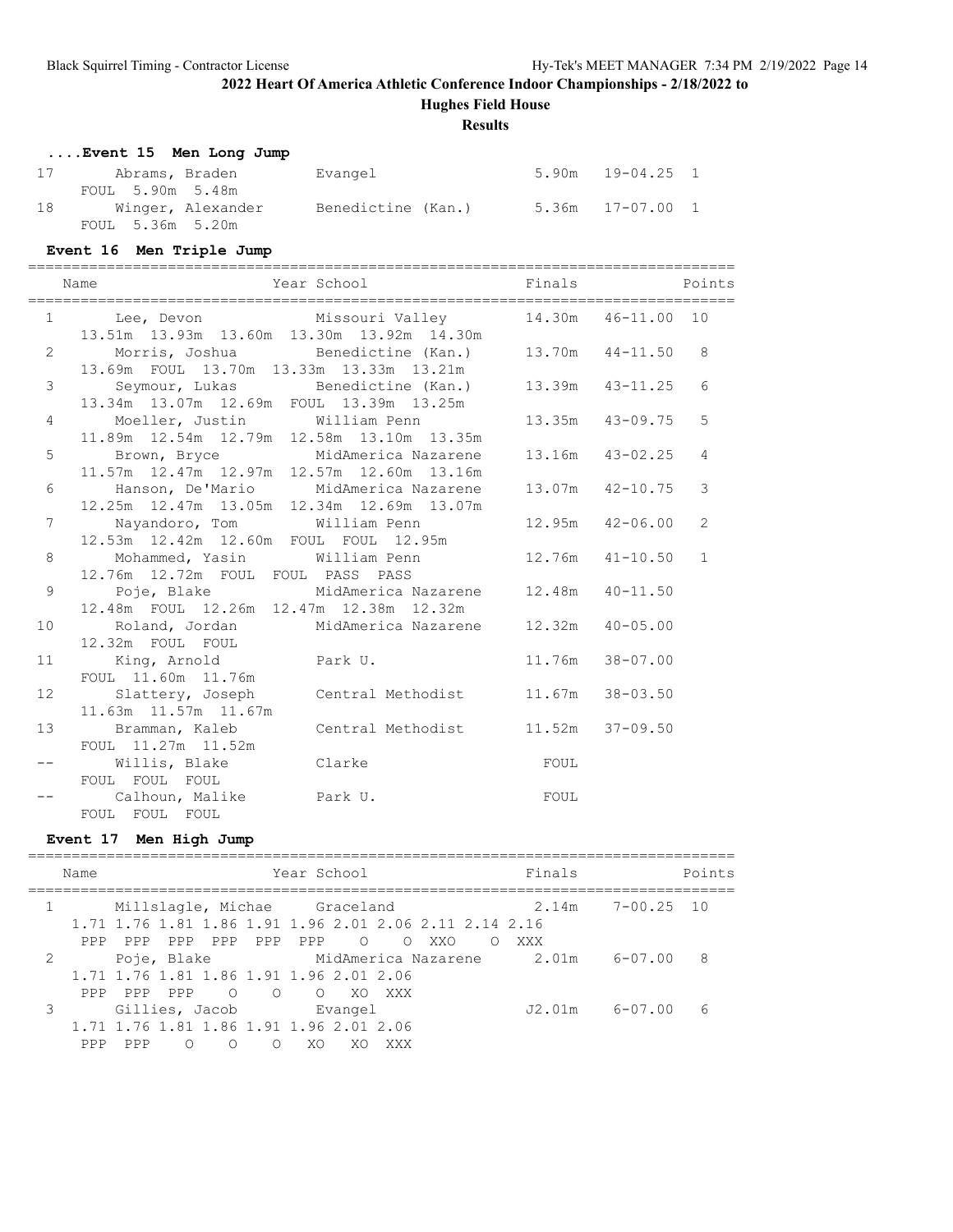### **2022 Heart Of America Athletic Conference Indoor Championships - 2/18/2022 to Hughes Field House**

### **Results**

| O XO XXX<br>PPP PPP      |                                                                                                                                                                                                                           |                                                                                                                                                   |                                                                                                                                                                                                                        |
|--------------------------|---------------------------------------------------------------------------------------------------------------------------------------------------------------------------------------------------------------------------|---------------------------------------------------------------------------------------------------------------------------------------------------|------------------------------------------------------------------------------------------------------------------------------------------------------------------------------------------------------------------------|
|                          |                                                                                                                                                                                                                           |                                                                                                                                                   |                                                                                                                                                                                                                        |
| 1.71 1.76 1.81 1.86 1.91 |                                                                                                                                                                                                                           |                                                                                                                                                   |                                                                                                                                                                                                                        |
|                          |                                                                                                                                                                                                                           |                                                                                                                                                   |                                                                                                                                                                                                                        |
|                          |                                                                                                                                                                                                                           |                                                                                                                                                   |                                                                                                                                                                                                                        |
| PPP 0 0 XXX              |                                                                                                                                                                                                                           |                                                                                                                                                   |                                                                                                                                                                                                                        |
| Moeller, Justin          |                                                                                                                                                                                                                           |                                                                                                                                                   | 2                                                                                                                                                                                                                      |
|                          |                                                                                                                                                                                                                           |                                                                                                                                                   |                                                                                                                                                                                                                        |
|                          |                                                                                                                                                                                                                           |                                                                                                                                                   |                                                                                                                                                                                                                        |
| 1.71 1.76 1.81           |                                                                                                                                                                                                                           |                                                                                                                                                   |                                                                                                                                                                                                                        |
| O O XXX                  |                                                                                                                                                                                                                           |                                                                                                                                                   |                                                                                                                                                                                                                        |
|                          |                                                                                                                                                                                                                           |                                                                                                                                                   |                                                                                                                                                                                                                        |
|                          |                                                                                                                                                                                                                           |                                                                                                                                                   |                                                                                                                                                                                                                        |
|                          |                                                                                                                                                                                                                           |                                                                                                                                                   |                                                                                                                                                                                                                        |
| 1.71 1.76                |                                                                                                                                                                                                                           |                                                                                                                                                   |                                                                                                                                                                                                                        |
| O XXX                    |                                                                                                                                                                                                                           |                                                                                                                                                   |                                                                                                                                                                                                                        |
|                          |                                                                                                                                                                                                                           |                                                                                                                                                   |                                                                                                                                                                                                                        |
|                          |                                                                                                                                                                                                                           |                                                                                                                                                   |                                                                                                                                                                                                                        |
|                          | Event 17 Men High Jump<br>1.71 1.76 1.81 1.86 1.91<br>O PPP O XO XXX<br>Mernagh, Austin<br>1.71 1.76 1.81 1.86<br>1.71 1.76 1.81 1.86<br>O O XXO XXX<br>Hoyt, Sage<br>1.71 1.76 1.81<br>XXO XXO XXX<br>1.71 1.76<br>O XXX | Grantham, Nash Bvangel<br>William Penn<br>Clarke<br>Ratliff, Jaquan Culver-Stockton<br>Harrington, Ethan William Penn<br>10 Butler, Bryce Park U. | 1.86m 6-01.25 4.50<br>Jarboe, Dustin MidAmerica Nazarene 1.86m 6-01.25 4.50<br>Benedictine (Kan.) 1.81m 5-11.25 3<br>J1.81m 5-11.25<br>$1.76m$ $5-09.25$ 1<br>J1.76m 5-09.25<br>$1.71m$ $5-07.25$<br>$1.71m$ $5-07.25$ |

**Event 18 Men Pole Vault**

================================================================================= Name **The School Points** Points Points Points Points Points ================================================================================= 1 Laures, Jacob Benedictine (Kan.) 4.35m 14-03.25 10 3.45 3.60 3.75 3.90 4.05 4.20 4.35 4.50 PPP PPP PPP PPP XXO O O XXX 2 Hickin, David Benedictine (Kan.) 4.05m 13-03.50 8 3.45 3.60 3.75 3.90 4.05 4.20 PPP PPP PPP PPP O XXX 3 Frazier, Storm Baker J4.05m 13-03.50 6 3.45 3.60 3.75 3.90 4.05 4.20 PPP O O O XO XXX 4 Sylvester, Joseph Evangel 3.90m 12-09.50 5 3.45 3.60 3.75 3.90 4.05 PPP XO O O XXX 5 Smith, Ethan Central Methodist J3.90m 12-09.50 4 3.45 3.60 3.75 3.90 4.05 PPP O XO XO XXX 6 Janssen, Luca Baker J3.90m 12-09.50 3 3.45 3.60 3.75 3.90 4.05 O XXO O XO XXX<br>7 Manley, Braeden Manley, Braeden Baker 3.60m 11-09.75 2 3.45 3.60 3.75 O O XXX 8 Madsen, Sean Grand View J3.60m 11-09.75 1 3.45 3.60 3.75 O XO XXX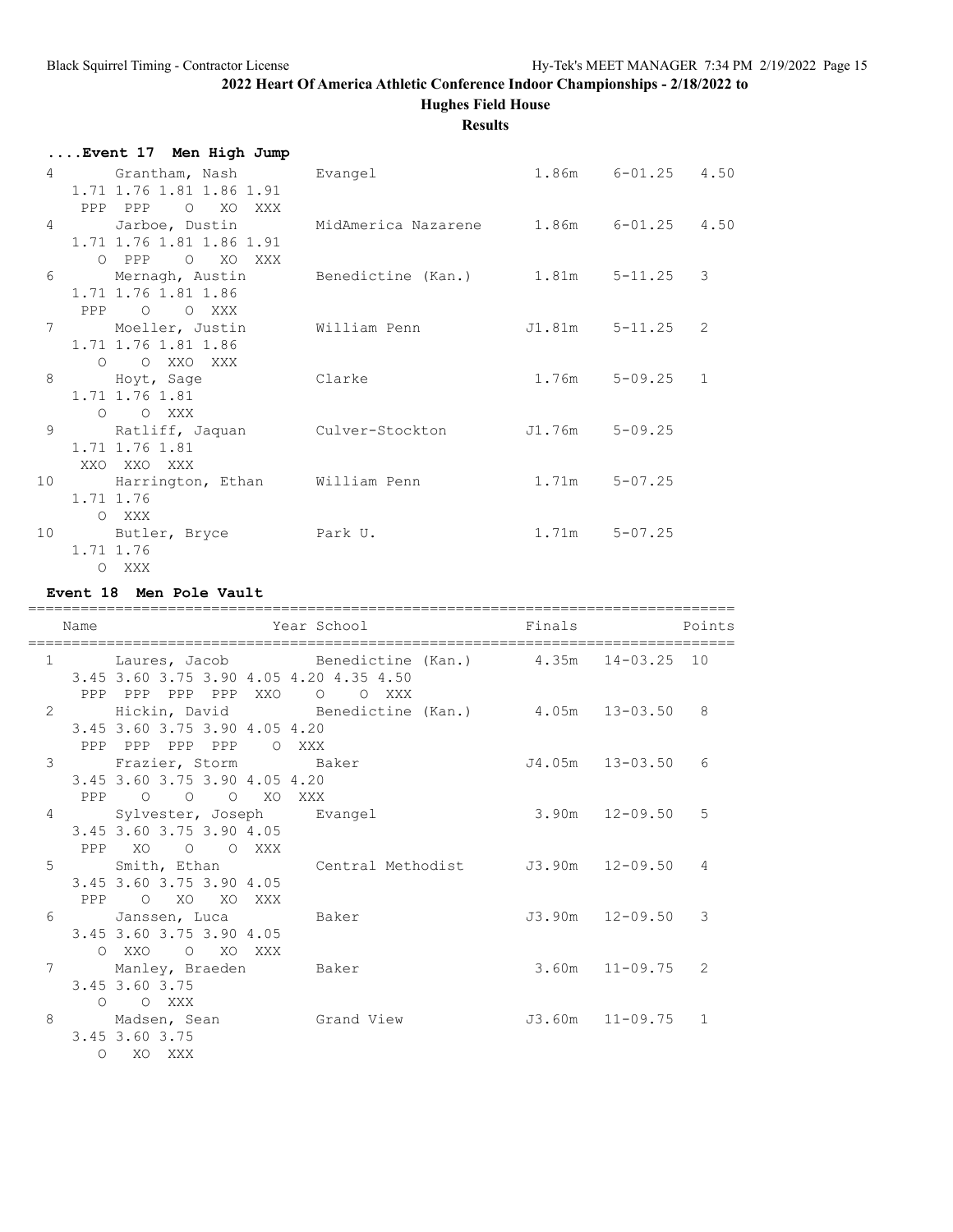**Hughes Field House**

**Results**

|   |            | Event 18 Men Pole Vault         |                    |    |                    |
|---|------------|---------------------------------|--------------------|----|--------------------|
| 9 |            | Shonka, Ben                     | Benedictine (Kan.) |    | $3.45m$ $11-03.75$ |
|   |            | 3.45 3.60 3.75                  |                    |    |                    |
|   | $\bigcirc$ | PPP XXX                         |                    |    |                    |
|   |            | Yager, Parker Central Methodist |                    | NH |                    |
|   |            | 3.45 3.60 3.75 3.90 4.05 4.20   |                    |    |                    |
|   | PPP        | PPP PPP PPP PPP XXX             |                    |    |                    |
|   |            | Large, Jacob Grand View         |                    | NH |                    |
|   | 3.45       |                                 |                    |    |                    |
|   | XXX        |                                 |                    |    |                    |
|   |            | Miller, Timothy                 | Clarke             | NH |                    |
|   |            | 3.45 3.60 3.75                  |                    |    |                    |
|   | PPP        | PPP XXX                         |                    |    |                    |
|   |            | Vandun, James                   | Clarke             | ΝH |                    |
|   | 3.45       |                                 |                    |    |                    |
|   | XXX        |                                 |                    |    |                    |

### **Event 19 Men Shot Put**

|                 | Name                                                                                                   | Year School <a> Finals <a> H#<br/> Finals <a> H#<br/> Finals <a> H#<br/> Finals <a> H#<br/> Finals <a> H#<br/> Finals <a> H#<br/> Finals <a> H#<br/> Finals <a> H#<br/> Finals <a> H#<br/> Finals <a> H#<br/> Finals <a> H#<br< th=""><th></th><th></th><th></th></br<></a></a></a></a></a></a></a></a></a></a></a></a> |                        |  |                |
|-----------------|--------------------------------------------------------------------------------------------------------|-------------------------------------------------------------------------------------------------------------------------------------------------------------------------------------------------------------------------------------------------------------------------------------------------------------------------|------------------------|--|----------------|
|                 | 1 Bottomley, Taylor Central Methodist 16.08m 52-09.25 2 10<br>15.88m  15.91m  FOUL  16.08m  FOUL  FOUL |                                                                                                                                                                                                                                                                                                                         |                        |  |                |
| $\mathbf{2}$    | Stacy, Zach Grand View 15.57m 51-01.00 2 8<br>14.94m  15.10m  15.57m  15.43m  FOUL  FOUL               |                                                                                                                                                                                                                                                                                                                         |                        |  |                |
| $\mathcal{S}$   | Chaffee, Tyler Baker<br>13.76m  14.23m  14.92m  14.50m  FOUL  14.62m                                   |                                                                                                                                                                                                                                                                                                                         | 14.92m  48-11.50  2    |  | 6              |
| $\overline{4}$  | Stottlemyer, Jaspe William Penn<br>FOUL FOUL 14.55m 13.36m 14.42m 14.36m                               |                                                                                                                                                                                                                                                                                                                         | 14.55m  47-09.00  2  5 |  |                |
| 5               | 12.91m  13.92m  FOUL  13.30m  FOUL  FOUL                                                               | Miller, Mitchell Mount Mercy 13.92m 45-08.00 2                                                                                                                                                                                                                                                                          |                        |  | $\overline{4}$ |
| 6               | Miller, Justice Grand View<br>12.79m  13.62m  FOUL  13.81m  13.84m  13.67m                             | 13.84m  45-05.00  2                                                                                                                                                                                                                                                                                                     |                        |  | $\mathcal{E}$  |
| $7^{\circ}$     | 13.82m FOUL 13.19m FOUL FOUL 13.61m                                                                    | Siefken, Niles Grand View 13.82m 45-04.25 2                                                                                                                                                                                                                                                                             |                        |  | 2              |
| 8               | 12.68m FOUL 13.37m 13.70m FOUL 12.85m                                                                  | Castro, Felipe Mount Mercy 13.70m 44-11.50 2                                                                                                                                                                                                                                                                            |                        |  | $\mathbf{1}$   |
| 9               | 13.65m  12.91m  13.67m  13.41m  FOUL  FOUL                                                             | Evans, Colder Central Methodist 13.67m 44-10.25 1                                                                                                                                                                                                                                                                       |                        |  |                |
| 10 <sub>1</sub> | Henderson, Joshua Central Methodist 13.32m 43-08.50 2<br>FOUL FOUL 13.32m                              |                                                                                                                                                                                                                                                                                                                         |                        |  |                |
| 11              | Willey, Blake Grand View 13.09m 42-11.50 2<br>12.39m  13.09m  13.00m                                   |                                                                                                                                                                                                                                                                                                                         |                        |  |                |
| 12              | Nichols, Quinn Baker<br>12.94m  12.80m  13.01m                                                         |                                                                                                                                                                                                                                                                                                                         | 13.01m  42-08.25  1    |  |                |
| 13              | Anoa'i, Will Montagel 2.87m 42-02.75 1<br>12.78m  12.87m  12.58m                                       |                                                                                                                                                                                                                                                                                                                         |                        |  |                |
| 14              | Bernard, Jaryl Missouri Valley 12.85m 42-02.00 1<br>FOUL 12.85m 12.04m                                 |                                                                                                                                                                                                                                                                                                                         |                        |  |                |
| 15              | Van Tieghem, Cole Culver-Stockton 12.75m 41-10.00 1<br>12.04m  12.62m  12.75m                          |                                                                                                                                                                                                                                                                                                                         |                        |  |                |
| 16              | Marshall, Nickolas Missouri Valley 12.74m 41-09.75 1<br>12.48m  12.74m  12.34m                         |                                                                                                                                                                                                                                                                                                                         |                        |  |                |
| 17              | Rutherford, Caleb Mount Mercy 12.62m 41-05.00 2<br>11.85m  12.30m  12.62m                              |                                                                                                                                                                                                                                                                                                                         |                        |  |                |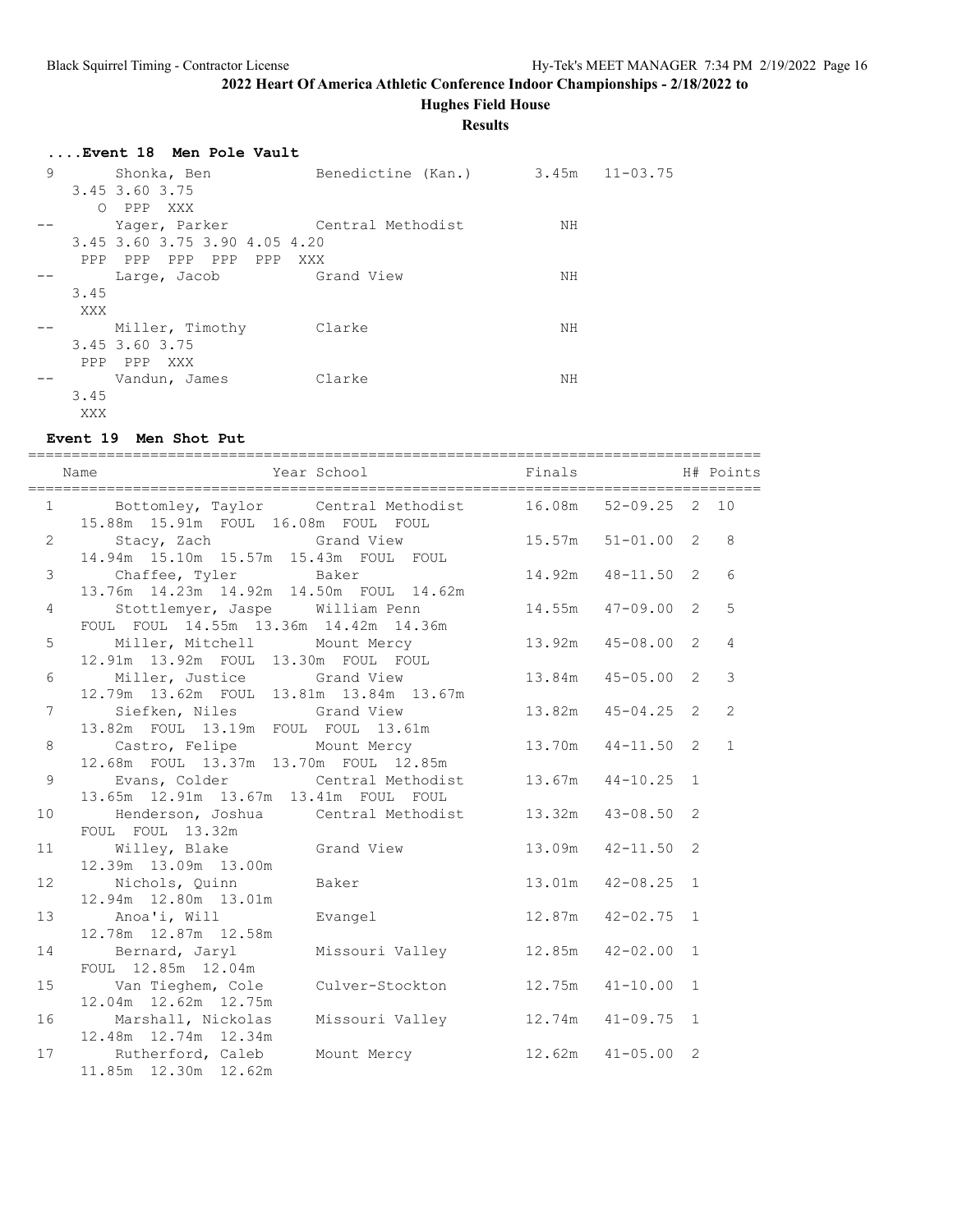**Hughes Field House**

**Results**

|    | Event 19 Men Shot Put |             |        |                       |  |
|----|-----------------------|-------------|--------|-----------------------|--|
| 18 | Jones, Nate           | Mount Mercy | 12.45m | $40 - 10.25$ 1        |  |
|    | FOUL 12.45m 11.18m    |             |        |                       |  |
| 19 | Anoa'i, CJ            | Evangel     |        | $12.42m$ $40-09.00$ 1 |  |
|    | 11.26m 12.42m FOUL    |             |        |                       |  |
| 20 | Sussex, Caden         | Grand View  | 12.20m | $40 - 00.50$ 1        |  |
|    | 11.45m FOUL 12.20m    |             |        |                       |  |
| 21 | McGraw, Jashaun       | Graceland   | 11.98m | $39 - 03.75$ 1        |  |
|    | FOUL 11.98m 11.80m    |             |        |                       |  |

# **Event 20 Men Weight Throw**

|                 | ----------------------------                                             |                                                       | ------------------------- |                |                |                |
|-----------------|--------------------------------------------------------------------------|-------------------------------------------------------|---------------------------|----------------|----------------|----------------|
|                 | Year School<br>Name                                                      |                                                       | Finals                    |                |                | H# Points      |
| 1               | 17.36m  20.20m  19.97m  20.43m  FOUL  21.66m                             | Bottomley, Taylor Central Methodist 21.66m 71-00.75 2 |                           |                |                | 10             |
| $\overline{2}$  | Miller, Mitchell Mount Mercy<br>17.05m 15.74m FOUL FOUL FOUL FOUL        |                                                       | 17.05m  55-11.25  2       |                |                | 8              |
| $\mathfrak{Z}$  | 15.28m  15.06m  FOUL  13.85m  14.96m  15.43m                             | Bernard, Jaryl Missouri Valley 15.43m                 |                           | $50 - 07.50$ 2 |                | 6              |
| $\overline{4}$  | Henderson, Joshua<br>14.77m 15.37m 14.92m FOUL FOUL 15.03m               | Central Methodist 15.37m                              |                           | $50 - 05.25$ 2 |                | 5              |
| 5               | Stottlemyer, Jaspe William Penn<br>FOUL 14.43m 14.35m FOUL 14.86m 14.98m |                                                       | 14.98m                    | $49 - 01.75$ 2 |                | $\overline{4}$ |
| 6               | Stacy, Zach Grand View<br>13.37m  14.60m  FOUL  FOUL  FOUL  14.92m       |                                                       | 14.92m                    | $48 - 11.50$ 2 |                | $\mathfrak{Z}$ |
| $7\phantom{.0}$ | Castro, Felipe Mount Mercy<br>13.90m  14.10m  FOUL  FOUL  14.04m  FOUL   |                                                       | 14.10m                    | $46 - 03.25$ 2 |                | 1.50           |
| $\overline{7}$  | Siefken, Niles Grand View<br>13.85m  13.73m  13.94m  FOUL  FOUL  14.10m  |                                                       | 14.10m                    | $46 - 03.25$ 1 |                | 1.50           |
| 9               | Kilson, Hayden<br>13.95m  13.61m  14.06m  14.09m  FOUL  FOUL             | Missouri Valley 14.09m                                |                           | $46 - 02.75$ 2 |                |                |
| 10 <sup>°</sup> | Miller, Justice<br>13.45m  12.98m  13.70m                                | Grand View                                            | 13.70m                    | $44 - 11.50$ 1 |                |                |
| 11              | 13.69m FOUL FOUL                                                         | Marshall, Nickolas Missouri Valley 13.69m             |                           | $44 - 11.00$ 1 |                |                |
| 12              | Evans, Colder Central Methodist<br>13.61m FOUL FOUL                      |                                                       | 13.61m                    | $44 - 08.00 1$ |                |                |
| 13              | Hiebert, Gage<br>13.17m FOUL FOUL                                        | MidAmerica Nazarene 13.17m                            |                           | $43 - 02.50$   | $\mathbf{1}$   |                |
| 14              | Hufker, Mitchell MidAmerica Nazarene 13.12m<br>12.96m 13.12m 12.77m      |                                                       |                           | $43 - 00.50$   | 2              |                |
| 15              | Allen, Nick<br>13.04m 12.05m FOUL                                        | MidAmerica Nazarene 13.04m                            |                           | $42 - 09.50$   | $\mathbf{1}$   |                |
| 16              | Rutherford, Caleb<br>FOUL 13.03m FOUL                                    | Mount Mercy 13.03m                                    |                           | $42 - 09.00$   | $\overline{2}$ |                |
| 17              | Conteh, Jeremiah<br>12.88m  12.99m  FOUL                                 | William Penn                                          | 12.99m                    | $42 - 07.50$   | $\mathbf{1}$   |                |
| 18              | Paulson, Alexander<br>11.98m  11.68m  FOUL                               | 11.98m<br>Mount Mercy                                 |                           | 39-03.75       | $\mathbf{1}$   |                |
|                 | Visser, Gerrit<br>FOUL FOUL FOUL                                         |                                                       |                           |                | $\mathbf 1$    |                |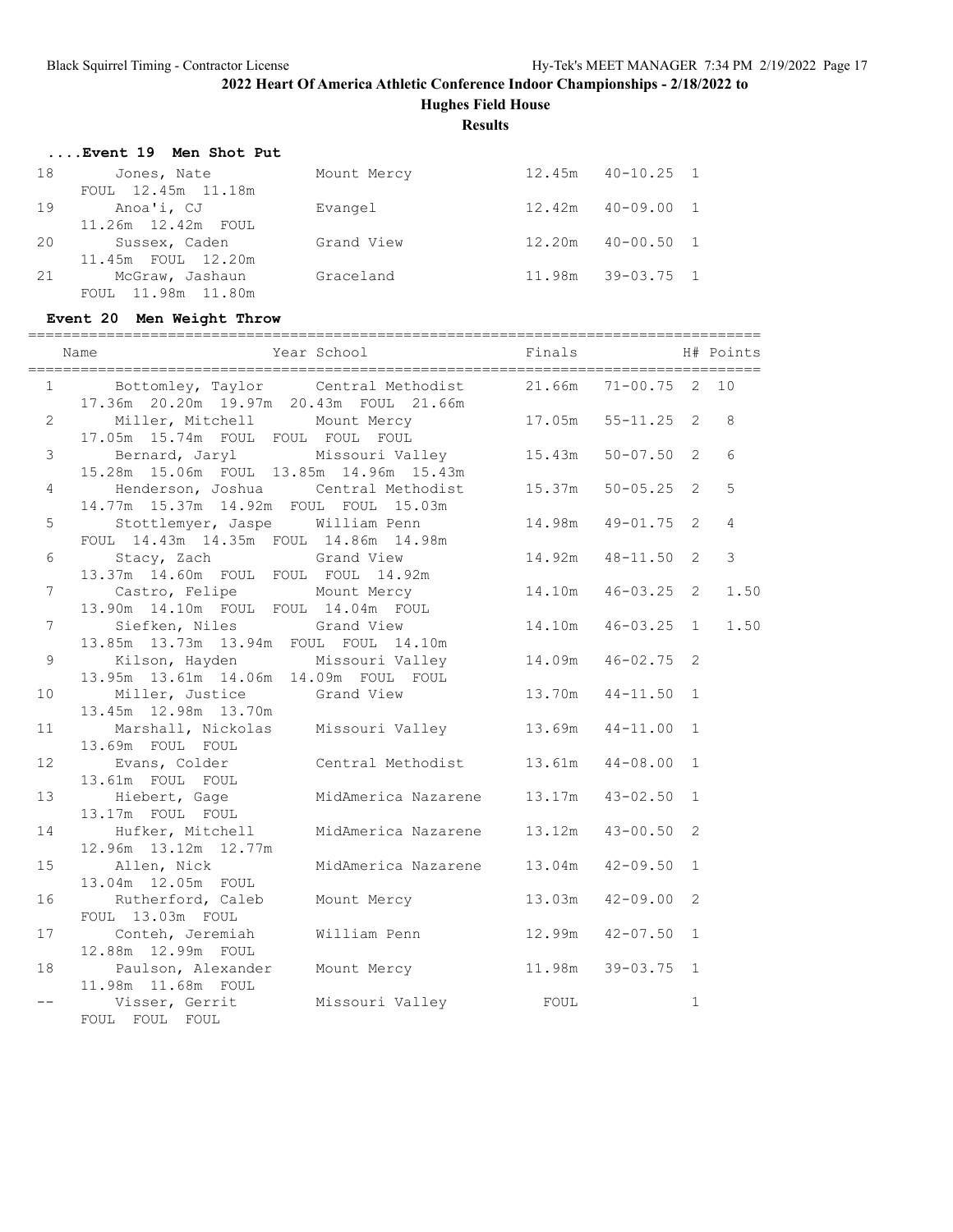**Hughes Field House**

**Results**

### **Event 21 Men Heptathlon**

|   | Name            | Year School        |      | Finals H# Points |
|---|-----------------|--------------------|------|------------------|
|   | Smith, Ethan    | Central Methodist  | 4586 |                  |
|   | Minear, Chantz  | Grand View         | 4505 | 8                |
| 3 | Mernagh, Austin | Benedictine (Kan.) | 4378 |                  |
| 4 | Miller, Timothy | Clarke             | 4079 | 5                |
| 5 | Vandun, James   | Clarke             | 3957 |                  |
| 6 | Large, Jacob    | Grand View         | 3811 |                  |

### **Event 21 Heptathlon: #1 Men 60 Meter Dash Heptathlon**

|               | Name            | Year School        |      | Finals Points |
|---------------|-----------------|--------------------|------|---------------|
|               |                 |                    |      |               |
|               | Mernagh, Austin | Benedictine (Kan.) | 7.17 | 823           |
| $\mathcal{L}$ | Minear, Chantz  | Grand View         | 7.30 | 779           |
| 3             | Smith, Ethan    | Central Methodist  | 7.36 | 759           |
| 4             | Vandun, James   | Clarke             | 7.52 | 706           |
| 5             | Miller, Timothy | Clarke             | 7.75 | 634           |
| 6             | Large, Jacob    | Grand View         | 777  | 628           |

### **Event 21 Heptathlon: #2 Men Long Jump Heptathlon**

|                | Name                                    | Year School        | Finals |                    | Points |
|----------------|-----------------------------------------|--------------------|--------|--------------------|--------|
| $\mathbf{1}$   | Vandun, James<br>FOUL 3.88m 6.41m       | Clarke             |        | $6.41m$ $21-00.50$ | 677    |
| 2              | Smith, Ethan<br>6.23m FOUL 6.08m        | Central Methodist  | 6.23m  | $20 - 05.25$       | 637    |
| 3              | Minear, Chantz<br>6.14m 5.79m 5.81m     | Grand View         | 6.14m  | $20 - 01.75$       | 617    |
| $\overline{4}$ | Mernagh, Austin<br>5.97m FOUL FOUL      | Benedictine (Kan.) |        | $5.97m$ 19-07.00   | 580    |
| 5              | Large, Jacob<br>$5.62m$ $5.81m$ $5.71m$ | Grand View         |        | $5.81m$ $19-00.75$ | 546    |
| 6              | Miller, Timothy<br>5.24m 5.01m FOUL     | Clarke             |        | $5.24m$ $17-02.25$ | 429    |

### **Event 21 Heptathlon: #3 Men Shot Put Heptathlon**

|                | Name                                   | Year School        | Finals              |                    | Points |
|----------------|----------------------------------------|--------------------|---------------------|--------------------|--------|
| $\mathbf{1}$   | Smith, Ethan<br>11.80m 12.30m 12.64m   | Central Methodist  | 12.64m 41-05.75     |                    | 645    |
| 2              | Miller, Timothy<br>9.98m 10.35m 10.03m | Clarke             | $10.35m$ $33-11.50$ |                    | 507    |
| 3              | Mernagh, Austin<br>10.10m 9.73m 10.26m | Benedictine (Kan.) | 10.26m              | $33 - 08.00$       | 501    |
| $\overline{4}$ | Vandun, James<br>9.85m 10.21m FOUL     | Clarke             | 10.21m              | $33 - 06.00$       | 498    |
| 5              | Minear, Chantz<br>9.44m 10.10m 9.28m   | Grand View         | 10.10m              | $33 - 01.75$       | 492    |
| 6              | Large, Jacob<br>8.18m 8.93m 8.99m      | Grand View         |                     | $8.99m$ $29-06.00$ | 425    |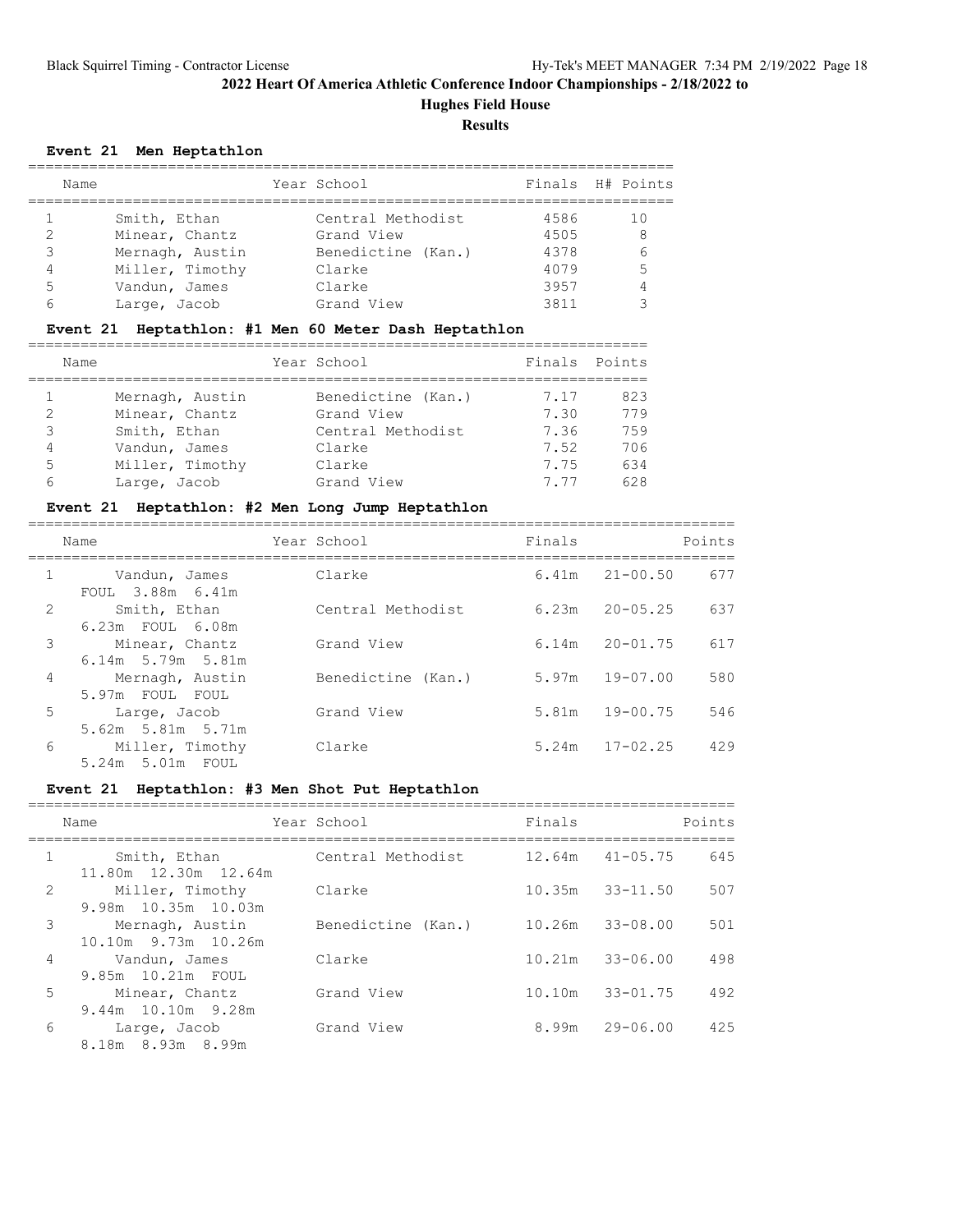## **Hughes Field House**

#### **Results**

**Event 21 Heptathlon: #4 Men High Jump Heptathlon**

|              | Name |                                                        |                 |         | Year School |                |                |     |         | Finals                                                                            | Points |
|--------------|------|--------------------------------------------------------|-----------------|---------|-------------|----------------|----------------|-----|---------|-----------------------------------------------------------------------------------|--------|
| $\mathbf{1}$ |      |                                                        |                 |         |             |                |                |     |         | Mernagh, Austin Benedictine (Kan.) 1.88m 6-02.00 696                              |        |
|              |      | 1.61 1.64 1.67 1.70 1.73 1.76 1.79 1.82 1.85 1.88 1.91 |                 |         |             |                |                |     |         |                                                                                   |        |
|              |      | PPP PPP PPP PPP                                        |                 | $\circ$ |             | O XXO          | $\overline{O}$ | XXO | XXO XXX |                                                                                   |        |
| 2            |      | Minear, Chantz Grand View                              |                 |         |             |                |                |     |         | $1.82m$ $5-11.50$ $644$                                                           |        |
|              |      | 1.61 1.64 1.67 1.70 1.73 1.76 1.79 1.82 1.85           |                 |         |             |                |                |     |         |                                                                                   |        |
|              |      | PPP PPP                                                | O PPP           |         | O XXO       | XO             | XO             | XXX |         |                                                                                   |        |
| 3            |      | Vandun, James Clarke                                   |                 |         |             |                |                |     |         | $1.79m$ $5-10.50$ 619                                                             |        |
|              |      | 1.61 1.64 1.67 1.70 1.73 1.76 1.79 1.82                |                 |         |             |                |                |     |         |                                                                                   |        |
|              |      | PPP<br>PPP PPP                                         |                 |         | $\circ$     | XO             | XXX            |     |         |                                                                                   |        |
| 3            |      | Miller, Timothy Clarke                                 |                 |         |             |                |                |     |         | $1.79m$ $5-10.50$ 619                                                             |        |
|              |      | 1.61 1.64 1.67 1.70 1.73 1.76 1.79 1.82                |                 |         |             |                |                |     |         |                                                                                   |        |
|              |      | PPP PPP                                                | XO XO           |         | O XXO       | $\overline{O}$ | XXX            |     |         |                                                                                   |        |
| 5            |      |                                                        |                 |         |             |                |                |     |         | Smith, Ethan                 Central Methodist          1.67m     5-05.75     520 |        |
|              |      | 1.61 1.64 1.67 1.70                                    |                 |         |             |                |                |     |         |                                                                                   |        |
|              | XO   | $\circ$                                                | XXX<br>$\Omega$ |         |             |                |                |     |         |                                                                                   |        |
| 5            |      | Large, Jacob Grand View                                |                 |         |             |                |                |     |         | 1.67m 5-05.75 520                                                                 |        |
|              |      | 1.61 1.64 1.67 1.70 1.73                               |                 |         |             |                |                |     |         |                                                                                   |        |
|              |      |                                                        |                 |         |             |                |                |     |         |                                                                                   |        |
|              | PPP  | PPP                                                    | O PPP           | XXX     |             |                |                |     |         |                                                                                   |        |

### **Event 21 Heptathlon: #5 Men 60 Meter Hurdles Heptathlon**

| Name |                 | Year School        | Finals H# Points |                |     |
|------|-----------------|--------------------|------------------|----------------|-----|
|      | Minear, Chantz  | Grand View         | 8.20             | -2             | 932 |
| 2    | Vandun, James   | Clarke             | 8.88             | -2             | 772 |
| 3    | Smith, Ethan    | Central Methodist  | 9.08             | $\overline{1}$ | 728 |
| 4    | Mernagh, Austin | Benedictine (Kan.) | 9.12             |                | 720 |
| 5    | Miller, Timothy | Clarke             | 9.18             |                | 707 |
| 6    | Large, Jacob    | Grand View         | 9.27             | $\mathcal{P}$  | 687 |

### **Event 21 Heptathlon: #6 Men Pole Vault Heptathlon**

|                | Name     |                                    |        |                        |                |          | Year School in the School and the School and School         |         |    |       |    | Finals                                                | Points |
|----------------|----------|------------------------------------|--------|------------------------|----------------|----------|-------------------------------------------------------------|---------|----|-------|----|-------------------------------------------------------|--------|
| $\mathbf{1}$   |          |                                    |        | Miller, Timothy Clarke |                |          |                                                             |         |    |       |    | 4.05m 13-03.50 631                                    |        |
|                |          |                                    |        |                        |                |          | 3.05 3.15 3.25 3.35 3.45 3.55 3.65 3.75 3.85 3.95 4.05 4.15 |         |    |       |    |                                                       |        |
|                |          | PPP PPP                            |        | PPP PPP PPP            |                |          | PPP O XO                                                    | $\circ$ | XO | O XXX |    |                                                       |        |
| 2              |          |                                    |        |                        |                |          |                                                             |         |    |       |    | Smith, Ethan Central Methodist 3.75m 12-03.50 549     |        |
|                |          |                                    |        |                        |                |          | 3.05 3.15 3.25 3.35 3.45 3.55 3.65 3.75 3.85                |         |    |       |    |                                                       |        |
|                |          | PPP PPP PPP PPP                    |        |                        | $\overline{O}$ | $\Omega$ | O OXXX                                                      |         |    |       |    |                                                       |        |
| 3              |          |                                    |        |                        |                |          |                                                             |         |    |       |    | Mernagh, Austin Benedictine (Kan.) 3.55m 11-07.75 496 |        |
|                |          | 3.05 3.15 3.25 3.35 3.45 3.55 3.65 |        |                        |                |          |                                                             |         |    |       |    |                                                       |        |
|                |          | $O$ $O$ $XO$ $XO$ $O$              |        |                        |                | O XXX    |                                                             |         |    |       |    |                                                       |        |
| $\overline{4}$ |          | Minear, Chantz Grand View          |        |                        |                |          |                                                             |         |    |       |    | $3.45m$ $11-03.75$ $469$                              |        |
|                |          | 3.05 3.15 3.25 3.35 3.45 3.55      |        |                        |                |          |                                                             |         |    |       |    |                                                       |        |
|                |          | O PPP                              |        | xo xo xo xxx           |                |          |                                                             |         |    |       |    |                                                       |        |
| 5              |          | Large, Jacob Grand View            |        |                        |                |          |                                                             |         |    |       |    | $3.25m$ $10-08.00$ $418$                              |        |
|                |          | 3.05 3.15 3.25 3.35                |        |                        |                |          |                                                             |         |    |       |    |                                                       |        |
|                | $\Omega$ | $\circ$                            | XO XXX |                        |                |          |                                                             |         |    |       |    |                                                       |        |
|                |          | Vandun, James Clarke               |        |                        |                |          |                                                             |         |    |       | ΝH |                                                       |        |
|                |          | 3.05 3.15 3.25 3.35                |        |                        |                |          |                                                             |         |    |       |    |                                                       |        |
|                | PPP      | PPP                                |        | PPP XXX                |                |          |                                                             |         |    |       |    |                                                       |        |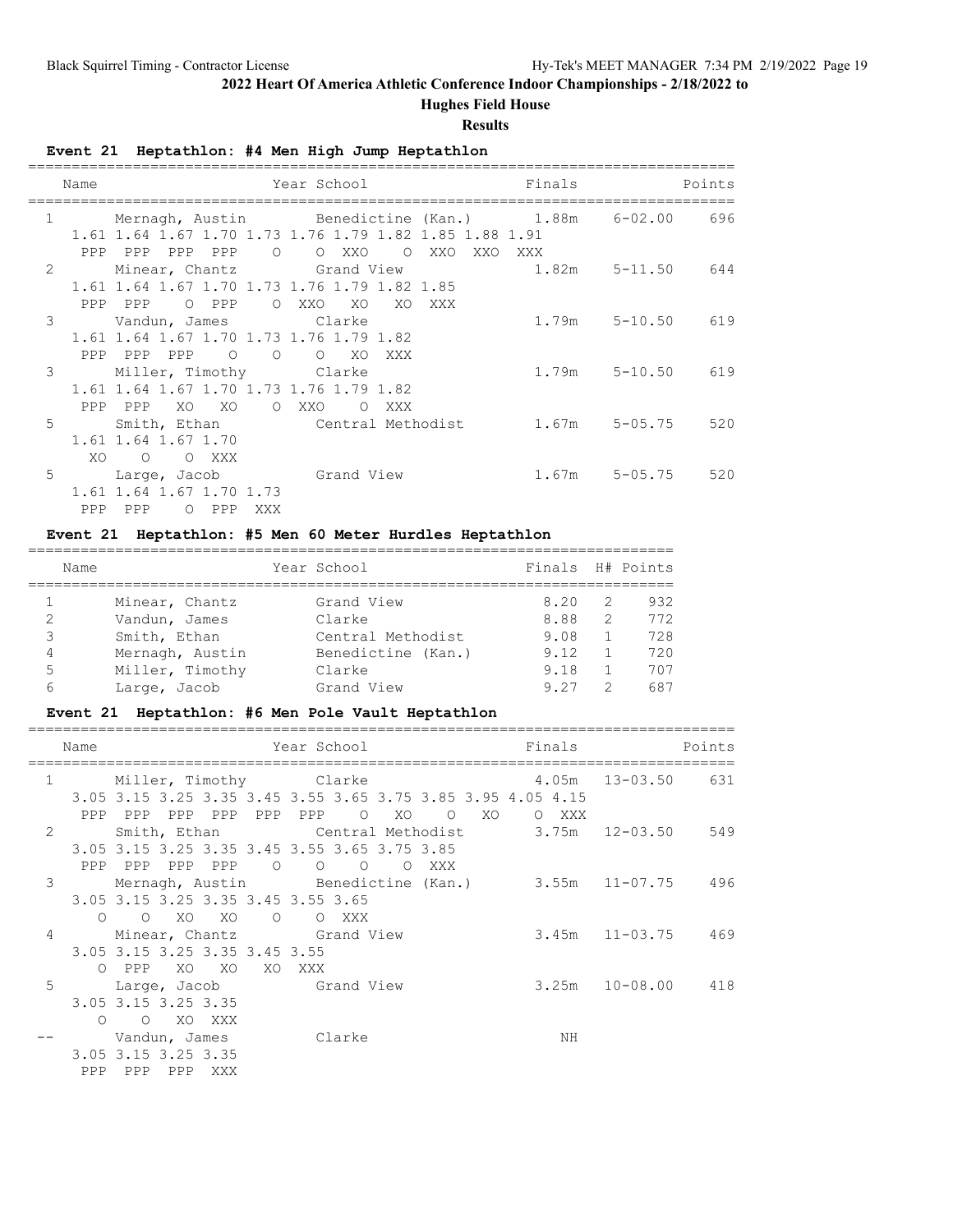**Hughes Field House**

#### **Results**

**Event 21 Heptathlon: #7 Men 1000 Meter Run Heptathlon**

|                | Name                    | Year School                                     | Finals                                  | Points |
|----------------|-------------------------|-------------------------------------------------|-----------------------------------------|--------|
| 1              | Smith, Ethan            |                                                 | Central Methodist 2:51.72               | 748    |
|                | $1:02.181$ $(1:02.181)$ |                                                 | $1:57.021$ (54.840) 2:51.716 (54.695)   |        |
| 2              | Vandun, James           | Clarke                                          | 2:57.90                                 | 685    |
|                | $1:01.514$ $(1:01.514)$ |                                                 | $1:56.484$ (54.970) 2:57.892 (1:01.408) |        |
| 3              | Large, Jacob            | Grand View                                      | 3:08.12                                 | 587    |
|                | $1:07.733$ $(1:07.733)$ | $2:09.706$ $(1:01.973)$ $3:08.120$ $(58.414)$   |                                         |        |
| $\overline{4}$ | Minear, Chantz          | Grand View                                      | 3:09.71                                 | 572    |
|                | $1:07.712$ $(1:07.712)$ | $2:07.511$ (59.799) 3:09.706 (1:02.195)         |                                         |        |
| 5              | Mernagh, Austin         |                                                 | Benedictine (Kan.) 3:10.82              | 562    |
|                | $1:07.600$ $(1:07.600)$ | $2:09.005$ $(1:01.405)$ $3:10.816$ $(1:01.811)$ |                                         |        |
| 6              | Miller, Timothy         | Clarke                                          | 3:11.95                                 | 552    |
|                | $1:08.135$ $(1:08.135)$ | $2:10.109$ $(1:01.974)$ $3:11.945$ $(1:01.836)$ |                                         |        |

#### **Event 22 Women 60 Meter Dash**

|    | Name               | Year School         | Prelims       | H#             |  |
|----|--------------------|---------------------|---------------|----------------|--|
|    | Preliminaries      |                     |               |                |  |
|    | Ibidunni, Elizabet | Baker               | 7.760 1 7.752 |                |  |
| 2  | Johnson, Kailey    | Central Methodist   | 7.800 2       |                |  |
| 3  | Weimer, Delaney    | Evangel             | 7.76g 1 7.758 |                |  |
| 4  | Willis, Brittany   | Park U.             | $7.85q$ 2     |                |  |
| 5  | Gaines, Jada       | Central Methodist   | $7.86q$ 2     |                |  |
| 6  | Solir, Daizy       | MidAmerica Nazarene | 7.92q 1       |                |  |
| 7  | Davis, Makeila     | MidAmerica Nazarene | $7.93q$ 2     |                |  |
| 8  | Flaws, Haley       | Grand View          | 7.97q 1       |                |  |
| 9  | Paul, Anna         | Grand View          | 8.10          | 2              |  |
| 10 | Kilson, Naomi      | Baker               | 8.11          | $\mathbf{1}$   |  |
| 11 | Batu-Tiako, Abigai | William Penn        | 8.17          | $\mathbf{1}$   |  |
| 12 | Canada, Erika      | Grand View          | 8.19          | $\overline{2}$ |  |
| 13 | Feahn, Sophie      | Mount Mercy         | 8.34          |                |  |

#### **Event 22 Women 60 Meter Dash**

| Name            |                    | Year School         | Finals Points |                |
|-----------------|--------------------|---------------------|---------------|----------------|
|                 |                    |                     |               |                |
| Finals          |                    |                     |               |                |
| 1               | Johnson, Kailey    | Central Methodist   | 7.72          | 10             |
| $\overline{2}$  | Weimer, Delaney    | Evangel             | 7.73 8        |                |
| 3               | Ibidunni, Elizabet | Baker               | 7.75          | 6              |
| $\overline{4}$  | Gaines, Jada       | Central Methodist   | 7.84          | 5              |
| 5               | Davis, Makeila     | MidAmerica Nazarene | 7.86          | $\overline{4}$ |
| 6               | Willis, Brittany   | Park U.             | 7.87          | 3              |
| 7               | Flaws, Haley       | Grand View          | 7.94          | $\mathcal{L}$  |
| 8               | Solir, Daizy       | MidAmerica Nazarene | 7.97          |                |
| Preliminaries   |                    |                     |               |                |
| 9               | Paul, Anna         | Grand View          |               |                |
| 10              | Kilson, Naomi      | Baker               |               |                |
| 11              | Batu-Tiako, Abigai | William Penn        |               |                |
| 12 <sup>°</sup> | Canada, Erika      | Grand View          |               |                |
| 13              | Feahn, Sophie      | Mount Mercy         |               |                |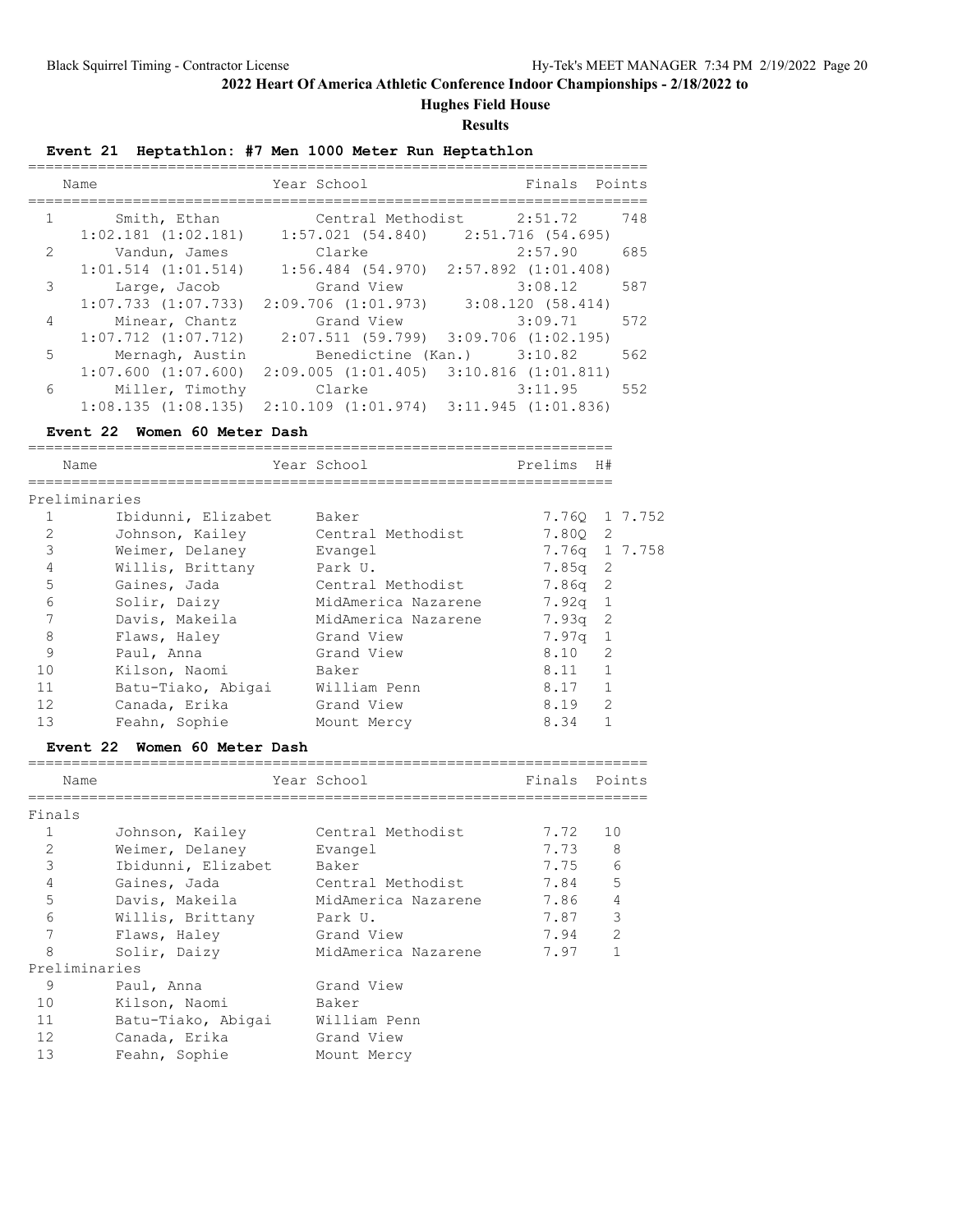**Hughes Field House**

**Results**

**Event 23 Women 60 Meter Hurdles**

| Name           |                                      | Year School         | Prelims           | H#             |  |  |  |  |  |  |  |
|----------------|--------------------------------------|---------------------|-------------------|----------------|--|--|--|--|--|--|--|
|                |                                      |                     |                   |                |  |  |  |  |  |  |  |
| $\mathbf{1}$   | Johnson, Kailey                      | Central Methodist   | 8.850 1           |                |  |  |  |  |  |  |  |
| $\overline{2}$ | Bell, Tajanique                      | Baker               | 9.0802            |                |  |  |  |  |  |  |  |
| 3              | Aubuchon, Megan                      | Central Methodist   | $9.11q$ 1 $9.103$ |                |  |  |  |  |  |  |  |
| $\overline{4}$ | McKenzie, Lisha                      | Park U.             | $9.11q$ 2 $9.110$ |                |  |  |  |  |  |  |  |
| 5              | Goldring, Katie Grand View           |                     | 9.25 <sub>q</sub> | 1              |  |  |  |  |  |  |  |
| 6              | Osborn, Jade                         | Baker               | $9.32q$ 2         |                |  |  |  |  |  |  |  |
| 7              | Lindenmeyer, Carly                   | MidAmerica Nazarene | $9.48q$ 2 9.473   |                |  |  |  |  |  |  |  |
| 8              | Moore, Mya                           | Grand View          | $9.48q$ 2 9.477   |                |  |  |  |  |  |  |  |
| 9              | Leopold, Annie                       | Mount Mercy         | $9.52 \quad 1$    |                |  |  |  |  |  |  |  |
| 10             | Davidson, McKenna                    | Grand View          | $9.65 \quad 1$    |                |  |  |  |  |  |  |  |
| 11             | Good, Abigail                        | Evangel             | 9.84              | $\mathbf{1}$   |  |  |  |  |  |  |  |
| 12             | Love, Cayna                          | Benedictine (Kan.)  | 9.86              | $\overline{2}$ |  |  |  |  |  |  |  |
| 13             | Hunter, Katherine                    | William Penn        | 10.07             | 2              |  |  |  |  |  |  |  |
|                | Woman 60 Matar Hurdlas<br>$Exant$ 23 |                     |                   |                |  |  |  |  |  |  |  |

**Event 23 Women 60 Meter Hurdles** ======================================================================= Name Year School Finals Points ======================================================================= Finals 1 Johnson, Kailey Central Methodist 8.80 10 2 Bell, Tajanique Baker 8.97 8 3 Aubuchon, Megan Central Methodist 9.07 6 4 McKenzie, Lisha Park U. 9.13 5 5 Goldring, Katie Grand View 9.27 4 6 Moore, Mya Grand View 9.62 3 7 Osborn, Jade Baker 9.66 2 8 Lindenmeyer, Carly MidAmerica Nazarene 9.72 1 Preliminaries 9 1 Leopold, Annie 19 Mount Mercy 10 Davidson, McKenna Grand View 11 Good, Abigail Evangel 12 Love, Cayna **Benedictine** (Kan.) 13 Hunter, Katherine William Penn

#### **Event 24 Women 200 Meter Dash**

| Name           |                    | Year School         | Finals H# Points |                |               |
|----------------|--------------------|---------------------|------------------|----------------|---------------|
| Finals         |                    |                     |                  |                |               |
|                | Brown, Kylar       | MidAmerica Nazarene | 25.11            | 5              | 10            |
| $\overline{2}$ | Ibidunni, Elizabet | Baker               | $25.31 - 5$      |                | - 8           |
| 3              | Johnson, Kailey    | Central Methodist   | $25.68$ 5        |                | 6             |
| $\overline{4}$ | Weimer, Delaney    | Evangel             | $25.92$ 3 5      |                |               |
| 5              | Ambuul, Alison     | Benedictine (Kan.)  | 26.09            | $\overline{4}$ | 4             |
| 6              | Solir, Daizy       | MidAmerica Nazarene | 26.16            |                | $4 \quad 3$   |
| 7              | Davis, Makeila     | MidAmerica Nazarene | 26.20            | $5^{\circ}$    | $\mathcal{L}$ |
| 8              | Birmingham, Shelby | Park U.             | 26.29            | $\overline{4}$ |               |
| 9              | Flaws, Haley       | Grand View          | 26.33            | $\overline{4}$ |               |
| 10             | Sidique, Neomi     | Grand View          | 26.34            | 3              |               |
| 11             | Hawkins, Carter    | Central Methodist   | 26.74            | 3              |               |
| 12             | Kilson, Naomi      | Baker               | 26.82            | $\overline{2}$ |               |
| 13             | Watts, Jane        | Missouri Valley     | 27.40            | $\mathbf{1}$   |               |
| 14             | Thompson, Shu'ron  | Missouri Valley     | 27.48            |                |               |
|                |                    |                     |                  |                |               |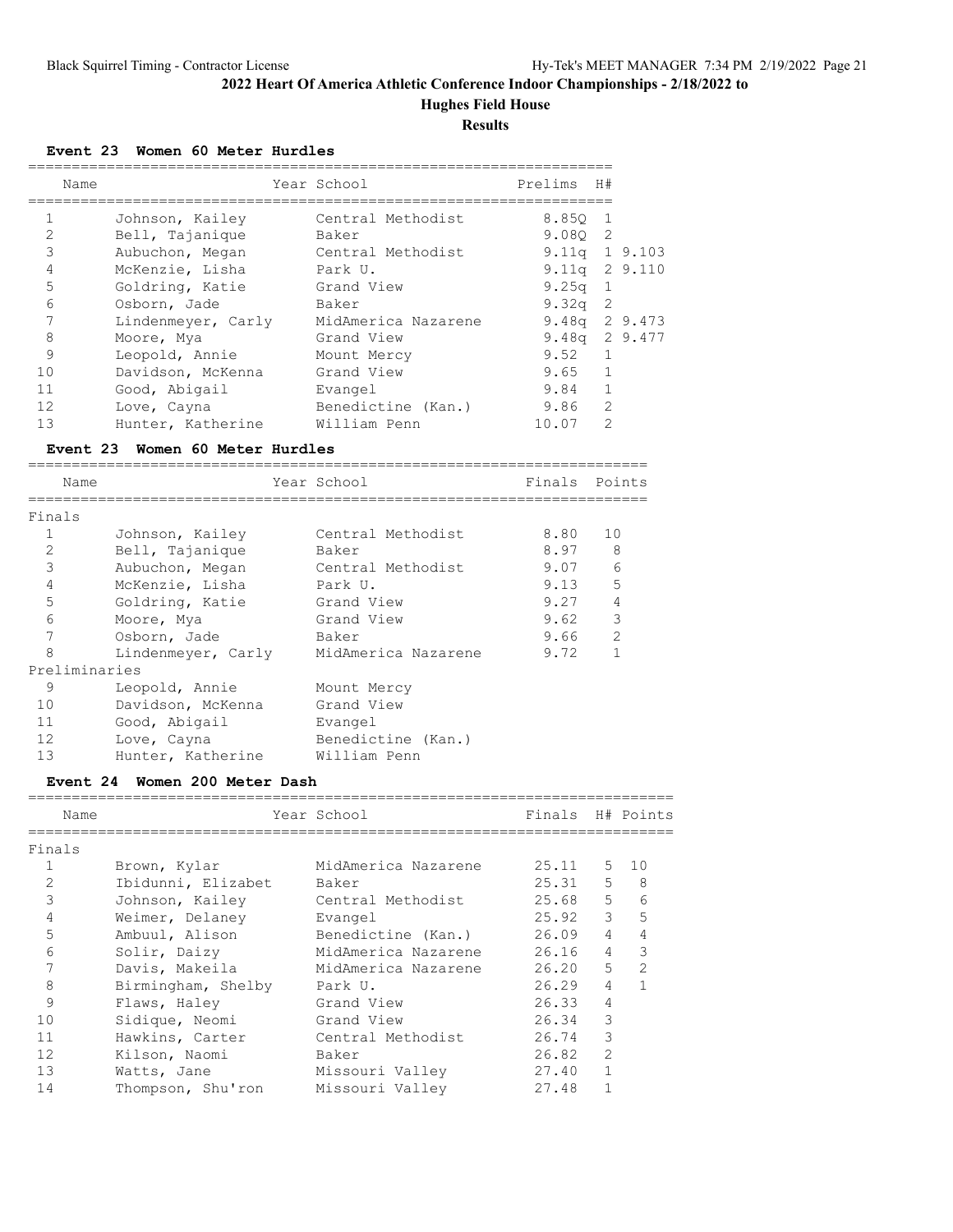**Hughes Field House**

#### **Results**

|    | Event 24 Women 200 Meter Dash |  |              |         |  |
|----|-------------------------------|--|--------------|---------|--|
| 15 | Williams, Faith               |  | Park U.      | 27.52 1 |  |
| 16 | Adderley, DeAvae              |  | William Penn | 27.59 2 |  |

| Event 25 Women 400 Meter Dash |                                          |                                                 |                  |                 |                |  |  |  |  |  |  |
|-------------------------------|------------------------------------------|-------------------------------------------------|------------------|-----------------|----------------|--|--|--|--|--|--|
| Name                          |                                          | Year School<br>________________________________ | Finals H# Points |                 |                |  |  |  |  |  |  |
| $\mathbf{1}$                  | Brown, Kylar                             | MidAmerica Nazarene                             | 57.39            |                 | $5 \quad 10$   |  |  |  |  |  |  |
| 2                             | Ambuul, Alison Benedictine (Kan.)        |                                                 | $57.57$ 5 8      |                 |                |  |  |  |  |  |  |
| 3                             | Ibidunni, Elizabet Baker                 |                                                 | 58.44            | $\overline{4}$  | 6              |  |  |  |  |  |  |
| $\overline{4}$                | Federici, Elise Benedictine (Kan.) 59.91 |                                                 |                  | $5 -$           | 5              |  |  |  |  |  |  |
| 5                             | Birmingham, Shelby Park U.               |                                                 | 1:00.47          | 3 <sup>7</sup>  | $\overline{4}$ |  |  |  |  |  |  |
| 6                             | Bailey, Jessica Central Methodist        |                                                 | 1:00.48          | 3 <sup>7</sup>  | $\mathcal{S}$  |  |  |  |  |  |  |
| $\overline{7}$                | Sidique, Neomi                           | Grand View                                      | 1:00.52          | $4\overline{ }$ | $\overline{2}$ |  |  |  |  |  |  |
| 8                             | Nicholson, Janiah MidAmerica Nazarene    |                                                 | 1:01.11          |                 | $2 \quad 1$    |  |  |  |  |  |  |
| 9                             | Wurtenberger, Ashl Benedictine (Kan.)    |                                                 | 1:01.56          | $\overline{4}$  |                |  |  |  |  |  |  |
| 10                            | Camilo-Montenegro, Central Methodist     |                                                 | 1:01.58          | 5               |                |  |  |  |  |  |  |
| 11                            | Johnson, Sakoya     Central Methodist    |                                                 | 1:02.14          | 3               |                |  |  |  |  |  |  |
| 12                            | Butts, Shelby                            | Baker                                           | 1:02.59          | 3               |                |  |  |  |  |  |  |
| 13                            | Blackmon, Rhakala Central Methodist      |                                                 | 1:02.74          | $\overline{2}$  |                |  |  |  |  |  |  |
| 14                            | Good, Abigail                            | Evangel                                         | 1:02.96          | $\mathbf{1}$    |                |  |  |  |  |  |  |
| 15                            | Williams, Faith                          | Park U.                                         | 1:03.27          | $\mathbf{1}$    |                |  |  |  |  |  |  |
| 16                            | Pippett, Karri                           | Grand View                                      | 1:03.31          | 2               |                |  |  |  |  |  |  |
| 17                            | Adderley, DeAvae                         | William Penn                                    | 1:03.64          | $\overline{2}$  |                |  |  |  |  |  |  |
| 18                            | Trager, Ally                             | Mount Mercy                                     | 1:04.27          | $\mathbf{1}$    |                |  |  |  |  |  |  |
| 19                            | Lutz, Marah                              | Baker                                           | 1:08.12          | $\mathbf{1}$    |                |  |  |  |  |  |  |

### **Event 26 Women 600 Meter Run**

| Name              | Year School                                                                            | Finals H# Points                |                |                |
|-------------------|----------------------------------------------------------------------------------------|---------------------------------|----------------|----------------|
| $1 \qquad \qquad$ | Ambuul, Alison Benedictine (Kan.) 1:34.59 3 10<br>44.640 (44.640) 1:34.581 (49.941)    | _______________________________ |                |                |
| 2                 | Hahlbeck, Jena Park U.<br>45.316 (45.316) 1:35.694 (50.378)                            | $1:35.70$ 3 8                   |                |                |
| 3                 | Camilo-Montenegro, Central Methodist<br>44.403 (44.403) 1:35.988 (51.585)              | 1:35.99                         | 3              | 6              |
| 4                 | Burdova, Magdalena MidAmerica Nazarene<br>45.095 (45.095) 1:37.710 (52.615)            | $1:37.71$ 3 5                   |                |                |
| 5                 | Wurtenberger, Ashl Benedictine (Kan.) 1:41.23 2 4<br>47.719 (47.719) 1:41.222 (53.503) |                                 |                |                |
| 6                 | Zarybnicky, Claire Benedictine (Kan.) 1:41.72 2 3<br>47.779 (47.779) 1:41.715 (53.936) |                                 |                |                |
| 7                 | Smith, Tatiana Benedictine (Kan.) 1:41.95 3 2<br>47.434 (47.434) 1:41.943 (54.509)     |                                 |                |                |
| 8                 | Reittinger, Carli Mount Mercy<br>48.633 (48.633) 1:42.172 (53.539)                     | 1:42.18                         | $\overline{2}$ | $\overline{1}$ |
| 9                 | Hawman, Jordan Baker<br>47.973 (47.973) 1:42.675 (54.702)                              | 1:42.68                         | 3              |                |
| 10                | Mesecher, Cameron Grand View<br>49.804 (49.804) 1:42.993 (53.189)                      | 1:43.00 1                       |                |                |
| 11                | Mohammed, Maytane Grand View<br>49.931 (49.931) 1:43.703 (53.772)                      | 1:43.71 1                       |                |                |
| 12                | Cunningham, Keiara Central Methodist<br>47.742 (47.742) 1:44.203 (56.461)              | 1:44.21                         | 2              |                |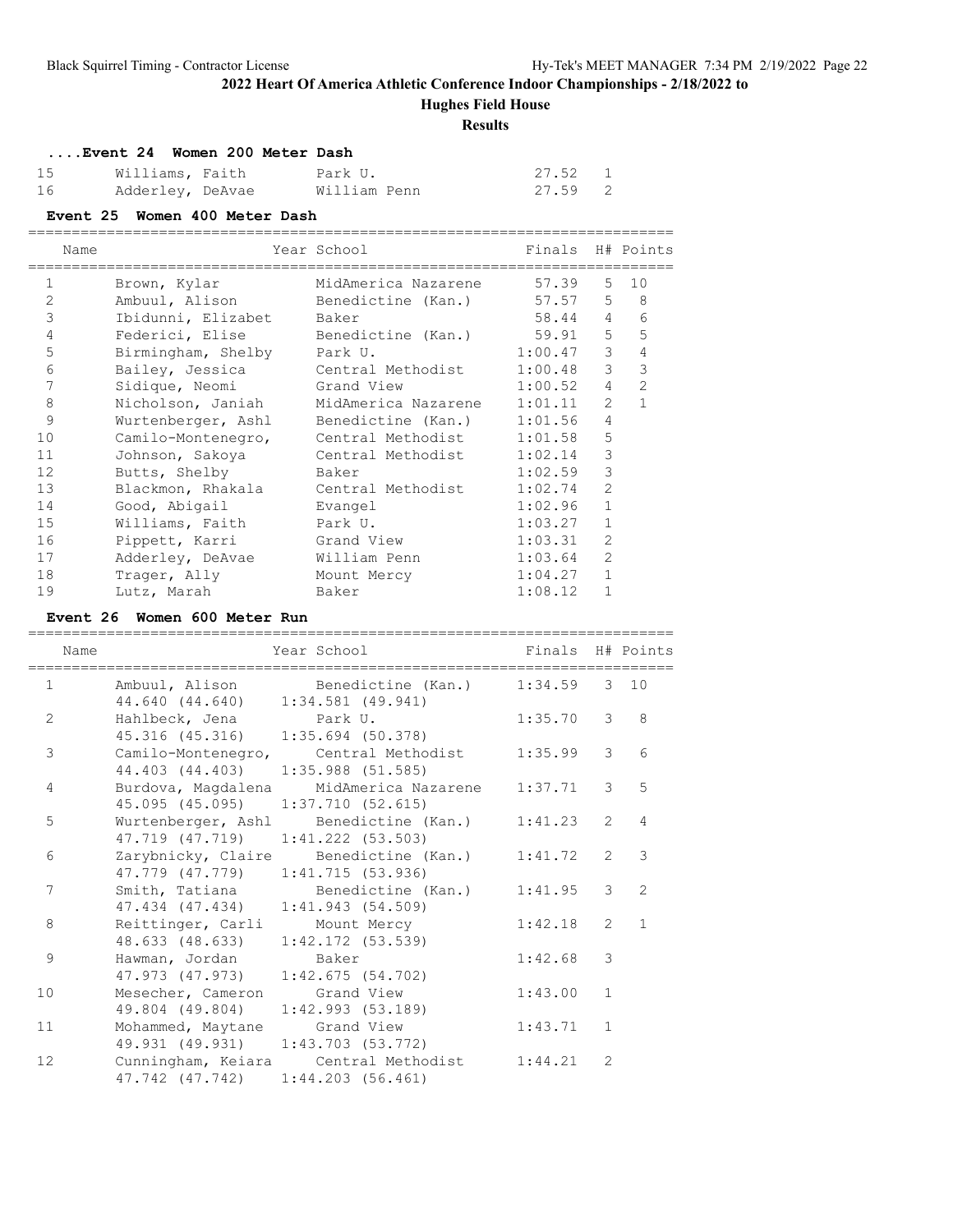**Hughes Field House**

**Results**

|    | Event 26 Women 600 Meter Run           |             |  |
|----|----------------------------------------|-------------|--|
| 13 | Cruz, Ariana<br>Evangel                | $1:45.34$ 2 |  |
|    | 48.832 (48.832) 1:45.340 (56.508)      |             |  |
| 14 | Baker<br>Sterner, Rachel               | $1:46.99$ 2 |  |
|    | 48.921 (48.921)<br>$1:46.988$ (58.067) |             |  |
| 15 | Nickolaus, Mason<br>Grand View         | $1:47.29$ 1 |  |
|    | $50.197$ (50.197) $1:47.281$ (57.084)  |             |  |
| 16 | Benedictine (Kan.)<br>Fisher, Emma     | $1:52.45$ 1 |  |
|    | $50.385$ (50.385) 1:52.450 (1:02.065)  |             |  |

## **Event 27 Women 800 Meter Run**

| Name                   |                 | Year School National School Einals H# Points                                                   |                                         |                |
|------------------------|-----------------|------------------------------------------------------------------------------------------------|-----------------------------------------|----------------|
| $1 \quad \blacksquare$ |                 | Ertz, Andrea Mount Mercy 2:15.49 3 10                                                          |                                         |                |
|                        |                 | 31.825 (31.825) 1:21.942 (50.117) 2:15.489 (53.547)                                            |                                         |                |
| $\mathbf{2}^{\prime}$  |                 | Cobo, Caroline Benedictine (Kan.) 2:19.10 3                                                    |                                         | 8              |
|                        |                 | 33.132 (33.132) 1:27.240 (54.108) 2:19.100 (51.860)                                            |                                         |                |
| 3                      |                 | Perkins, Ashlynn Graceland 2:20.48 2<br>34.311 (34.311) 1:27.737 (53.426) 2:20.472 (52.735)    |                                         | 6              |
|                        |                 |                                                                                                |                                         |                |
| $\overline{4}$         |                 | Burdova, Magdalena MidAmerica Nazarene 2:21.47 3                                               |                                         | 5              |
|                        |                 | 32.049 (32.049) 1:25.516 (53.467) 2:21.470 (55.954)                                            |                                         |                |
| 5                      | Wilhoit, Mia    | Baker                                                                                          | $2:23.83$ 3                             | $\overline{4}$ |
|                        |                 | 33.794 (33.794) 1:28.832 (55.038) 2:23.821 (54.989)                                            |                                         |                |
| 6                      |                 | Eidman, Maya MidAmerica Nazarene 2:23.98 3                                                     |                                         | 3              |
|                        |                 | 33.440 (33.440) 1:27.542 (54.102) 2:23.978 (56.436)                                            |                                         |                |
| 7                      |                 | Wieseman, Madeline Central Methodist 2:24.63 2                                                 |                                         | $\mathbf{2}$   |
|                        | 34.155 (34.155) |                                                                                                | $1:29.969$ (55.814) $2:24.627$ (54.658) |                |
| 8                      | Smith, Tatiana  |                                                                                                | Benedictine (Kan.) 2:25.15 2            | $\mathbf{1}$   |
|                        |                 | 34.113 (34.113) 1:28.967 (54.854) 2:25.141 (56.174)                                            |                                         |                |
| 9                      |                 | Hahlbeck, Jena Park U. 2:25.76 3<br>33.678 (33.678) 1:28.333 (54.655) 2:25.751 (57.418)        | $2:25.76$ 3                             |                |
|                        |                 |                                                                                                |                                         |                |
| 10                     |                 | Reittinger, Carli Mount Mercy 2:27.98 2<br>34.447 (34.447) 1:30.925 (56.478) 2:27.972 (57.047) |                                         |                |
|                        |                 |                                                                                                |                                         |                |
| 11                     |                 | Mohammed, Maytane Grand View                                                                   | 2:29.70 1                               |                |
|                        | 35.975 (35.975) |                                                                                                | 1:35.296 (59.321) 2:29.696 (54.400)     |                |
| 12                     | Sannan, Peyton  | Baker                                                                                          | 2:30.61 1                               |                |
|                        |                 | 36.717 (36.717) 1:34.927 (58.210) 2:30.610 (55.683)                                            |                                         |                |
| 13                     | Adams, Skylar   | Evangel                                                                                        | $2:31.54$ 2                             |                |
|                        |                 | 33.887 (33.887) 1:31.150 (57.263) 2:31.534 (1:00.384)                                          |                                         |                |
| 14                     | Downey, Gemma   | 36.449 (36.449) 1:35.805 (59.356) 2:32.483 (56.678)                                            | Benedictine (Kan.) 2:32.49 1            |                |
| 15                     | Sterner, Rachel | Baker                                                                                          | 2:33.41 1                               |                |
|                        |                 | 36.078 (36.078) 1:35.130 (59.052) 2:33.405 (58.275)                                            |                                         |                |
| 16                     |                 |                                                                                                |                                         |                |
|                        |                 | Hill, Abby Mount Mercy 2:52.49 1<br>38.168 (38.168) 1:42.365 (1:04.197) 2:52.488 (1:10.123)    |                                         |                |
|                        |                 |                                                                                                |                                         |                |

### **Event 28 Women 1000 Meter Run**

|   | Name                    | Year School         | Finals H# Points    |  |
|---|-------------------------|---------------------|---------------------|--|
|   |                         |                     |                     |  |
|   | Ertz, Andrea            | Mount Mercy         | $3:01.81$ 2 10      |  |
|   | $1:13.831$ $(1:13.831)$ | $2:11.089$ (57.258) | $3:01.804$ (50.715) |  |
| 2 | Cobo, Caroline          | Benedictine (Kan.)  | $3:03.19$ 2 8       |  |
|   | 1:14.147(1:14.147)      | 2:11.378 (57.231)   | 3:03.181 (51.803)   |  |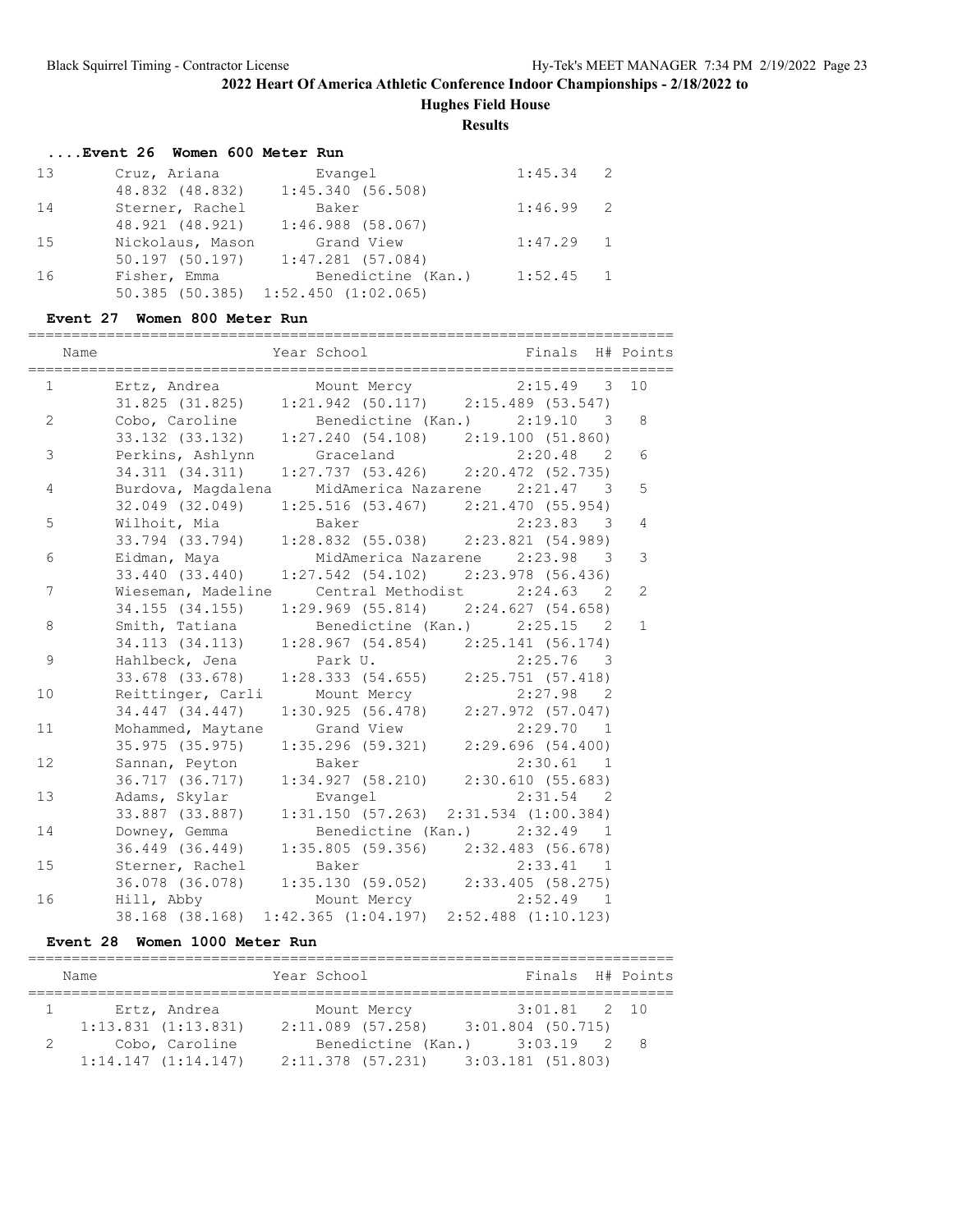# **Hughes Field House**

### **Results**

# **....Event 28 Women 1000 Meter Run**

|       | 3 Eidman, Maya MidAmerica Nazarene 3:05.49 2 6                                              |                                                                                           |                                                                         |                |
|-------|---------------------------------------------------------------------------------------------|-------------------------------------------------------------------------------------------|-------------------------------------------------------------------------|----------------|
|       |                                                                                             |                                                                                           | $1:14.372$ $(1:14.372)$ $2:12.250$ $(57.878)$ $3:05.489$ $(53.239)$     |                |
|       | 4 Wilhoit, Mia Baker 3:07.26 2 5<br>1:13.923 (1:13.923) 2:11.791 (57.868) 3:07.254 (55.463) |                                                                                           |                                                                         |                |
|       |                                                                                             |                                                                                           |                                                                         |                |
| $5 -$ |                                                                                             |                                                                                           | Wieseman, Madeline Central Methodist 3:09.47 2                          | $\overline{4}$ |
|       |                                                                                             |                                                                                           | $1:14.878$ (1:14.878) $2:13.242$ (58.364) $3:09.461$ (56.219)           |                |
|       | 6 Alred, Abigail MidAmerica Nazarene 3:09.49 2                                              |                                                                                           |                                                                         | 3              |
|       |                                                                                             |                                                                                           | $1:14.084$ (1:14.084) $2:12.488$ (58.404) 3:09.485 (56.997)             |                |
| 7     |                                                                                             |                                                                                           | Schmidt, Sienna MidAmerica Nazarene 3:16.29 2                           | 2              |
|       |                                                                                             |                                                                                           | $1:14.921$ $(1:14.921)$ $2:15.010$ $(1:00.089)$ $3:16.281$ $(1:01.271)$ |                |
| 8     |                                                                                             |                                                                                           | Golden, Mary Cate Benedictine (Kan.) 3:17.74 1 1                        |                |
|       |                                                                                             | $1:21.496$ $(1:21.496)$ $2:20.696$ $(59.200)$ $3:17.736$ $(57.040)$                       |                                                                         |                |
| 9     |                                                                                             | Sannan, Peyton Baker 3:19.93 1<br>1:21.977 (1:21.977) 2:21.910 (59.933) 3:19.923 (58.013) |                                                                         |                |
|       |                                                                                             |                                                                                           |                                                                         |                |
| 10    |                                                                                             | Leis, Liberty Grand View 3:20.11 1                                                        |                                                                         |                |
|       |                                                                                             | $1:21.878$ $(1:21.878)$ $2:21.056$ $(59.178)$ $3:20.107$ $(59.051)$                       |                                                                         |                |
|       | 11 O'Connor, Mary Benedictine (Kan.) 3:20.44 1                                              |                                                                                           |                                                                         |                |
|       |                                                                                             | $1:21.184$ $(1:21.184)$ $2:20.441$ $(59.257)$ $3:20.438$ $(59.997)$                       |                                                                         |                |
|       |                                                                                             |                                                                                           |                                                                         |                |
|       |                                                                                             | $1:22.211$ $(1:22.211)$ $2:22.461$ $(1:00.250)$ $3:25.717$ $(1:03.256)$                   |                                                                         |                |
|       | 13 Hernandez, Yaqueli Mount Mercy 3:31.95 1                                                 |                                                                                           |                                                                         |                |
|       | $1:22.752$ $(1:22.752)$ $2:26.662$ $(1:03.910)$ $3:31.945$ $(1:05.283)$                     |                                                                                           |                                                                         |                |
|       | 14 Hill, Abby Mount Mercy 3:38.87 1                                                         |                                                                                           |                                                                         |                |
|       |                                                                                             | $1:23.555$ $(1:23.555)$ $2:28.809$ $(1:05.254)$ $3:38.862$ $(1:10.053)$                   |                                                                         |                |

#### **Event 29 Women 1 Mile Run**

| Name           |                                                                                                                                             | ============================ | Year School <a> Finals H# Points<br/>________________________________</a>                       |  |
|----------------|---------------------------------------------------------------------------------------------------------------------------------------------|------------------------------|-------------------------------------------------------------------------------------------------|--|
|                | 1 Ertz, Andrea Mount Mercy 5:09.69 2 10<br>$1:19.997$ (1:19.997) 2:19.367 (59.370) 3:18.177 (58.810) 4:14.670 (56.493)<br>5:09.688 (55.018) |                              |                                                                                                 |  |
|                | 2 Lawson, Morgan Grand View 5:14.52 2 8<br>1:20.291 (1:20.291) 2:19.606 (59.315) 3:18.779 (59.173) 4:18.785 (1:00.006)<br>5:14.514(55.729)  |                              |                                                                                                 |  |
|                | 3 Knutson, J'Lyn Mount Mercy 5:17.86 2 6<br>5:17.851 (55.292)                                                                               |                              | $1:20.386$ (1:20.386) $2:19.730$ (59.344) 3:21.361 (1:01.631) 4:22.559 (1:01.198)               |  |
|                | 4 Guerra, Isabella Benedictine (Kan.) 5:19.04 2 5<br>5:19.036 (59.640)                                                                      |                              | $1:20.080$ (1:20.080) $2:19.432$ (59.352) $3:18.508$ (59.076) $4:19.396$ (1:00.888)             |  |
| 5 <sup>5</sup> | $5:27.336$ $(1:01.121)$                                                                                                                     |                              | $1:20.697$ $(1:20.697)$ $2:20.795$ $(1:00.098)$ $3:22.971$ $(1:02.176)$ $4:26.215$ $(1:03.244)$ |  |
|                | 6 Rolwes, Mary Benedictine (Kan.) 5:28.52 1 3<br>5:28.513(1:04.073)                                                                         |                              | $1:14.977$ $(1:14.977)$ $2:15.539$ $(1:00.562)$ $3:19.092$ $(1:03.553)$ $4:24.440$ $(1:05.348)$ |  |
|                | 7 Adams, Skylar Bvangel 5:31.80 1 2<br>$5:31.798$ $(1:04.951)$                                                                              |                              | 1:14.169 (1:14.169) 2:15.475 (1:01.306) 3:19.844 (1:04.369) 4:26.847 (1:07.003)                 |  |
|                | 8 Bickler, Rory Clarke 5:33.40 2 1<br>$5:33.396$ $(1:01.069)$                                                                               |                              | $1:21.049$ $(1:21.049)$ $2:22.118$ $(1:01.069)$ $3:27.052$ $(1:04.934)$ $4:32.327$ $(1:05.275)$ |  |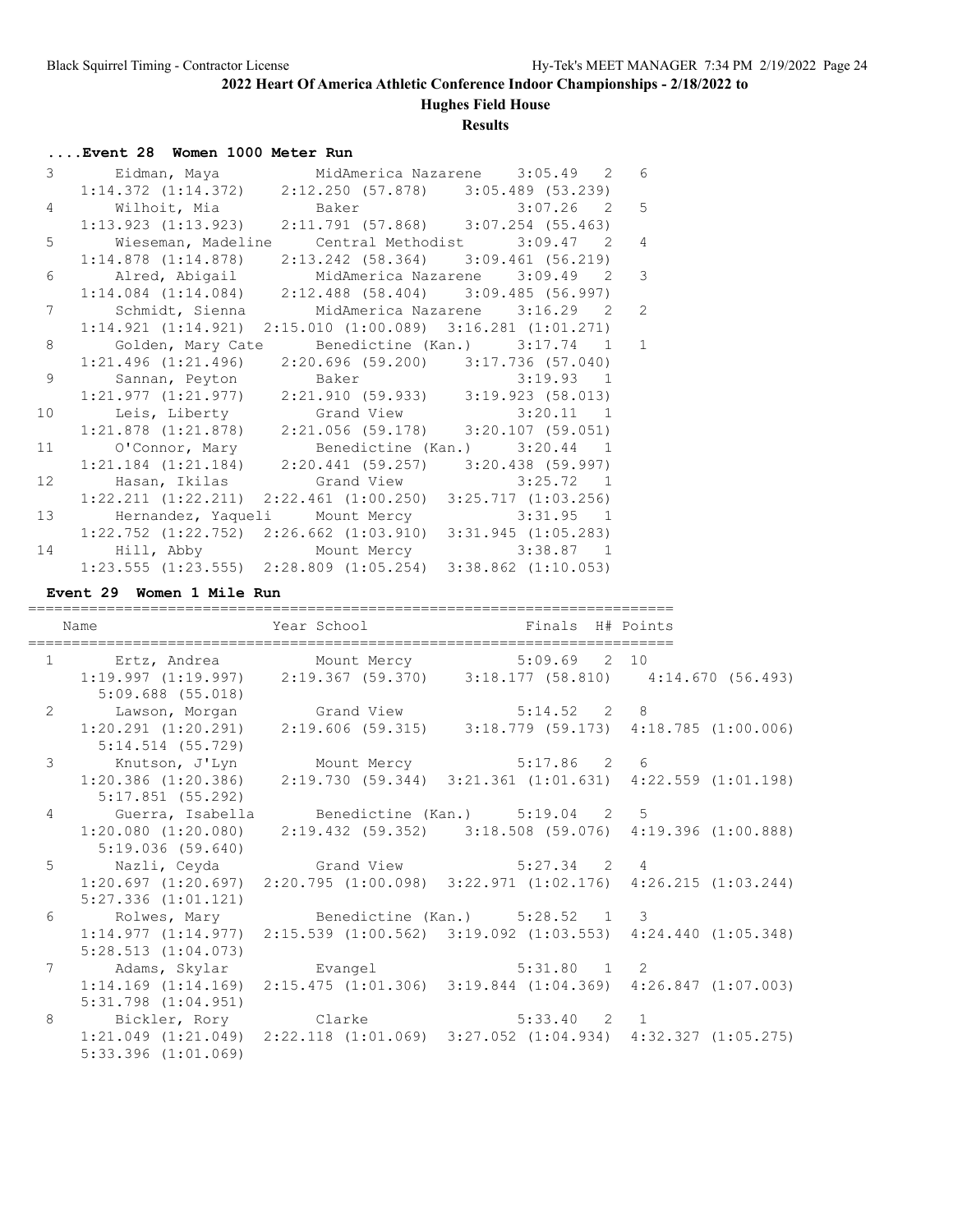**Hughes Field House**

#### **Results**

**....Event 29 Women 1 Mile Run**

|                 | 9 Ronnebaum, Claire Clarke          | $5:39.54$ 1                                                                                     |  |
|-----------------|-------------------------------------|-------------------------------------------------------------------------------------------------|--|
|                 |                                     | $1:17.587$ $(1:17.587)$ $2:21.974$ $(1:04.387)$ $3:28.236$ $(1:06.262)$ $4:34.946$ $(1:06.710)$ |  |
|                 | $5:39.536$ $(1:04.590)$             |                                                                                                 |  |
| 10 <sup>°</sup> |                                     |                                                                                                 |  |
|                 |                                     | $1:22.311$ $(1:22.311)$ $2:28.642$ $(1:06.331)$ $3:37.416$ $(1:08.774)$ $4:46.550$ $(1:09.134)$ |  |
|                 | $5:46.793$ $(1:00.243)$             |                                                                                                 |  |
|                 |                                     | 11 McLaughlin, Julia Benedictine (Kan.) 5:47.01 2                                               |  |
|                 |                                     | $1:21.484$ $(1:21.484)$ $2:24.126$ $(1:02.642)$ $3:30.840$ $(1:06.714)$ $4:39.187$ $(1:08.347)$ |  |
|                 | $5:47.002$ $(1:07.815)$             |                                                                                                 |  |
|                 | 12 Day, Jessa Mount Mercy 5:48.01 1 |                                                                                                 |  |
|                 |                                     |                                                                                                 |  |
|                 |                                     | $1:22.333$ $(1:22.333)$ $2:29.148$ $(1:06.815)$ $3:37.997$ $(1:08.849)$ $4:46.993$ $(1:08.996)$ |  |
|                 | $5:48.003$ $(1:01.010)$             |                                                                                                 |  |
|                 |                                     | 13 Gaither, Jamie Baker 5:48.24 1                                                               |  |
|                 |                                     | $1:22.519$ $(1:22.519)$ $2:28.831$ $(1:06.312)$ $3:37.637$ $(1:08.806)$ $4:46.760$ $(1:09.123)$ |  |
|                 | 5:48.235(1:01.475)                  |                                                                                                 |  |
| 14              |                                     | Polczynski, Michel Benedictine (Kan.) 6:09.29 1                                                 |  |
|                 |                                     | $1:22.993$ $(1:22.993)$ $2:31.823$ $(1:08.830)$ $3:45.790$ $(1:13.967)$ $5:00.012$ $(1:14.222)$ |  |

**Event 30 Women 3000 Meter Run**

|                | Name              | Year School <a> Finals H# Points</a>                                                                                         |                                                 |  |
|----------------|-------------------|------------------------------------------------------------------------------------------------------------------------------|-------------------------------------------------|--|
|                |                   | 1 Lawson, Morgan Grand View 10:35.71 2 10                                                                                    |                                                 |  |
|                |                   | $1:10.409$ $(1:10.409)$ $2:17.946$ $(1:07.537)$ $3:23.485$ $(1:05.539)$ $4:26.439$ $(1:02.955)$                              |                                                 |  |
|                |                   | 5:29.169 (1:02.730) 6:31.789 (1:02.620) 7:34.684 (1:02.895) 8:38.417 (1:03.734)                                              |                                                 |  |
|                |                   | $9:40.655$ $(1:02.238)$ $10:35.704$ $(55.049)$                                                                               |                                                 |  |
| $\overline{2}$ |                   |                                                                                                                              |                                                 |  |
|                |                   | Newhouse, Deanna Mount Mercy 10:38.89 2 8<br>1:10.128 (1:10.128) 2:17.710 (1:07.583) 3:23.170 (1:05.460) 4:26.185 (1:03.015) |                                                 |  |
|                |                   | 5:28.893 (1:02.708) 6:31.567 (1:02.675) 7:34.464 (1:02.897) 8:38.198 (1:03.735)                                              |                                                 |  |
|                |                   | $9:40.523$ $(1:02.325)$ $10:38.881$ $(58.359)$                                                                               |                                                 |  |
| $\mathcal{S}$  |                   | O'Connor, Mary Benedictine (Kan.) 10:48.20 2 6                                                                               |                                                 |  |
|                |                   | $1:10.771$ $(1:10.771)$ $2:18.214$ $(1:07.443)$ $3:24.087$ $(1:05.874)$ $4:27.129$ $(1:03.043)$                              |                                                 |  |
|                |                   | 5:30.284 (1:03.155) 6:34.299 (1:04.016) 7:38.494 (1:04.195) 8:43.084 (1:04.590)                                              |                                                 |  |
|                |                   | $9:47.456$ $(1:04.373)$ $10:48.197$ $(1:00.742)$                                                                             |                                                 |  |
| $\overline{4}$ |                   | Guerra, Isabella Benedictine (Kan.) 10:51.07 2 5                                                                             |                                                 |  |
|                |                   | 1:11.221 (1:11.221) 2:18.265 (1:07.044) 3:23.817 (1:05.553) 4:26.776 (1:02.959)                                              |                                                 |  |
|                |                   | 5:29.535 (1:02.759) 6:32.796 (1:03.262) 7:39.223 (1:06.427) 8:46.245 (1:07.023)                                              |                                                 |  |
|                |                   | $9:53.193$ $(1:06.948)$ $10:51.068$ $(57.876)$                                                                               |                                                 |  |
| 5              |                   |                                                                                                                              |                                                 |  |
|                |                   | $1:10.699$ $(1:10.699)$ $2:18.751$ $(1:08.053)$ $3:24.991$ $(1:06.240)$ $4:28.996$ $(1:04.005)$                              |                                                 |  |
|                |                   | 5:33.099 (1:04.104) 6:38.216 (1:05.117) 7:43.947 (1:05.732) 8:49.246 (1:05.299)                                              |                                                 |  |
|                |                   | $9:54.827$ $(1:05.582)$ $10:56.973$ $(1:02.146)$                                                                             |                                                 |  |
| 6              |                   | Rolwes, Mary Benedictine (Kan.) 11:10.41 2 3                                                                                 |                                                 |  |
|                |                   | 1:11.026 (1:11.026) 2:18.420 (1:07.395) 3:24.613 (1:06.193) 4:28.635 (1:04.023)                                              |                                                 |  |
|                |                   | 5:33.816 (1:05.182) 6:39.750 (1:05.935) 7:47.244 (1:07.494) 8:55.603 (1:08.359)                                              |                                                 |  |
|                |                   | $10:04.068$ $(1:08.466)$ $11:10.408$ $(1:06.340)$                                                                            |                                                 |  |
|                | 7 Allen, Brooke   | Baker                                                                                                                        | $11:14.69$ 1 2                                  |  |
|                |                   | 1:08.870 (1:08.870) 2:18.567 (1:09.697) 3:27.008 (1:08.442) 4:35.513 (1:08.506)                                              |                                                 |  |
|                |                   | 5:44.700 (1:09.187) 6:54.416 (1:09.716) 8:01.836 (1:07.420) 9:09.810 (1:07.975)                                              |                                                 |  |
|                |                   | $10:15.756$ $(1:05.946)$ $11:14.688$ $(58.933)$                                                                              |                                                 |  |
| 8              | Ronnebaum, Claire | Clarke                                                                                                                       | $11:16.11$ 2 1                                  |  |
|                |                   | $1:11.307$ (1:11.307) $2:18.867$ (1:07.560) $3:25.736$ (1:06.869) $4:31.486$ (1:05.750)                                      |                                                 |  |
|                |                   | $5:39.219$ $(1:07.734)$ $6:47.399$ $(1:08.180)$                                                                              | $7:55.631$ $(1:08.233)$ $9:03.785$ $(1:08.154)$ |  |
|                |                   | 10:12.318 (1:08.534) 11:16.106 (1:03.788)                                                                                    |                                                 |  |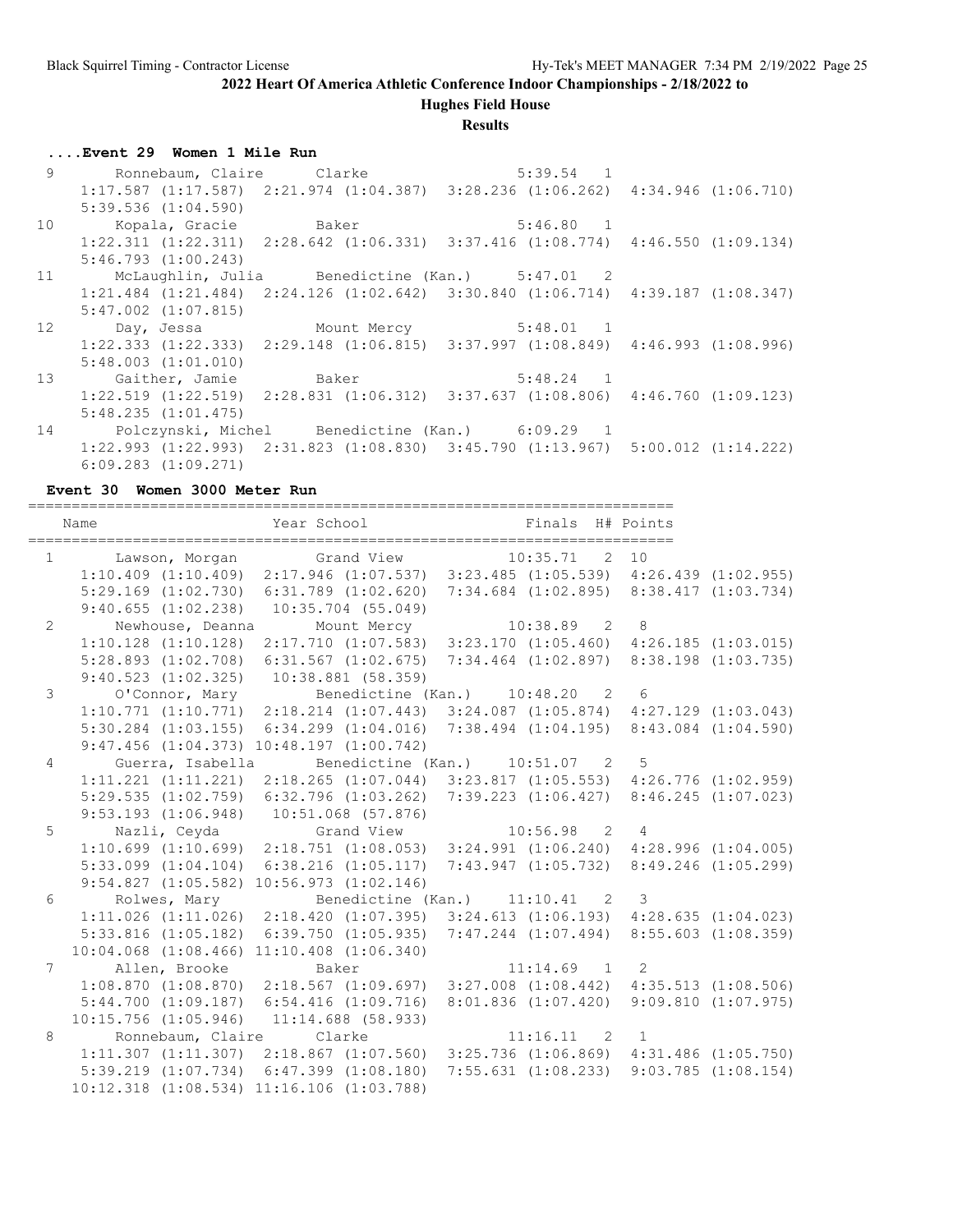## **Hughes Field House**

**Results**

### **....Event 30 Women 3000 Meter Run**

| 9               |               | Aceves-Power, Vale Baker                          |            |                                                                         |          | $11:16.88$ 1                                                                                    |                         |
|-----------------|---------------|---------------------------------------------------|------------|-------------------------------------------------------------------------|----------|-------------------------------------------------------------------------------------------------|-------------------------|
|                 |               | $1:08.969$ $(1:08.969)$                           |            |                                                                         |          | $2:19.156$ (1:10.187) $3:27.590$ (1:08.435) $4:36.193$ (1:08.604)                               |                         |
|                 |               | $5:45.431$ $(1:09.238)$ $6:54.939$ $(1:09.508)$   |            |                                                                         |          | $8:03.104$ $(1:08.166)$ $9:10.870$ $(1:07.766)$                                                 |                         |
|                 |               | $10:18.538$ $(1:07.668)$ $11:16.878$ $(58.340)$   |            |                                                                         |          |                                                                                                 |                         |
| 10 <sup>°</sup> |               |                                                   |            | Menghini, Lily Benedictine (Kan.) 11:19.93 1                            |          |                                                                                                 |                         |
|                 |               |                                                   |            | $1:09.078$ $(1:09.078)$ $2:18.947$ $(1:09.869)$                         |          | $3:27.300$ $(1:08.354)$ $4:35.827$ $(1:08.527)$                                                 |                         |
|                 |               | $5:44.966$ $(1:09.139)$                           |            | $6:54.588$ $(1:09.623)$                                                 |          | $8:01.558$ $(1:06.970)$ $9:10.117$ $(1:08.559)$                                                 |                         |
|                 |               | $10:17.663$ $(1:07.547)$ $11:19.922$ $(1:02.259)$ |            |                                                                         |          |                                                                                                 |                         |
|                 |               | 11 Swanson, Emma                                  | Grand View |                                                                         |          | $11:22.33$ 1                                                                                    |                         |
|                 |               |                                                   |            |                                                                         |          | $1:09.109$ $(1:09.109)$ $2:18.230$ $(1:09.122)$ $3:26.733$ $(1:08.504)$ $4:35.193$ $(1:08.460)$ |                         |
|                 |               | 5:44.420(1:09.227)                                |            | $6:54.128$ $(1:09.708)$                                                 |          | $8:02.524$ $(1:08.397)$                                                                         | 9:10.310(1:07.786)      |
|                 |               | $10:18.024$ $(1:07.715)$ $11:22.324$ $(1:04.300)$ |            |                                                                         |          |                                                                                                 |                         |
| 12 <sup>°</sup> | Bickler, Rory |                                                   |            | Clarke                                                                  |          | $11:22.92$ 2                                                                                    |                         |
|                 |               |                                                   |            | $1:11.529$ $(1:11.529)$ $2:19.080$ $(1:07.552)$ $3:26.030$ $(1:06.950)$ |          |                                                                                                 | $4:31.981$ $(1:05.952)$ |
|                 |               | $5:44.184$ $(1:12.203)$                           |            | $6:55.718$ $(1:11.535)$                                                 |          | 8:05.831 (1:10.114) 9:15.981 (1:10.150)                                                         |                         |
|                 |               | $10:23.149$ $(1:07.168)$ $11:22.911$ $(59.763)$   |            |                                                                         |          |                                                                                                 |                         |
| 13              |               |                                                   |            | Ertz, Jessica Mount Mercy 11:47.00 1                                    |          |                                                                                                 |                         |
|                 |               |                                                   |            |                                                                         |          | $1:08.568$ (1:08.568) 2:20.124 (1:11.557) 3:31.080 (1:10.956) 4:41.409 (1:10.329)               |                         |
|                 |               | $5:51.842$ $(1:10.434)$                           |            | 7:03.276(1:11.434)                                                      |          | $8:15.961$ $(1:12.686)$ $9:29.944$ $(1:13.984)$                                                 |                         |
|                 |               | $10:42.119$ $(1:12.175)$ $11:46.999$ $(1:04.880)$ |            |                                                                         |          |                                                                                                 |                         |
|                 |               | 14 Chambers, Kristi                               | Baker      |                                                                         |          | $11:50.46$ 1                                                                                    |                         |
|                 |               |                                                   |            | $1:08.851$ $(1:08.851)$ $2:19.250$ $(1:10.399)$                         |          | $3:28.459$ $(1:09.209)$ $4:39.003$ $(1:10.545)$                                                 |                         |
|                 |               | $5:50.740$ $(1:11.737)$                           |            | $7:03.109$ $(1:12.369)$                                                 |          | $8:16.300$ $(1:13.192)$ $9:30.782$ $(1:14.483)$                                                 |                         |
|                 |               | 10:43.802 (1:13.020) 11:50.452 (1:06.650)         |            |                                                                         |          |                                                                                                 |                         |
|                 |               | 15 Harder, Laura Graceland                        |            |                                                                         | 11:52.22 | $\sim$ 1                                                                                        |                         |
|                 |               |                                                   |            |                                                                         |          | $1:09.496$ (1:09.496) 2:20.344 (1:10.849) 3:31.158 (1:10.814) 4:41.998 (1:10.840)               |                         |
|                 |               | 5:53.830(1:11.833)                                |            | 7:08.546(1:14.716)                                                      |          | $8:22.808$ $(1:14.263)$                                                                         | $9:35.848$ $(1:13.040)$ |
|                 |               | $10:46.901$ $(1:11.054)$ $11:52.214$ $(1:05.314)$ |            |                                                                         |          |                                                                                                 |                         |
| 16              | Greig, Chloe  |                                                   |            | Grand View                                                              |          | $12:03.49$ 1                                                                                    |                         |
|                 |               |                                                   |            |                                                                         |          | $1:09.422$ $(1:09.422)$ $2:20.408$ $(1:10.986)$ $3:31.372$ $(1:10.965)$ $4:42.326$ $(1:10.954)$ |                         |
|                 |               | $5:54.200$ $(1:11.875)$                           |            | 7:08.673(1:14.474)                                                      |          | 8:23.109 (1:14.436) 9:36.420 (1:13.312)                                                         |                         |
|                 |               | $10:51.403$ $(1:14.984)$                          |            | $12:03.482$ $(1:12.079)$                                                |          |                                                                                                 |                         |
| 17              |               | Knutson, J'Lyn                                    |            | Mount Mercy 12:04.85 2                                                  |          |                                                                                                 |                         |
|                 |               |                                                   |            |                                                                         |          | $1:10.503$ $(1:10.503)$ $2:18.477$ $(1:07.975)$ $3:25.979$ $(1:07.503)$ $4:38.819$ $(1:12.840)$ |                         |
|                 |               | $5:53.836$ $(1:15.017)$                           |            | $7:09.453$ $(1:15.617)$                                                 |          | $8:26.034$ $(1:16.582)$                                                                         | 9:45.185(1:19.152)      |
|                 |               | $11:00.329$ $(1:15.145)$ $12:04.841$ $(1:04.513)$ |            |                                                                         |          |                                                                                                 |                         |
| 18              |               |                                                   |            | Lopez, Ariana Mount Mercy 12:24.68 1                                    |          |                                                                                                 |                         |
|                 |               |                                                   |            |                                                                         |          | $1:09.243$ $(1:09.243)$ $2:20.092$ $(1:10.849)$ $3:30.797$ $(1:10.705)$ $4:41.418$ $(1:10.622)$ |                         |
|                 |               |                                                   |            | $5:53.819$ $(1:12.402)$ $7:11.102$ $(1:17.284)$                         |          | 8:31.150(1:20.048)                                                                              | 9:49.229(1:18.079)      |
|                 |               | $11:06.493$ $(1:17.265)$ $12:24.680$ $(1:18.187)$ |            |                                                                         |          |                                                                                                 |                         |

#### **Event 31 Women 5000 Meter Run**

======================================================================= Name Year School Finals Points ======================================================================= 1 Lawson, Morgan Grand View 18:30.01 10 43.328 (43.328) 1:56.527 (1:13.199) 3:05.945 (1:09.418) 4:15.392 (1:09.448) 5:25.579 (1:10.187) 6:35.869 (1:10.290) 7:46.395 (1:10.526) 8:56.714 (1:10.319) 10:05.384 (1:08.670) 11:12.158 (1:06.775) 12:18.305 (1:06.147) 13:24.047 (1:05.743) 14:27.010 (1:02.964) 15:28.999 (1:01.989) 16:31.435 (1:02.436) 17:32.878 (1:01.444) 18:30.001 (57.124)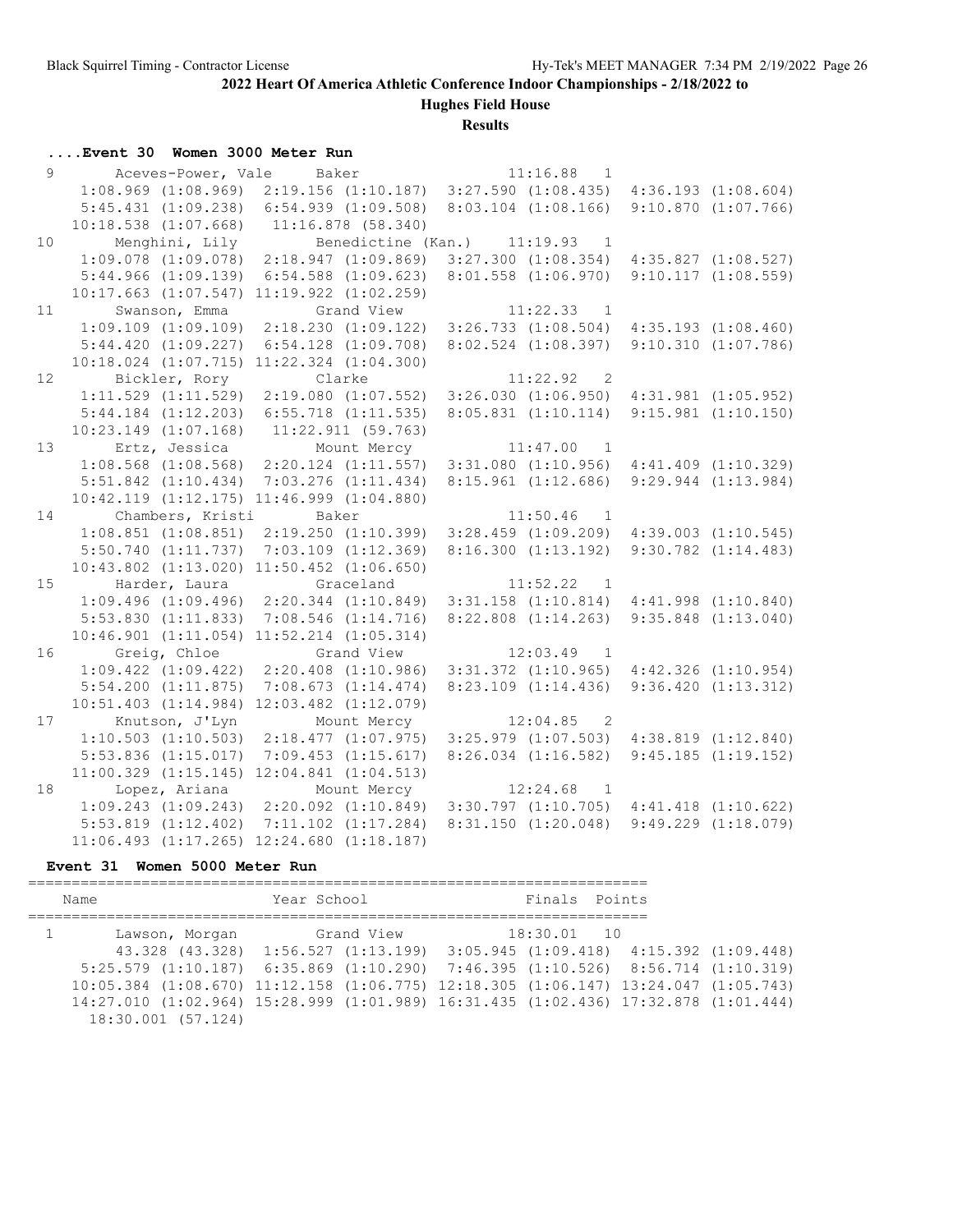**Hughes Field House**

#### **Results**

### **....Event 31 Women 5000 Meter Run**

| $\overline{2}$ | Newhouse, Deanna Mount Mercy 18:33.74 8                                                                     |                             |              |  |
|----------------|-------------------------------------------------------------------------------------------------------------|-----------------------------|--------------|--|
|                | 43.865 (43.865) 1:56.806 (1:12.942) 3:06.237 (1:09.432) 4:15.545 (1:09.308)                                 |                             |              |  |
|                | 5:25.866 (1:10.322) 6:36.304 (1:10.438) 7:46.652 (1:10.349) 8:57.005 (1:10.353)                             |                             |              |  |
|                | 10:05.142 (1:08.138) 11:11.897 (1:06.755) 12:18.049 (1:06.153) 13:23.806 (1:05.757)                         |                             |              |  |
|                | 14:28.437 (1:04.632) 15:31.284 (1:02.847) 16:34.386 (1:03.103) 17:35.518 (1:01.133)                         |                             |              |  |
|                | 18:33.739 (58.222)                                                                                          |                             |              |  |
| $\mathcal{S}$  | Nazli, Ceyda               Grand View                 19:04.91     6                                        |                             |              |  |
|                | 44.136 (44.136) 1:56.601 (1:12.466) 3:06.781 (1:10.180) 4:16.072 (1:09.292)                                 |                             |              |  |
|                | 5:26.316 (1:10.244) 6:36.906 (1:10.590) 7:46.956 (1:10.050) 8:57.617 (1:10.662)                             |                             |              |  |
|                | 10:06.795 (1:09.178) 11:12.890 (1:06.096) 12:18.664 (1:05.774) 13:24.958 (1:06.295)                         |                             |              |  |
|                | 14:31.748 (1:06.790) 15:40.187 (1:08.439) 16:48.645 (1:08.458) 17:56.745 (1:08.100)                         |                             |              |  |
|                | 19:04.907 (1:08.163)                                                                                        |                             |              |  |
|                | 4 Perkins, Keagan                                                                                           | Graceland                   | $19:13.44$ 5 |  |
|                | 42.984 (42.984) 1:56.246 (1:13.263) 3:06.430 (1:10.185) 4:15.384 (1:08.954)                                 |                             |              |  |
|                | $5:25.436$ (1:10.053) 6:35.596 (1:10.160) 7:46.127 (1:10.532) 8:56.479 (1:10.353)                           |                             |              |  |
|                | 10:05.767 (1:09.288) 11:13.637 (1:07.870) 12:23.015 (1:09.378) 13:33.939 (1:10.925)                         |                             |              |  |
|                | 14:45.154 (1:11.215) 15:56.085 (1:10.932) 17:06.691 (1:10.607) 18:13.077 (1:06.386)                         |                             |              |  |
|                | $19:13.438$ $(1:00.362)$                                                                                    |                             |              |  |
|                | 5 Swanson, Emma Grand View 19:17.11 4                                                                       |                             |              |  |
|                | 46.069 (46.069) 1:57.384 (1:11.315) 3:07.741 (1:10.358) 4:16.784 (1:09.043)                                 |                             |              |  |
|                | 5:26.475 (1:09.692) 6:37.119 (1:10.645) 7:47.480 (1:10.362) 8:58.004 (1:10.524)                             |                             |              |  |
|                | 10:07.205 (1:09.202) 11:14.037 (1:06.833) 12:20.750 (1:06.714) 13:30.329 (1:09.579)                         |                             |              |  |
|                | 14:41.790 (1:11.462) 15:54.082 (1:12.293) 17:05.592 (1:11.510) 18:14.484 (1:08.892)                         |                             |              |  |
|                | $19:17.105$ $(1:02.622)$                                                                                    |                             |              |  |
| 6              | Bickler, Rory                                                                                               | Clarke                      | $19:18.51$ 3 |  |
|                | 45.595 (45.595) 1:56.912 (1:11.318) 3:07.052 (1:10.140) 4:16.366 (1:09.314)                                 |                             |              |  |
|                | $5:26.026$ (1:09.660) 6:36.810 (1:10.785) 7:47.438 (1:10.628) 8:57.444 (1:10.006)                           |                             |              |  |
|                | 10:06.590 (1:09.147) 11:13.804 (1:07.214) 12:22.387 (1:08.584) 13:34.334 (1:11.947)                         |                             |              |  |
|                |                                                                                                             |                             |              |  |
|                | 14:45.622 (1:11.289) 15:56.671 (1:11.049) 17:06.982 (1:10.312) 18:16.564 (1:09.582)<br>19:18.506(1:01.943)  |                             |              |  |
|                | 7 Allen, Brooke                                                                                             | Baker                       |              |  |
|                | 44.531 (44.531) 1:57.037 (1:12.506) 3:06.550 (1:09.514) 4:15.830 (1:09.280)                                 |                             | $19:19.38$ 2 |  |
|                | 5:26.121 (1:10.292) 6:36.516 (1:10.395) 7:47.162 (1:10.647) 8:57.129 (1:09.967)                             |                             |              |  |
|                | 10:06.599 (1:09.470) 11:14.440 (1:07.842) 12:23.601 (1:09.162) 13:34.715 (1:11.114)                         |                             |              |  |
|                |                                                                                                             |                             |              |  |
|                | 14:45.367 (1:10.653) 15:56.949 (1:11.583) 17:07.455 (1:10.506) 18:17.348 (1:09.894)<br>19:19.376 (1:02.028) |                             |              |  |
| 8              | Aceves-Power, Vale Baker                                                                                    |                             | $19:27.48$ 1 |  |
|                | 44.960 (44.960) 1:57.292 (1:12.333) 3:07.222 (1:09.930) 4:16.397 (1:09.175)                                 |                             |              |  |
|                | 5:26.476 (1:10.079) 6:37.057 (1:10.582) 7:47.751 (1:10.695) 8:58.542 (1:10.792)                             |                             |              |  |
|                | 10:08.711 (1:10.169) 11:20.010 (1:11.299) 12:30.987 (1:10.977) 13:42.675 (1:11.688)                         |                             |              |  |
|                | 14:55.784 (1:13.109) 16:08.131 (1:12.348) 17:19.471 (1:11.340) 18:26.349 (1:06.878)                         |                             |              |  |
|                |                                                                                                             |                             |              |  |
|                | 19:27.472 (1:01.124)                                                                                        |                             |              |  |
| 9              | Ronnebaum, Claire                                                                                           | Clarke                      | 19:30.29     |  |
|                | 45.562 (45.562) 1:57.050 (1:11.488) 3:07.151 (1:10.102) 4:16.235 (1:09.084)                                 |                             |              |  |
|                | 5:26.232 (1:09.998) 6:36.881 (1:10.649) 7:47.699 (1:10.818) 8:57.710 (1:10.012)                             |                             |              |  |
|                | 10:07.135 (1:09.425) 11:15.735 (1:08.600) 12:26.784 (1:11.049) 13:38.845 (1:12.062)                         |                             |              |  |
|                | 14:50.792 (1:11.948) 16:03.277 (1:12.485) 17:16.310 (1:13.034) 18:28.127 (1:11.817)                         |                             |              |  |
|                | 19:30.289 (1:02.163)                                                                                        |                             |              |  |
| 10             | Menghini, Lily                                                                                              | Benedictine (Kan.) 19:32.36 |              |  |
|                | 45.465 (45.465) 1:56.980 (1:11.516) 3:06.940 (1:09.960) 4:15.878 (1:08.938)                                 |                             |              |  |
|                | $5:26.012$ (1:10.135) 6:36.668 (1:10.656) 7:46.715 (1:10.047) 8:57.301 (1:10.587)                           |                             |              |  |
|                | 10:05.905 (1:08.604) 11:12.970 (1:07.066) 12:23.289 (1:10.319) 13:35.008 (1:11.719)                         |                             |              |  |
|                | 14:45.901 (1:10.894) 15:58.345 (1:12.444) 17:11.649 (1:13.305) 18:24.211 (1:12.563)                         |                             |              |  |
|                | 19:32.359 (1:08.148)                                                                                        |                             |              |  |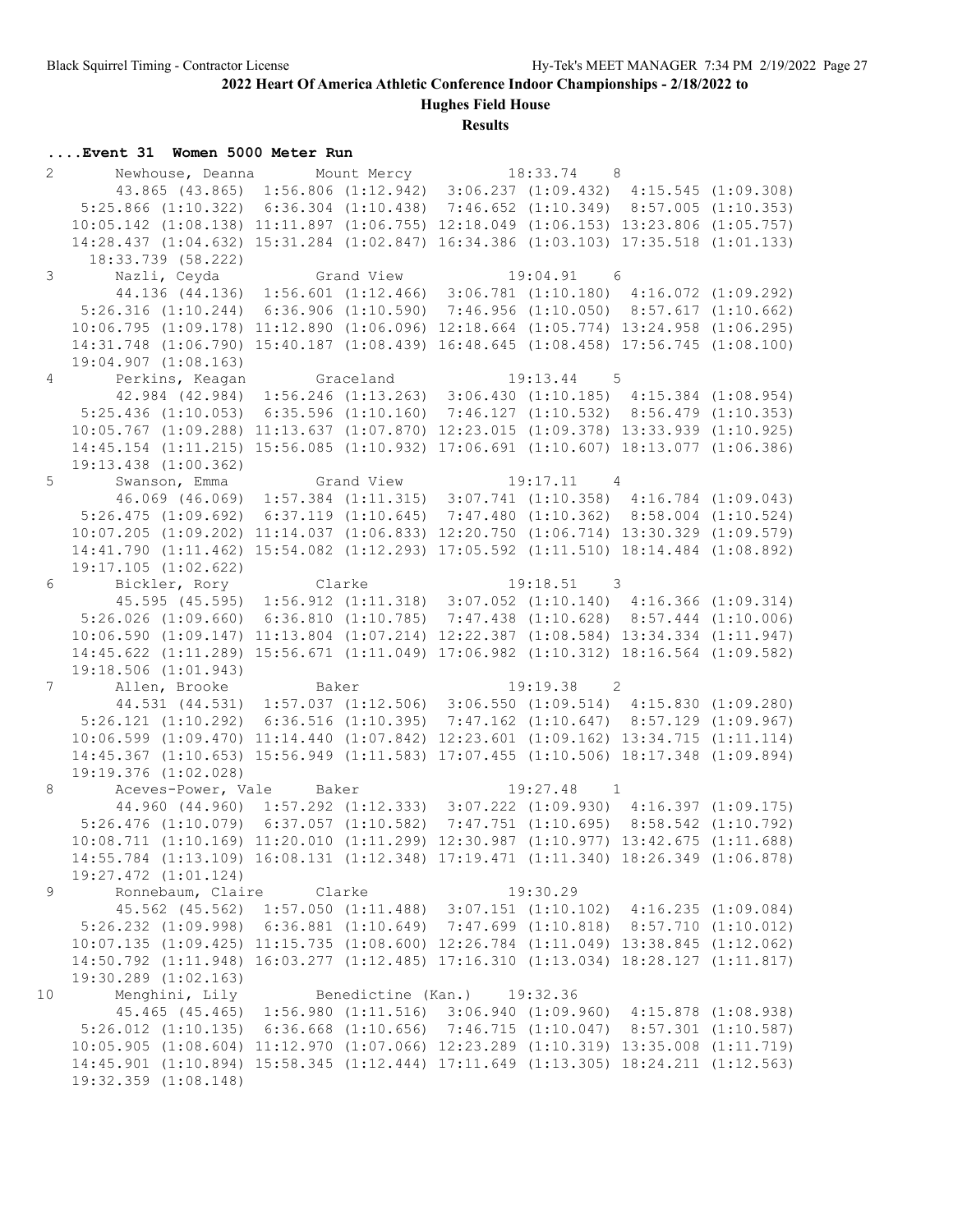**Hughes Field House**

#### **Results**

### **....Event 31 Women 5000 Meter Run**

| 11              | Knutson, J'Lyn Mount Mercy 19:37.34                                                 |       |                                                                         |          |  |
|-----------------|-------------------------------------------------------------------------------------|-------|-------------------------------------------------------------------------|----------|--|
|                 | 43.481 (43.481) 1:56.381 (1:12.900) 3:06.005 (1:09.624) 4:15.664 (1:09.659)         |       |                                                                         |          |  |
|                 | 5:25.708 (1:10.045) 6:36.379 (1:10.672) 7:46.919 (1:10.540) 8:57.782 (1:10.864)     |       |                                                                         |          |  |
|                 | 10:08.345 (1:10.563) 11:19.718 (1:11.374) 12:31.187 (1:11.469) 13:42.304 (1:11.117) |       |                                                                         |          |  |
|                 | 14:56.154 (1:13.850) 16:10.691 (1:14.538) 17:27.638 (1:16.947) 18:41.002 (1:13.365) |       |                                                                         |          |  |
|                 | 19:37.337 (56.335)                                                                  |       |                                                                         |          |  |
| 12 <sup>7</sup> | Zitter, Abigail                                                                     |       | MidAmerica Nazarene 19:44.42                                            |          |  |
|                 | 45.421 (45.421) 1:56.181 (1:10.760) 3:05.667 (1:09.486) 4:15.145 (1:09.478)         |       |                                                                         |          |  |
|                 | 5:25.237 (1:10.093) 6:36.141 (1:10.905) 7:47.176 (1:11.035) 8:58.334 (1:11.158)     |       |                                                                         |          |  |
|                 | 10:08.709 (1:10.376) 11:20.482 (1:11.774) 12:33.126 (1:12.644) 13:46.431 (1:13.306) |       |                                                                         |          |  |
|                 | 14:59.986 (1:13.555) 16:14.980 (1:14.995) 17:29.049 (1:14.069) 18:40.339 (1:11.290) |       |                                                                         |          |  |
|                 | 19:44.420 (1:04.082)                                                                |       |                                                                         |          |  |
| 13              | Janis, Wasu                                                                         |       | MidAmerica Nazarene 20:14.05                                            |          |  |
|                 | 45.311 (45.311) 1:57.234 (1:11.923) 3:07.414 (1:10.180) 4:16.639 (1:09.226)         |       |                                                                         |          |  |
|                 | 5:26.741 (1:10.103) 6:37.356 (1:10.615) 7:48.216 (1:10.860) 8:59.282 (1:11.067)     |       |                                                                         |          |  |
|                 | 10:11.479 (1:12.197) 11:25.307 (1:13.828) 12:41.144 (1:15.837) 13:57.172 (1:16.029) |       |                                                                         |          |  |
|                 | 15:14.385 (1:17.213) 16:31.470 (1:17.086) 17:47.395 (1:15.925) 19:04.269 (1:16.875) |       |                                                                         |          |  |
|                 | 20:14.047 (1:09.778)                                                                |       |                                                                         |          |  |
|                 |                                                                                     |       |                                                                         |          |  |
|                 | 14 Ertz, Jessica Mount Mercy 20:30.41                                               |       |                                                                         |          |  |
|                 | 45.275 (45.275) 1:57.887 (1:12.613) 3:09.522 (1:11.636) 4:21.547 (1:12.025)         |       |                                                                         |          |  |
|                 | $5:33.570$ $(1:12.024)$                                                             |       | $6:47.438$ $(1:13.868)$ $8:01.459$ $(1:14.022)$ $9:16.117$ $(1:14.658)$ |          |  |
|                 | 10:31.858 (1:15.742) 11:48.772 (1:16.915) 13:05.166 (1:16.394) 14:23.637 (1:18.472) |       |                                                                         |          |  |
|                 | 15:41.027 (1:17.390) 16:59.358 (1:18.332) 18:16.007 (1:16.649) 19:27.737 (1:11.730) |       |                                                                         |          |  |
|                 | $20:30.406$ $(1:02.669)$                                                            |       |                                                                         |          |  |
| 15              | Harder, Laura                                                                       |       | Graceland 20:35.05                                                      |          |  |
|                 | 45.887 (45.887) 1:58.101 (1:12.215) 3:09.341 (1:11.240) 4:21.244 (1:11.903)         |       |                                                                         |          |  |
|                 | 5:34.420 (1:13.177) 6:47.797 (1:13.377) 8:01.842 (1:14.046) 9:17.326 (1:15.484)     |       |                                                                         |          |  |
|                 | 10:33.781 (1:16.456) 11:51.144 (1:17.363) 13:08.279 (1:17.136) 14:25.779 (1:17.500) |       |                                                                         |          |  |
|                 | $15:42.898$ $(1:17.119)$                                                            |       | 16:59.628 (1:16.730) 18:15.878 (1:16.250) 19:28.042 (1:12.165)          |          |  |
|                 | $20:35.042$ $(1:07.000)$                                                            |       |                                                                         |          |  |
|                 | 16 Greig, Chloe Grand View 20:42.83                                                 |       |                                                                         |          |  |
|                 | 45.747 (45.747) 1:57.435 (1:11.688) 3:07.898 (1:10.464) 4:16.967 (1:09.069)         |       |                                                                         |          |  |
|                 | $5:27.420$ $(1:10.454)$                                                             |       | $6:39.315$ (1:11.895) 7:54.518 (1:15.204) 9:10.286 (1:15.768)           |          |  |
|                 | 10:28.631 (1:18.346) 11:46.461 (1:17.830) 13:05.286 (1:18.825) 14:23.965 (1:18.679) |       |                                                                         |          |  |
|                 | 15:40.350 (1:16.386) 16:59.234 (1:18.884) 18:16.272 (1:17.039) 19:32.814 (1:16.542) |       |                                                                         |          |  |
|                 | 20:42.821 (1:10.008)                                                                |       |                                                                         |          |  |
| 17              | Chambers, Kristi                                                                    | Baker |                                                                         | 20:44.05 |  |
|                 | 45.051 (45.051) 1:57.608 (1:12.557) 3:07.567 (1:09.959) 4:17.905 (1:10.338)         |       |                                                                         |          |  |
|                 | 5:30.968 (1:13.064) 6:45.291 (1:14.324) 8:00.298 (1:15.007) 9:15.344 (1:15.046)     |       |                                                                         |          |  |
|                 | 10:29.905 (1:14.562) 11:45.467 (1:15.563) 13:02.107 (1:16.640) 14:21.092 (1:18.986) |       |                                                                         |          |  |
|                 | 15:39.812 (1:18.720) 16:58.885 (1:19.073) 18:19.178 (1:20.294) 19:34.986 (1:15.808) |       |                                                                         |          |  |
|                 | 20:44.045 (1:09.059)                                                                |       |                                                                         |          |  |
| 18              | De La Fuente, Jack Baker                                                            |       |                                                                         | 20:48.19 |  |
|                 | 44.362 (44.362) 1:57.527 (1:13.165) 3:08.458 (1:10.932) 4:19.015 (1:10.557)         |       |                                                                         |          |  |
|                 | 5:27.538 (1:08.524) 6:45.700 (1:18.163) 8:00.459 (1:14.759) 9:15.295 (1:14.836)     |       |                                                                         |          |  |
|                 | 10:31.299 (1:16.005) 11:48.166 (1:16.867) 13:04.778 (1:16.613) 14:24.806 (1:20.028) |       |                                                                         |          |  |
|                 | 15:44.054 (1:19.248) 17:02.899 (1:18.846) 18:20.918 (1:18.019) 19:38.417 (1:17.499) |       |                                                                         |          |  |
|                 | 20:48.190 (1:09.774)                                                                |       |                                                                         |          |  |
| 19              | Lopez, Ariana                                                                       |       | Mount Mercy                                                             | 20:54.29 |  |
|                 | 45.229 (45.229) 1:57.852 (1:12.624) 3:08.790 (1:10.938) 4:19.648 (1:10.858)         |       |                                                                         |          |  |
|                 | 5:33.218 (1:13.570) 6:46.690 (1:13.473) 8:00.037 (1:13.347) 9:14.755 (1:14.718)     |       |                                                                         |          |  |
|                 | 10:30.050 (1:15.296) 11:45.255 (1:15.205) 12:59.952 (1:14.698) 14:18.781 (1:18.829) |       |                                                                         |          |  |
|                 | 15:39.526 (1:20.745) 16:59.058 (1:19.533) 18:18.931 (1:19.874) 19:38.948 (1:20.017) |       |                                                                         |          |  |
|                 | 20:54.286 (1:15.338)                                                                |       |                                                                         |          |  |
|                 |                                                                                     |       |                                                                         |          |  |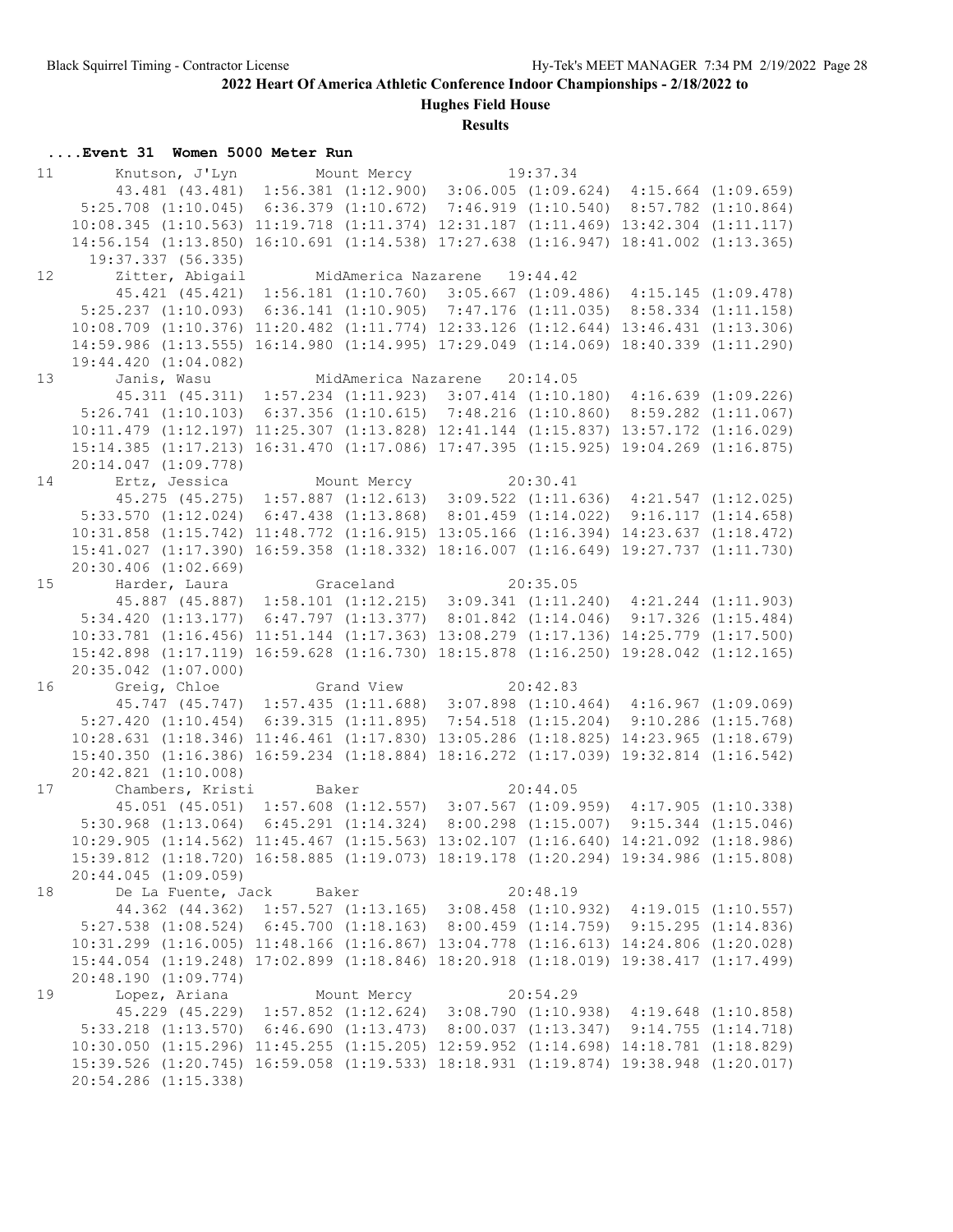**Hughes Field House**

**Results**

#### **....Event 31 Women 5000 Meter Run**

 20 Bradley, Sandra Benedictine (Kan.) 21:02.97 46.226 (46.226) 1:58.128 (1:11.903) 3:08.837 (1:10.709) 4:18.970 (1:10.134) 5:31.301 (1:12.332) 6:42.697 (1:11.396) 7:55.618 (1:12.922) 9:08.371 (1:12.754) 10:24.848 (1:16.477) 11:43.484 (1:18.636) 13:02.609 (1:19.126) 14:21.910 (1:19.302) 15:43.680 (1:21.770) 17:06.356 (1:22.676) 18:28.396 (1:22.040) 19:48.614 (1:20.218) 21:02.967 (1:14.354) 21 Ball, Blaise Baker 21:29.22 45.929 (45.929) 1:58.285 (1:12.356) 3:09.818 (1:11.534) 4:22.130 (1:12.313) 5:36.129 (1:13.999) 6:52.185 (1:16.056) 8:09.942 (1:17.758) 9:28.029 (1:18.087) 10:47.832 (1:19.804) 12:08.118 (1:20.286) 13:29.551 (1:21.434) 14:50.229 (1:20.678) 16:11.969 (1:21.740) 17:33.791 (1:21.823) 18:54.825 (1:21.034) 20:14.089 (1:19.265) 21:29.219 (1:15.130)

#### **Event 32 Women 3000 Meter Race Walk**

======================================================================= Name Year School Finals Points ======================================================================= 1 Thompson, Paige Grand View 18:13.22 10 1:38.522 (1:38.522) 3:21.357 (1:42.835) 5:07.863 (1:46.507) 6:56.988 (1:49.125) 8:44.966 (1:47.978) 10:33.077 (1:48.112) 12:20.777 (1:47.700) 14:13.047 (1:52.270) 16:16.643 (2:03.597) 18:13.220 (1:56.577) 2 Patterson, Lilian Central Methodist 18:16.90 8 1:38.201 (1:38.201) 3:21.046 (1:42.845) 5:07.676 (1:46.630) 6:56.630 (1:48.954) 8:45.385 (1:48.755) 10:37.971 (1:52.587) 12:37.163 (1:59.193) 14:32.890 (1:55.727) 16:28.358 (1:55.469) 18:16.892 (1:48.534) 3 Kambeitz, Mikayla MidAmerica Nazarene 19:33.34 6 1:37.845 (1:37.845) 3:20.661 (1:42.817) 5:07.198 (1:46.538) 6:56.111 (1:48.913) 8:44.337 (1:48.227) 10:31.998 (1:47.662) 12:24.401 (1:52.403) 15:03.468 (2:39.068) 17:33.478 (2:30.010) 19:33.335 (1:59.857) 4 Morris, Baileigh Central Methodist 19:45.06 5 1:43.585 (1:43.585) 3:42.292 (1:58.708) 5:45.328 (2:03.037) 7:46.818 (2:01.490) 9:49.885 (2:03.067) 11:53.952 (2:04.068) 13:56.693 (2:02.742) 16:00.951 (2:04.258) 17:59.302 (1:58.352) 19:45.060 (1:45.758) 5 Procter, Allison Central Methodist 20:07.92 4 1:51.210 (1:51.210) 3:49.513 (1:58.304) 5:46.902 (1:57.389) 7:46.718 (1:59.817) 9:50.197 (2:03.479) 11:54.386 (2:04.189) 13:57.830 (2:03.444) 16:02.580 (2:04.750) 18:05.891 (2:03.312) 20:07.911 (2:02.020) 6 Plymell, Calyssa Central Methodist 21:58.45 3 1:58.652 (1:58.652) 4:15.042 (2:16.390) 6:33.486 (2:18.444) 8:51.152 (2:17.667) 11:00.695 (2:09.543) 13:18.668 (2:17.974) 15:36.955 (2:18.287) 17:47.563 (2:10.609) 19:53.010 (2:05.447) 21:58.442 (2:05.433) 7 Greig, Chloe Grand View 22:01.76 2 2:01.658 (2:01.658) 4:16.253 (2:14.595) 6:33.057 (2:16.804) 8:51.400 (2:18.343) 11:08.167 (2:16.768) 13:29.050 (2:20.883) 15:44.708 (2:15.659) 17:55.516 (2:10.808) 20:02.600 (2:07.084) 22:01.752 (1:59.153) 8 Harris, Emalee Central Methodist 22:11.98 1 1:43.092 (1:43.092) 3:46.010 (2:02.918) 5:57.401 (2:11.392) 8:22.881 (2:25.480) 11:00.135 (2:37.254) 13:28.037 (2:27.903) 15:51.672 (2:23.635) 18:04.871 (2:13.199) 20:14.727 (2:09.857) 22:11.978 (1:57.252) 9 Sorenson, Lainey MidAmerica Nazarene 23:48.43 2:13.382 (2:13.382) 4:29.097 (2:15.715) 6:43.968 (2:14.872) 8:58.766 (2:14.798) 11:17.872 (2:19.107) 13:49.138 (2:31.267) 16:13.582 (2:24.444) 18:37.891 (2:24.309) 21:10.952 (2:33.062) 23:48.427 (2:37.475)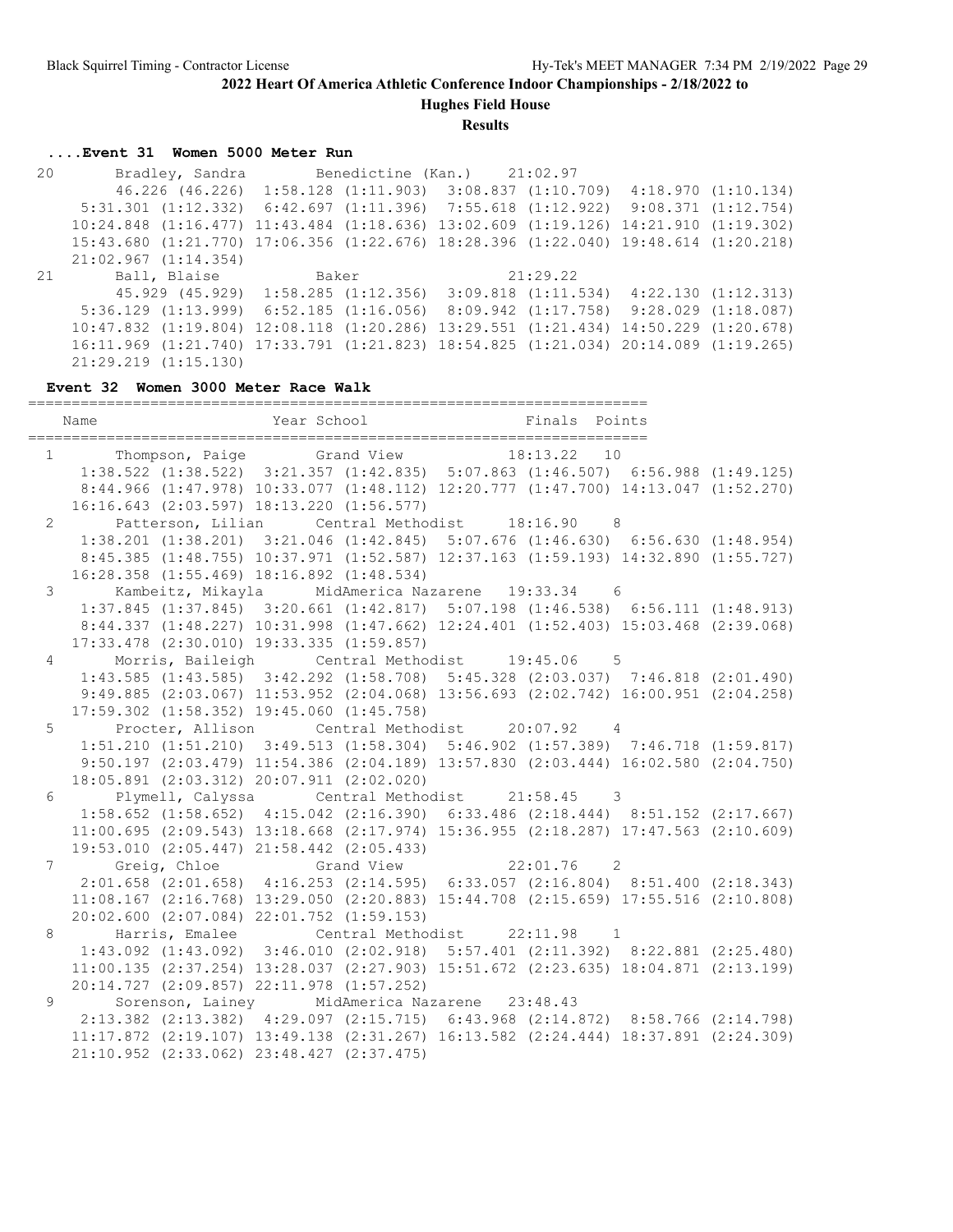**Hughes Field House**

#### **Results**

# **....Event 32 Women 3000 Meter Race Walk**

 -- Arellano, Jessica Missouri Valley DQ 2:13.667 (2:13.667) 4:29.591 (2:15.924) 6:44.101 (2:14.510) 8:58.553 (2:14.453) 11:15.388 (2:16.835) 13:34.306 (2:18.918) 15:51.086 (2:16.780) 18:04.302 (2:13.217) 20:14.472 (2:10.170) 22:21.431 (2:06.959)

#### **Event 33 Women 4x400 Meter Relay**

|                 | School                               |  | Finals                  |               | H# Points               |
|-----------------|--------------------------------------|--|-------------------------|---------------|-------------------------|
|                 | 1 MidAmerica Nazarene                |  | $3:59.02$ 2 10          |               |                         |
|                 | 1) Davis, Makeila                    |  | 2) Brown, Kylar         |               |                         |
|                 | 3) Nicholson, Janiah                 |  | 4) Solir, Daizy         |               |                         |
|                 | 2 Central Methodist                  |  | $3:59.40$ 2             |               | 8                       |
|                 | 1) Bailey, Jessica                   |  | 2) Johnson, Kailey      |               |                         |
|                 | 3) Camilo-Montenegro, Darly          |  | 4) Blackmon, Rhakala    |               |                         |
|                 | 3 Grand View                         |  | 4:03.32                 | 2             | 6                       |
|                 | 1) Goldring, Katie                   |  | 2) Flaws, Haley         |               |                         |
|                 | 3) Mesecher, Cameron                 |  | 4) Sidique, Neomi       |               |                         |
| 4 Baker         |                                      |  | 4:04.23                 | $\mathcal{P}$ | 5                       |
|                 | 1) Butts, Shelby                     |  | 2) Ibidunni, Elizabeth  |               |                         |
|                 | 3) Bell, Tajanique                   |  | 4) Wilhoit, Mia         |               |                         |
|                 | 5 Benedictine (Kan.)                 |  | 4:09.72                 | $\mathcal{L}$ | 4                       |
|                 | 1) Love, Cayna                       |  | 2) Federici, Elise      |               |                         |
|                 | 3) Cobo, Caroline                    |  | 4) Wurtenberger, Ashley |               |                         |
|                 | 6 Missouri Valley                    |  | $4:17.96$ 1             |               | $\overline{\mathbf{3}}$ |
|                 | 1) Thompson, Shu'ron                 |  | 2) Ewing, Savanah       |               |                         |
|                 | 3) Garner, Makayla                   |  | 4) Watts, Jane          |               |                         |
|                 | 7 Mount Mercy                        |  | 4:24.33                 | $\mathbf{1}$  | $\mathcal{L}$           |
|                 | 1) Trager, Ally                      |  | 2) Donahue, Allie       |               |                         |
|                 | 3) Leopold, Annie                    |  | 4) Garner, Katie        |               |                         |
| <b>Event 34</b> | Women 4x800 Meter Relay<br>========= |  |                         |               |                         |

| School                |    | Finals Points           |    |
|-----------------------|----|-------------------------|----|
| 1 Baker               |    | 9:44.10                 | 10 |
| 1) Wilhoit, Mia       |    | 2) Hawman, Jordan       |    |
| 3) Sannan, Peyton     |    | 4) Sterner, Rachel      |    |
| 2 MidAmerica Nazarene |    | 9:50.21                 | 8  |
| 1) Alred, Abigail     |    | 2) Eidman, Maya         |    |
| 3) Schmidt, Sienna    |    | 4) Burdova, Magdalena   |    |
| 3 Benedictine (Kan.)  |    | 10:06.09                | 6  |
| 1) Zarybnicky, Claire |    | 2) Golden, Mary Cate    |    |
| 3) Downey, Gemma      |    | 4) McLaughlin, Julia    |    |
| 4 Grand View          |    | 10:10.16                | .5 |
| 1) Mohammed, Maytane  |    | 2) Leis, Liberty        |    |
| 3) Hasan, Ikilas      |    | 4) Mesecher, Cameron    |    |
| 5 Mount Mercy         |    | 10:17.40                | 4  |
| 1) Reittinger, Carli  |    | 2) Woods, Sydney        |    |
| 3) Day, Jessa         |    | 4) Hernandez, Yaqueline |    |
| 6 Central Methodist   |    | 10:55.22                | 3  |
| 1) Wieseman, Madeline |    | 2) Ross, Isabella       |    |
| 3) Harris, Emalee     | 4) | Sykes, Claire           |    |
|                       |    |                         |    |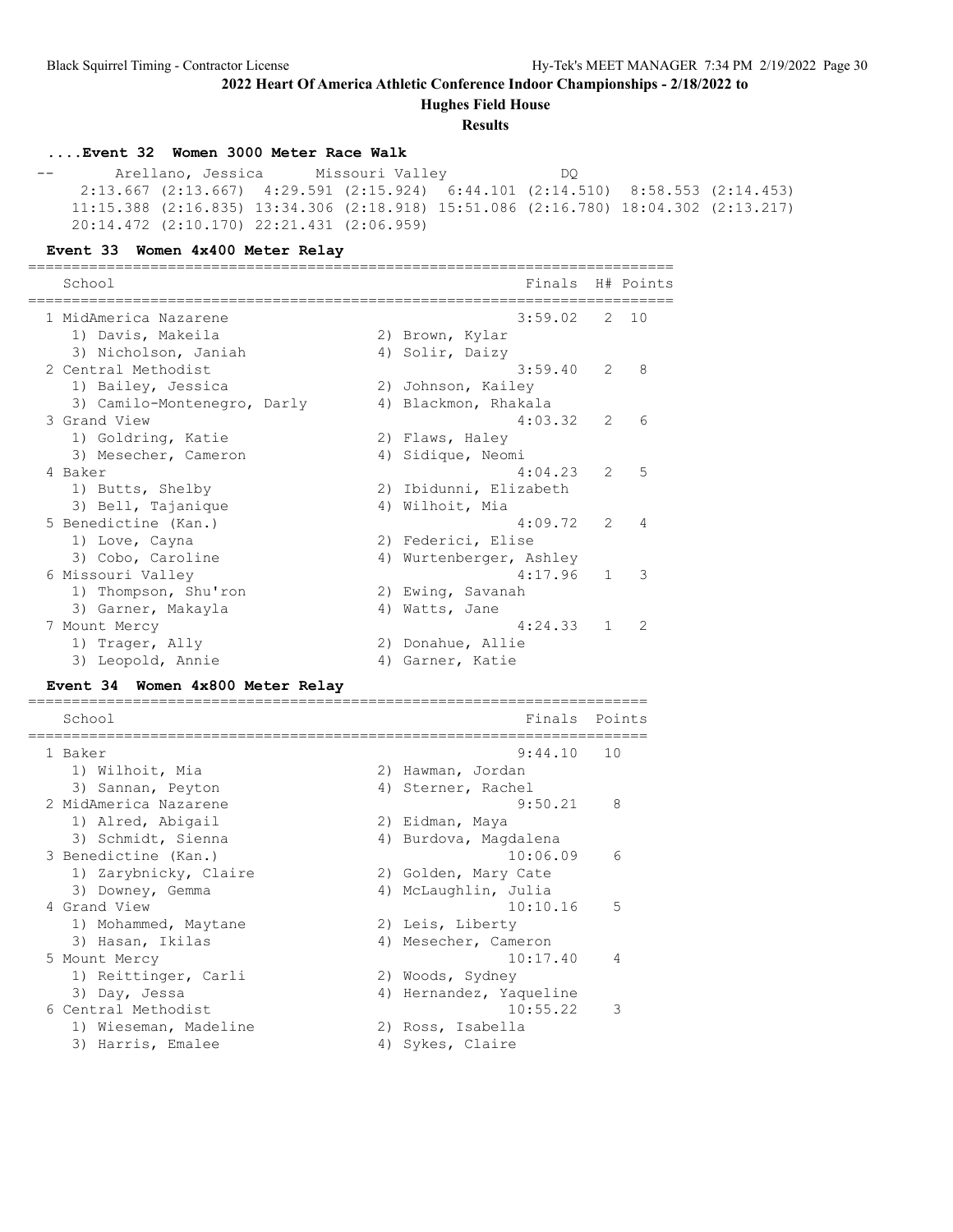# **Hughes Field House**

### **Results**

**Event 35 Women Distance Medley**

| School                  |  | Finals                       | Points         |  |  |  |  |  |
|-------------------------|--|------------------------------|----------------|--|--|--|--|--|
| 1 Grand View            |  | 12:58.88                     | 10             |  |  |  |  |  |
| 1) Nazli, Ceyda         |  | 2) Pippett, Karri            |                |  |  |  |  |  |
| 3) Mohammed, Maytane    |  | 4) Lawson, Morgan            |                |  |  |  |  |  |
| 2 MidAmerica Nazarene   |  | 13:15.52                     | 8              |  |  |  |  |  |
| 1) Schmidt, Sienna      |  | 2) Ostenson, Abigael         |                |  |  |  |  |  |
| 3) Alred, Abigail       |  | 4) Zitter, Abigail           |                |  |  |  |  |  |
| 3 Benedictine (Kan.)    |  | 13:18.71                     | 6              |  |  |  |  |  |
| 1) McLaughlin, Julia    |  | 2) Zarybnicky, Claire        |                |  |  |  |  |  |
| 3) Smith, Tatiana       |  | 4) Golden, Mary Cate         |                |  |  |  |  |  |
| 4 Baker                 |  | 13:34.17                     | 5              |  |  |  |  |  |
| 1) Sannan, Peyton       |  | 2) Osborn, Jade              |                |  |  |  |  |  |
| 3) Sterner, Rachel      |  | 4) Gaither, Jamie            |                |  |  |  |  |  |
| 5 Mount Mercy           |  | 13:47.38                     | $\overline{4}$ |  |  |  |  |  |
| 1) Woods, Sydney        |  | 2) Reittinger, Carli         |                |  |  |  |  |  |
| 3) Hernandez, Yaqueline |  | 4) Day, Jessa                |                |  |  |  |  |  |
| 6 Central Methodist     |  | 14:15.28                     | 3              |  |  |  |  |  |
| 1) Wieseman, Madeline   |  | 2) Cunningham, Keiara-Ashley |                |  |  |  |  |  |
| 3) Ross, Isabella       |  | 4) Sykes, Claire             |                |  |  |  |  |  |

# **Event 36 Women Long Jump**

|                 | Year School<br>Name                                                                                                | <b>Example 18</b> Finals | Points         |
|-----------------|--------------------------------------------------------------------------------------------------------------------|--------------------------|----------------|
|                 | 1 Johnson, Kailey Central Methodist 5.49m 18-00.25 10<br>5.31m 5.49m 5.39m PASS PASS PASS                          |                          |                |
| $\overline{2}$  | Turner, Bailey             Park U.                        5.43m   17-09.75   8<br>5.24m 5.43m FOUL 5.24m FOUL FOUL |                          |                |
| 3               | Weber, Kaitlyn Central Methodist 5.29m 17-04.25<br>FOUL 5.28m 5.24m 5.20m 5.29m 5.18m                              |                          | 6              |
| $\overline{4}$  | Lindenmeyer, Carly MidAmerica Nazarene 5.17m 16-11.50<br>5.15m 5.05m 5.17m FOUL 5.09m 5.12m                        |                          | 5              |
| 5               | Davis, Alyssa       MidAmerica Nazarene     J5.17m   16-11.50<br>FOUL 4.87m 5.04m 5.02m 5.06m 5.17m                |                          | $\overline{4}$ |
| 6               | Feyrer-Melk, Amara Benedictine (Kan.) 5.06m 16-07.25<br>5.06m 4.83m 4.92m 5.01m 4.95m 4.79m                        |                          | 3              |
| 7               | Gaines, Jada (Central Methodist 5.01m 16-05.25<br>FOUL 5.00m 5.01m FOUL 4.84m PASS                                 |                          | $\overline{2}$ |
| 8               | Johnson, Sarah Central Methodist 4.95m 16-03.00<br>4.84m  4.94m  4.88m  4.95m  4.81m  4.89m                        |                          | $\mathbf{1}$   |
| 9               | Sidique, Neomi Grand View 5.92m 16-01.75<br>FOUL 4.72m 4.92m 4.71m 4.52m 4.66m                                     |                          |                |
| 10 <sup>°</sup> | Wesley, Brittney MidAmerica Nazarene $4.83$ m 15-10.25<br>FOUL 4.83m FOUL                                          |                          |                |
| 11              | Batu-Tiako, Abigai Milliam Penn (1980 15-09.00<br>4.80m  4.75m  FOUL                                               |                          |                |
| 12 <sup>°</sup> | Missouri Valley $4.46m$ 14-07.75<br>Garner, Makayla<br>FOUL FOUL 4.46m                                             |                          |                |
|                 | -- Welk, Bayley<br>MidAmerica Nazarene     FOUL<br>FOUL FOUL FOUL                                                  |                          |                |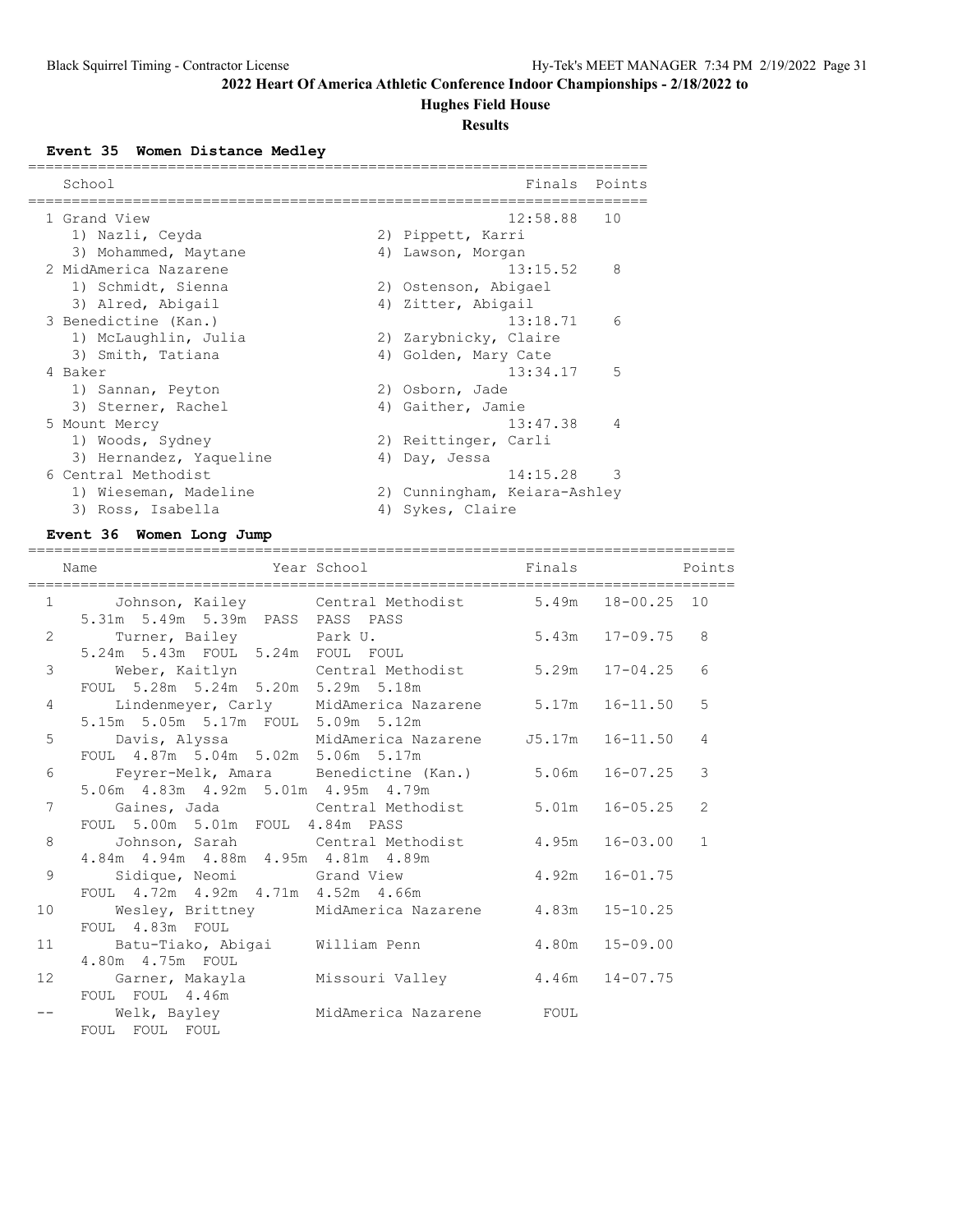# **Hughes Field House**

**Results**

**Event 37 Women Triple Jump**

|                | Year School Finals<br>Name                                                                             |                     | Points          |
|----------------|--------------------------------------------------------------------------------------------------------|---------------------|-----------------|
| $\mathbf{1}$   | Weber, Kaitlyn Central Methodist 11.38m 37-04.00 10<br>FOUL 10.77m 11.11m 11.38m FOUL 10.78m           |                     |                 |
| $\overline{c}$ | Turner, Bailey Dark U.<br>11.10m FOUL FOUL 10.95m 11.37m 11.21m                                        | $11.37m$ $37-03.75$ | 8               |
| 3              | Heisner, Sadie           Central Methodist<br>FOUL 10.25m 10.68m FOUL 10.42m 11.03m                    | $11.03m$ $36-02.25$ | 6               |
| 4              | Davis, Alyssa     MidAmerica Nazarene     10.96m   35-11.50<br>FOUL 10.82m 10.94m FOUL 10.96m 10.96m   |                     | $5\overline{5}$ |
| 5              | Johnson, Sarah           Central Methodist<br>10.25m 10.57m 10.20m 10.45m 10.80m 10.51m                | 10.80m 35-05.25     | $\overline{4}$  |
| 6              | Welk, Bayley MidAmerica Nazarene<br>10.02m 10.51m FOUL 10.17m 10.51m 10.35m                            | $10.51m$ $34-05.75$ | 3               |
| 7              | Feyrer-Melk, Amara Benedictine (Kan.) 10.49m 34-05.00<br>10.13m  10.49m  10.40m  9.94m  10.06m  10.14m |                     | 2               |
| 8              | Nennie, Promise MidAmerica Nazarene 10.40m 34-01.50<br>10.31m 10.03m 10.40m 10.08m 9.94m 10.15m        |                     | $\mathbf{1}$    |
| 9              | Aubuchon, Megan             Central Methodist<br>9.59m 9.97m 9.95m FOUL 9.66m 9.89m                    | $9.97m$ $32-08.50$  |                 |
| 10             | Finke, Renee Central Methodist<br>FOUL FOUL 9.83m                                                      | $9.83m$ $32-03.00$  |                 |
| 11             | Sheil, Jessica<br>Evangel<br>9.69m FOUL 9.81m                                                          | $9.81m$ $32-02.25$  |                 |

#### **Event 38 Women High Jump**

================================================================================= Name The Year School Team Points Points ================================================================================= 1 Perkins, Ashlynn Graceland 1.40 1.45 1.50 1.55 1.60 1.65 PPP PPP O O O XXX 2 Gilliland, Sidney Graceland J1.60m 5-03.00 8 1.40 1.45 1.50 1.55 1.60 1.65 PPP PPP O O XO XXX 3 Lindenmeyer, Carly MidAmerica Nazarene J1.60m 5-03.00 6 1.40 1.45 1.50 1.55 1.60 1.65 PPP PPP O O XXO XXX 4 Aubuchon, Megan Central Methodist 1.55m 5-01.00 5 1.40 1.45 1.50 1.55 1.60 O O O O XXX<br>5 Goldring, Katie 5 Goldring, Katie Grand View J1.55m 5-01.00 4 1.40 1.45 1.50 1.55 1.60 PPP O XO XO XXX 6 Baltimore, Alyssa Culver-Stockton J1.55m 5-01.00 3 1.40 1.45 1.50 1.55 1.60 PPP PPP O XXO XXX 7 Flaws, Haley Grand View 1.50m 4-11.00 2 1.40 1.45 1.50 1.55 O XO O XXX 8 Norman, Sydney Clarke J1.50m 4-11.00 1 1.40 1.45 1.50 1.55 O O XXO XXX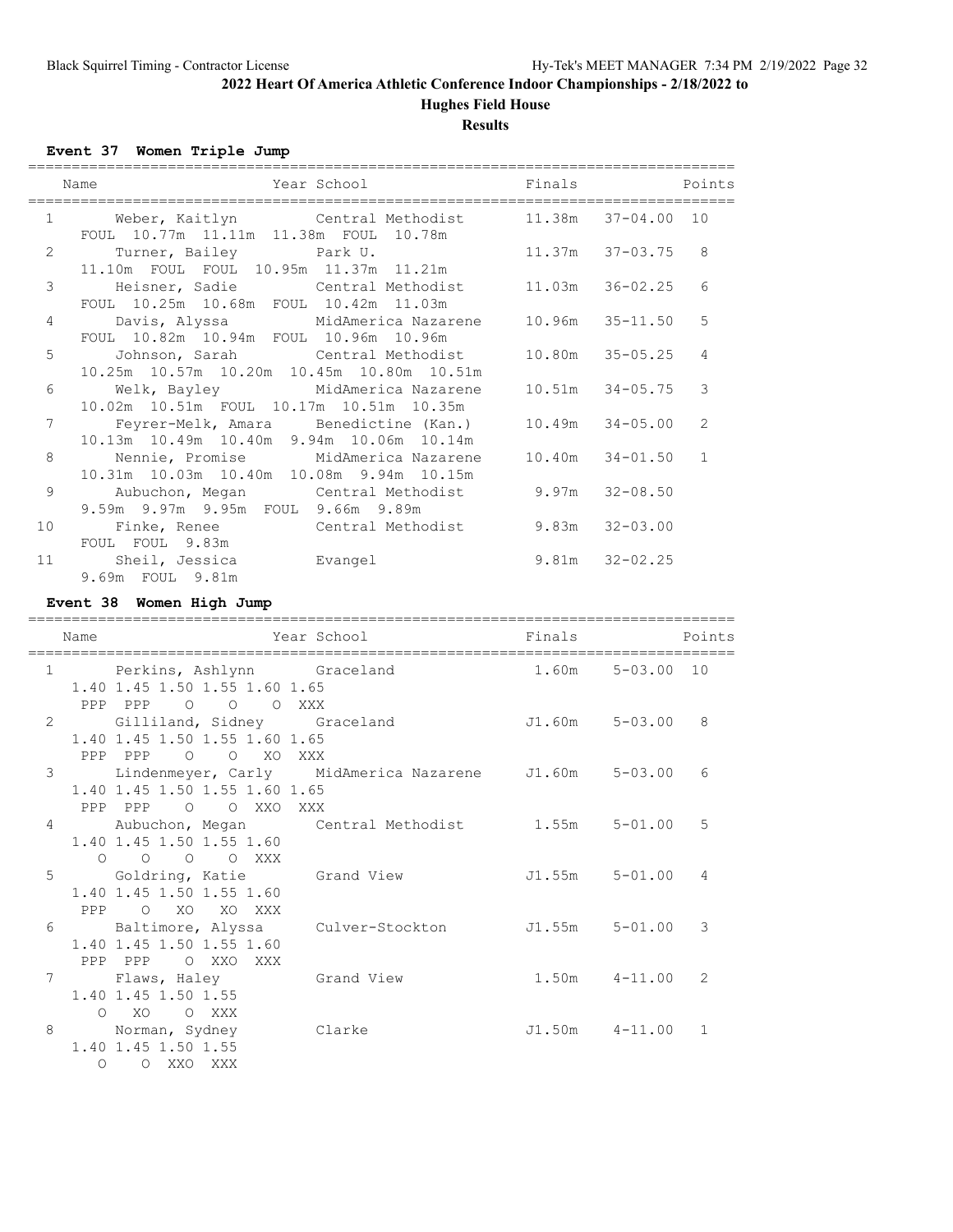### **2022 Heart Of America Athletic Conference Indoor Championships - 2/18/2022 to Hughes Field House**

**Results**

|   |           | Event 38 Women High Jump           |                                                    |                    |  |
|---|-----------|------------------------------------|----------------------------------------------------|--------------------|--|
| 9 |           | Kamtio, Amy Baker                  |                                                    | $1.45m$ $4-09.00$  |  |
|   |           | 1.40 1.45 1.50                     |                                                    |                    |  |
|   |           | O O XXX                            |                                                    |                    |  |
| 9 |           | Schroeder, Ellie Evangel           |                                                    | $1.45m$ $4-09.00$  |  |
|   |           | 1.40 1.45 1.50<br>O O XXX          |                                                    |                    |  |
|   |           |                                    | 9 Plymell, Calyssa Central Methodist 1.45m 4-09.00 |                    |  |
|   |           | 1.40 1.45 1.50                     |                                                    |                    |  |
|   |           | O O XXX                            |                                                    |                    |  |
|   |           | 12 Hartshorne, Haley Mount Mercy   |                                                    | J1.45m 4-09.00     |  |
|   |           | 1.40 1.45 1.50                     |                                                    |                    |  |
|   |           | O XO XXX                           |                                                    |                    |  |
|   |           | 12 Feahn, Sophie Mount Mercy       |                                                    | $J1.45m$ $4-09.00$ |  |
|   |           | 1.40 1.45 1.50                     |                                                    |                    |  |
|   |           | O XO XXX                           |                                                    |                    |  |
|   |           | 12 Sampson, Tara<br>1.40 1.45 1.50 | Graceland                                          | $J1.45m$ $4-09.00$ |  |
|   |           | PPP XO XXX                         |                                                    |                    |  |
|   |           |                                    | 15 Schmid, Paige Benedictine (Kan.) 1.40m 4-07.00  |                    |  |
|   | 1.40 1.45 |                                    |                                                    |                    |  |
|   | XO XXX    |                                    |                                                    |                    |  |
|   |           | Finke, Renee                       | Central Methodist                                  | NH                 |  |
|   |           | 1.40 1.45 1.50                     |                                                    |                    |  |
|   |           | PPP PPP XXX                        |                                                    |                    |  |

**Event 39 Women Pole Vault**

### ================================================================================= Name The Year School Team Points Points ================================================================================= 1 Hawkins, Carter Central Methodist 3.42m 11-02.50 10 2.67 2.82 2.97 3.12 3.27 3.42 3.52 PPP PPP O O O XO XXX 2 Heisner, Sadie Central Methodist 3.27m 10-08.75 8 2.67 2.82 2.97 3.12 3.27 3.42 PPP PPP O O O XXX 3 Guerrero, Suzanne Graceland J3.27m 10-08.75 6 2.67 2.82 2.97 3.12 3.27 3.42 PPP PPP PPP O XXO XXX 4 Grant, Emma Clarke 3.12m 10-02.75 5 2.67 2.82 2.97 3.12 3.27 PPP O O XO XXX 5 Martin, Katlin Graceland 2.82m 9-03.00 4 2.67 2.82 2.97 PPP XO XXX 6 Reichert, Amara Central Methodist 2.67m 8-09.00 3 2.67 2.82 O XXX Bitz, Samantha Missouri Valley NH 2.67 XXX -- Weatherford, Carol Central Methodist MH 2.67 XXX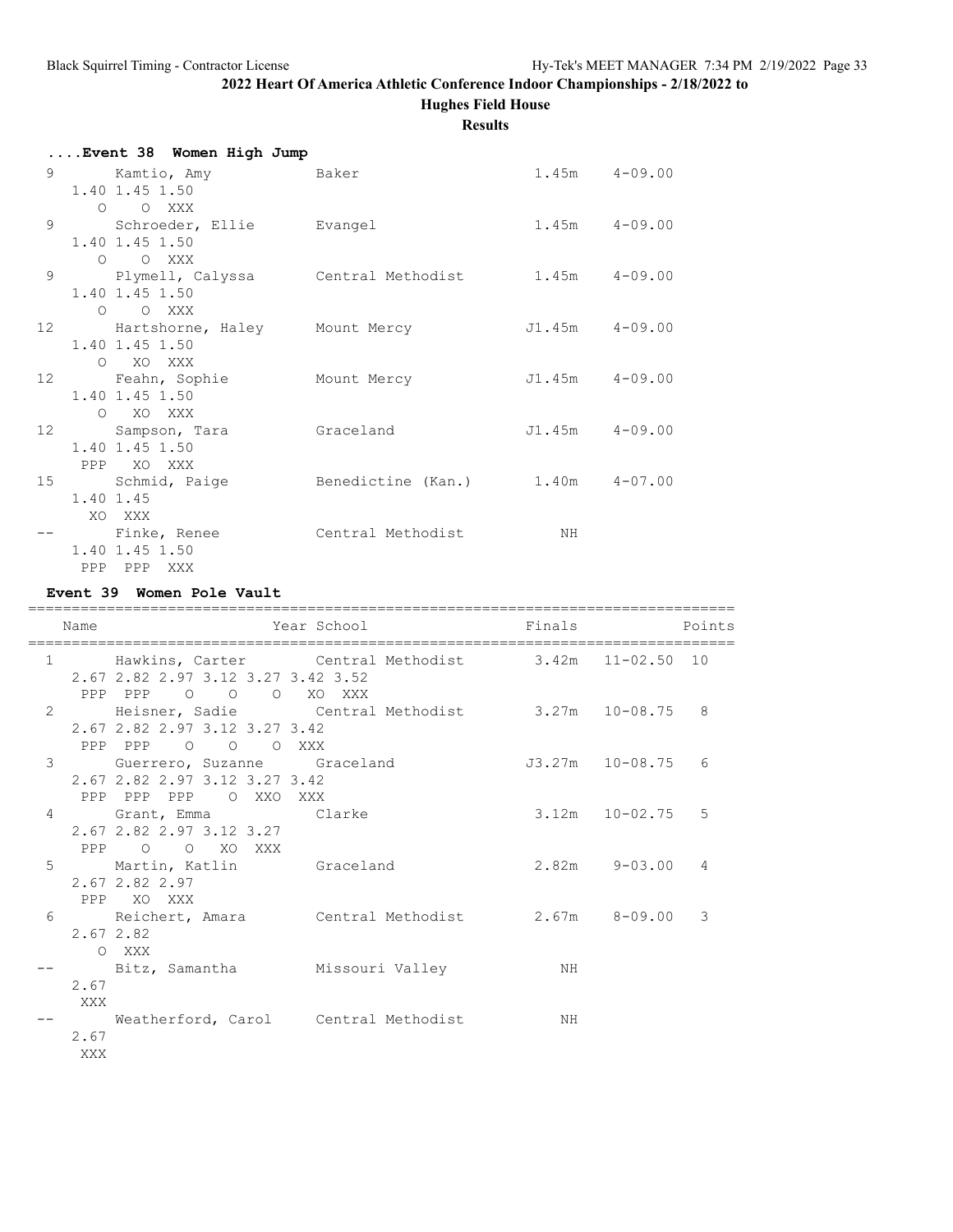# **Hughes Field House**

**Results**

**Event 40 Women Shot Put**

|                |                                                |                                                  | Finals                  |                     |                | H# Points    |
|----------------|------------------------------------------------|--------------------------------------------------|-------------------------|---------------------|----------------|--------------|
| $\mathbf{1}$   | Nail, Bre Mount Mercy                          |                                                  | 14.06m  46-01.50  2  10 |                     |                |              |
|                | 12.99m  13.62m  12.57m  FOUL  13.29m  14.06m   |                                                  |                         |                     |                |              |
| $\overline{2}$ | Flatness, Sydney Grand View                    |                                                  | 13.21m  43-04.25  2     |                     |                | 8            |
|                | 11.80m  12.70m  12.70m  13.21m  12.81m  12.67m |                                                  |                         |                     |                |              |
| 3              |                                                | Sutton, Madison Benedictine (Kan.) 12.72m        |                         | $41 - 08.75$ 2      |                | 6            |
|                | 12.72m FOUL FOUL 12.67m FOUL FOUL              |                                                  |                         |                     |                |              |
| 4              | Czarnecki, April Grand View                    |                                                  | 12.59m                  | $41 - 03.75$        | 2              | 5            |
|                | 12.03m  11.93m  11.97m  12.29m  12.32m  12.59m |                                                  |                         |                     |                |              |
| 5              | Nerland, Cassidy Grand View                    |                                                  | $12.57m$ $41-03.00$     |                     | $\overline{2}$ | 4            |
|                | 12.00m  12.00m  12.04m  12.24m  12.29m  12.57m |                                                  |                         |                     |                |              |
| 6              | Green, Madison                                 | Grand View                                       | 12.37m  40-07.00  2     |                     |                | 3            |
|                | FOUL 11.86m 11.18m FOUL 12.20m 12.37m          |                                                  |                         |                     |                |              |
| $\overline{7}$ | Kangas, Ellen Mount Mercy                      |                                                  | 12.06m                  | $39 - 07.00$ 2      |                | 2            |
|                | 11.61m  11.33m  12.02m  11.53m  12.06m  11.70m |                                                  |                         |                     |                |              |
| 8              | Willson, Lauren Mount Mercy                    |                                                  |                         | $12.04m$ $39-06.00$ | $\overline{2}$ | $\mathbf{1}$ |
|                | 12.04m  10.93m  11.99m  11.68m  11.69m  11.90m |                                                  |                         |                     |                |              |
| 9              | Conrad, Ava Grand View                         |                                                  | $11.84m$ $38-10.25$     |                     | 2              |              |
|                | 10.95m FOUL 11.84m FOUL FOUL 11.39m            |                                                  |                         |                     |                |              |
| 10             | Kane, Samantha                                 | Clarke                                           | $11.39m$ $37-04.50$     |                     | $\mathbf{1}$   |              |
|                | FOUL 11.39m 10.71m                             |                                                  |                         |                     |                |              |
| 11             | Comstock, Kennedy Baker                        |                                                  | 11.23m  36-10.25  1     |                     |                |              |
|                | 10.59m  11.23m  11.21m                         |                                                  |                         |                     |                |              |
| 12             |                                                | Villalobos, Cristi Mount Mercy 10.76m 35-03.75 2 |                         |                     |                |              |
|                | 10.76m FOUL FOUL                               |                                                  |                         |                     |                |              |
| 13             | Lotz, Victoria                                 | MidAmerica Nazarene 10.57m 34-08.25 1            |                         |                     |                |              |
|                | 10.48m 9.24m 10.57m                            |                                                  |                         |                     |                |              |
| 14             |                                                | Hodnefield, Kaylee Grand View                    | $10.47m$ $34-04.25$     |                     | $\mathbf{1}$   |              |
| 15             | 10.38m 9.55m 10.47m<br>Linson, Kylie           | Missouri Valley                                  | 10.31m                  | $33 - 10.00$        | $\mathbf{1}$   |              |
|                | 10.31m 9.97m 10.19m                            |                                                  |                         |                     |                |              |
| 16             | Wolfe, Karli                                   | Central Methodist 10.05m 32-11.75 1              |                         |                     |                |              |
|                | 9.95m 9.96m 10.05m                             |                                                  |                         |                     |                |              |
| 17             |                                                | Nabindu, Bahati Graceland                        | 10.00m                  | $32 - 09.75$ 1      |                |              |
|                | 10.00m 9.48m 9.82m                             |                                                  |                         |                     |                |              |
| 18             |                                                | Hall, Alyssa Benedictine (Kan.) 9.68m 31-09.25   |                         |                     | $\mathbf{1}$   |              |
|                | FOUL FOUL 9.68m                                |                                                  |                         |                     |                |              |
| 19             | Morgan, Dani                                   | Culver-Stockton                                  | 9.19m                   | $30 - 02.00$        | $\mathbf{1}$   |              |
|                | 9.19m FOUL FOUL                                |                                                  |                         |                     |                |              |
|                | Martin, Madison<br>Baker                       |                                                  | FOUL                    |                     | $\mathbf{1}$   |              |
|                | FOUL FOUL FOUL                                 |                                                  |                         |                     |                |              |

#### **Event 41 Women Weight Throw**

|   | Name                                | Year School                                             | Finals                    |  | H# Points |
|---|-------------------------------------|---------------------------------------------------------|---------------------------|--|-----------|
|   | 17.46m 16.71m FOUL FOUL FOUL 17.00m | Sutton, Madison Benedictine (Kan.) 17.46m 57-03.50 2 10 |                           |  |           |
| 2 | FOUL 16.61m 16.99m FOUL 15.97m FOUL |                                                         | 16.99m 55-09.00 2 8       |  |           |
|   | Nerland, Cassidy Grand View         |                                                         | 16.92m 55-06.25 2 6       |  |           |
| 4 | Czarnecki, April       Grand View   | FOUL 15.41m 16.61m 15.93m 16.46m 16.92m                 | $16.18m$ $53-01.00$ $2$ 5 |  |           |
|   |                                     | 16.18m 15.14m 15.60m 15.76m 15.30m 15.30m               |                           |  |           |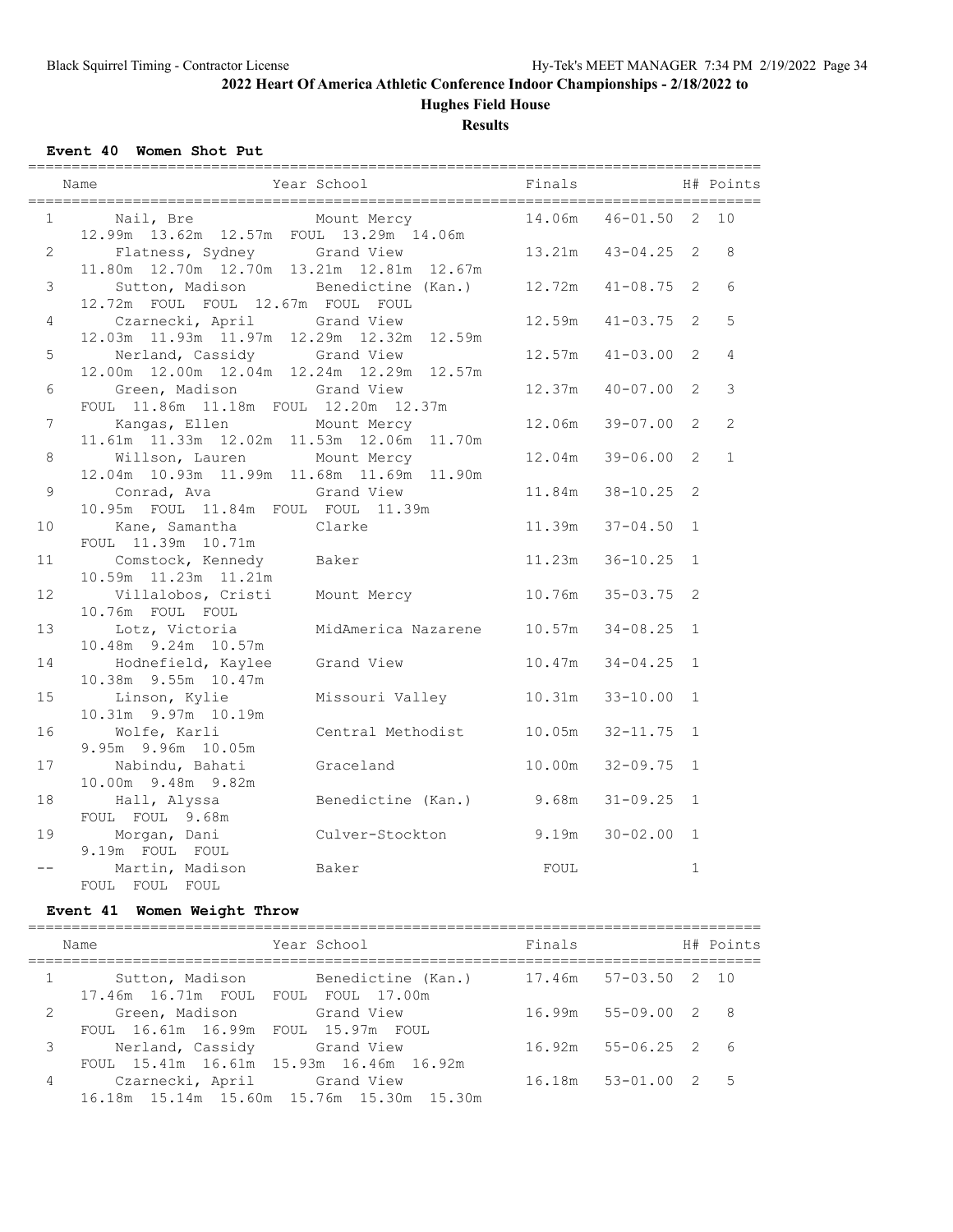**Hughes Field House**

**Results**

|                 | Event 41 Women Weight Throw                                                                             |                                   |                     |                |
|-----------------|---------------------------------------------------------------------------------------------------------|-----------------------------------|---------------------|----------------|
|                 | 5 Lotz, Victoria MidAmerica Nazarene 15.05m 49-04.50 2 4<br>FOUL 14.39m 14.55m 14.05m 15.05m 14.05m     |                                   |                     |                |
|                 | 6 Flatness, Sydney Grand View<br>14.43m  14.89m  14.07m  14.01m  14.28m  14.35m                         |                                   | 14.89m  48-10.25  1 | $\mathbf{3}$   |
| 7 <sup>1</sup>  | Villalobos, Cristi Mount Mercy<br>Villalobos, Cristi Mount Mercy<br>14.65m FOUL 14.42m FOUL FOUL 14.77m |                                   | 14.77m  48-05.50  2 | $\overline{c}$ |
| 8               | Fields, Savannah Missouri Valley 14.59m 47-10.50 2<br>12.88m  14.59m  13.52m  FOUL  14.57m  13.26m      |                                   |                     | $\mathbf{1}$   |
| 9               | Anderson, Kennise Park U. J14.59m 47-10.50 1<br>14.59m 13.98m FOUL FOUL FOUL 12.21m                     |                                   |                     |                |
|                 | 10 Fairley, Colbie Baker<br>FOUL 13.91m 14.45m                                                          |                                   | 14.45m  47-05.00  1 |                |
| 11              | Moore, Iliyah Grand View 14.35m 47-01.00 2<br>FOUL 14.35m 13.98m                                        |                                   |                     |                |
| 12 <sup>°</sup> | Willson, Lauren Mount Mercy 514.35m 47-01.00 2<br>FOUL FOUL 14.35m                                      |                                   |                     |                |
| 13              | Walker, Shikayla     Park U.               13.84m   45-05.00  1<br>13.84m  12.44m  FOUL                 |                                   |                     |                |
| 14              | Kane, Samantha Clarke 13.76m 45-01.75 2<br>13.76m  13.63m  FOUL                                         |                                   |                     |                |
| 15              | Geist, Katherine Benedictine (Kan.) 13.73m 45-00.50 1<br>13.34m 13.34m 13.73m                           |                                   |                     |                |
| 16              | Hickey, Addie Clarke<br>13.46m  12.39m  13.50m                                                          |                                   | 13.50m  44-03.50  1 |                |
| 17              | Olivarez, Victoria Central Methodist 13.26m 43-06.00 1<br>12.52m 13.18m 13.26m                          |                                   |                     |                |
| 18              | Nail, Bre<br>13.18m  13.25m  13.03m                                                                     | Mount Mercy 13.25m 43-05.75 2     |                     |                |
| 19              | Romero Rodriguez,<br>11.79m  12.28m  12.91m                                                             | Missouri Valley 12.91m 42-04.25 2 |                     |                |
|                 | 20 Jones, Jzonei<br>12.91m 11.75m 11.98m                                                                | Mount Mercy 512.91m 42-04.25 1    |                     |                |
|                 | 21 Martin, Madison Baker 12.49m 40-11.75 1<br>12.24m  12.49m  FOUL                                      |                                   |                     |                |
| 22              | Wilson, Lauren Missouri Valley 11.73m 38-06.00 1<br>11.73m  FOUL  10.60m                                |                                   |                     |                |
|                 |                                                                                                         |                                   |                     |                |

#### **Event 42 Women Indoor Pentathlon**

| Name          |                    | Year School         |       | Finals H# Points |
|---------------|--------------------|---------------------|-------|------------------|
|               | Lindenmeyer, Carly | MidAmerica Nazarene | 3298  | 10               |
| $\mathcal{L}$ | Goldring, Katie    | Grand View          | 3147  | 8                |
| 3             | Perkins, Ashlynn   | Graceland           | 3058  | 6                |
| 4             | Moore, Mya         | Grand View          | 2766  | 5                |
| 5             | Finke, Renee       | Central Methodist   | 2720  |                  |
| 6             | Feyrer-Melk, Amara | Benedictine (Kan.)  | 2717  |                  |
|               | Schmid, Paige      | Benedictine (Kan.)  | 2472  |                  |
| 8             | Sattler, Leah      | Benedictine (Kan.)  | X1892 |                  |

### **Event 42 Indoor Pentathlon: #1 Women 60 Meter Hurdles Indoor Pentathlon**

| Name |                 |  |  | Year School | Finals H# Points |  |      |  |  |  |  |
|------|-----------------|--|--|-------------|------------------|--|------|--|--|--|--|
|      | Goldring, Katie |  |  | Grand View  | $9.35 \quad 2$   |  | -838 |  |  |  |  |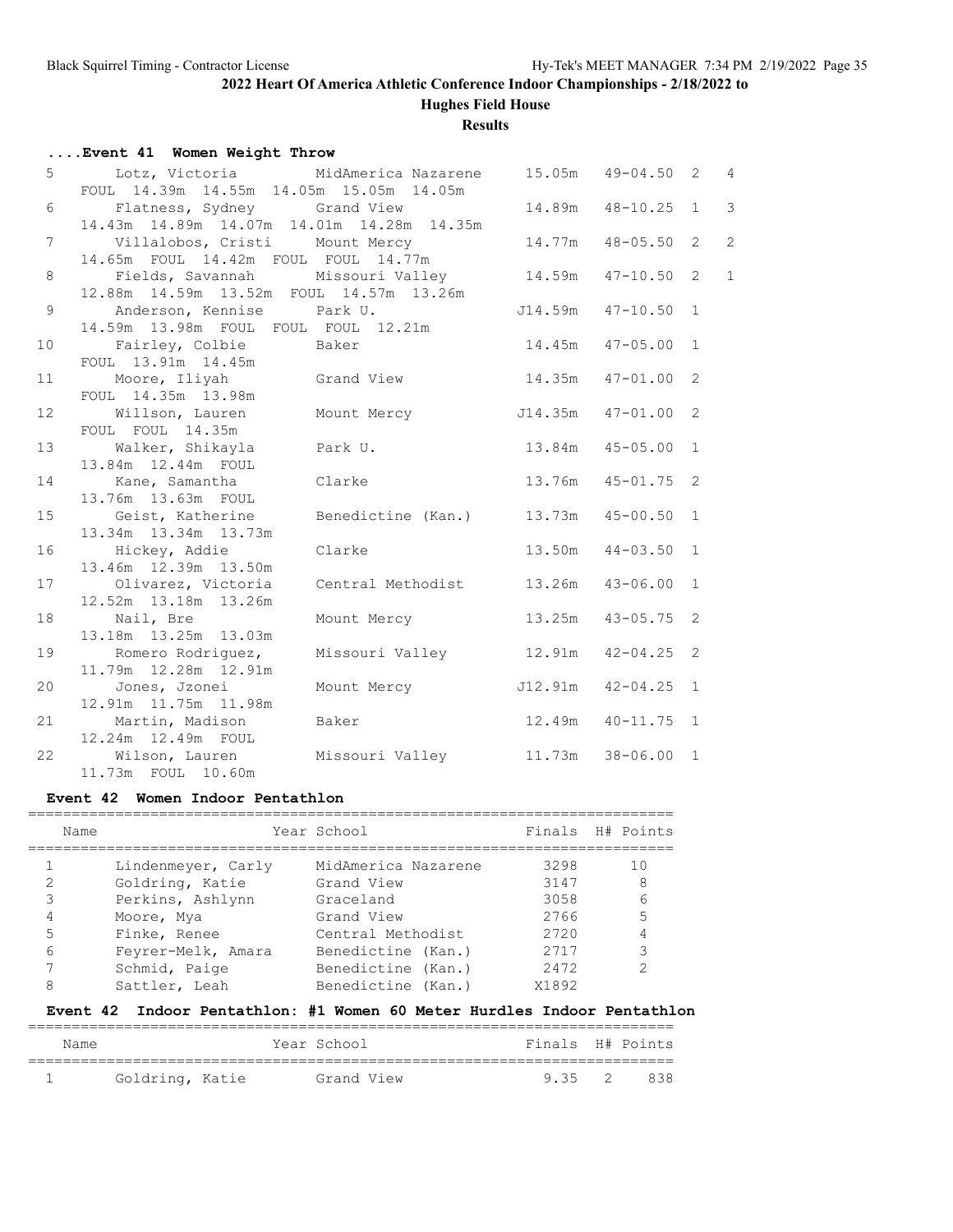# **Hughes Field House**

**Results**

### **....Event 42 Indoor Pentathlon: #1 Women 60 Meter Hurdles Indoor Pentathlon**

| 2 | Lindenmeyer, Carly | MidAmerica Nazarene | 9.43  |     | 822 |
|---|--------------------|---------------------|-------|-----|-----|
|   | Moore, Mya         | Grand View          | 9.81  | - 2 | 748 |
| 4 | Finke, Renee       | Central Methodist   | 9.83  |     | 744 |
| 5 | Feyrer-Melk, Amara | Benedictine (Kan.)  | 10.15 | 3   | 684 |
| 6 | Schmid, Paige      | Benedictine (Kan.)  | 10.23 |     | 670 |
|   | Perkins, Ashlynn   | Graceland           | 10.39 | 3   | 641 |
| 8 | Sattler, Leah      | Benedictine (Kan.)  | 10.50 | 3   | 621 |

### **Event 42 Indoor Pentathlon: #2 Women High Jump Indoor Pentathlon**

|               | Name              |           |  |                                              | Year School                                  |         |                                     |         | Finals                                 |  | <b>Example 19</b> Points                                                           |        |  |
|---------------|-------------------|-----------|--|----------------------------------------------|----------------------------------------------|---------|-------------------------------------|---------|----------------------------------------|--|------------------------------------------------------------------------------------|--------|--|
|               | $1 \qquad \qquad$ |           |  |                                              |                                              |         |                                     |         |                                        |  | Lindenmeyer, Carly MidAmerica Nazarene 1.65m 5-05.00 795                           |        |  |
|               |                   |           |  |                                              |                                              |         |                                     |         |                                        |  | 1.23 1.26 1.29 1.32 1.35 1.38 1.41 1.44 1.47 1.50 1.53 1.56 1.59 1.62 1.65 1.68    |        |  |
|               |                   |           |  |                                              |                                              |         |                                     |         |                                        |  | PPP PPP PPP PPP PPP PPP PPP PPP PPP 0 0 0 XO XXO XO XXX                            |        |  |
| $\mathcal{L}$ |                   |           |  |                                              |                                              |         |                                     |         |                                        |  |                                                                                    |        |  |
|               |                   |           |  |                                              |                                              |         |                                     |         |                                        |  | 1.23 1.26 1.29 1.32 1.35 1.38 1.41 1.44 1.47 1.50 1.53 1.56 1.59 1.62 1.65         |        |  |
|               |                   |           |  |                                              |                                              |         | PPP PPP PPP PPP PPP PPP PPP PPP PPP | XO      | $\circ$ $\circ$                        |  | $\circ$ 0                                                                          | XO XXX |  |
| 3             |                   |           |  |                                              |                                              |         |                                     |         |                                        |  | Finke, Renee                  Central Methodist           1.59m     5-02.50    724 |        |  |
|               |                   |           |  |                                              |                                              |         |                                     |         |                                        |  | 1.23 1.26 1.29 1.32 1.35 1.38 1.41 1.44 1.47 1.50 1.53 1.56 1.59 1.62              |        |  |
|               |                   |           |  |                                              |                                              |         |                                     |         | PPP PPP PPP PPP PPP PPP PPP O O O XO O |  | XO XXX                                                                             |        |  |
| 3             |                   |           |  |                                              |                                              |         |                                     |         | Goldring, Katie Grand View 1.59m       |  | 5-02.50                                                                            | 724    |  |
|               |                   |           |  |                                              |                                              |         |                                     |         |                                        |  | 1.23 1.26 1.29 1.32 1.35 1.38 1.41 1.44 1.47 1.50 1.53 1.56 1.59 1.62              |        |  |
|               |                   |           |  |                                              |                                              |         | PPP PPP PPP PPP PPP O PPP O PPP     | $\circ$ | $O$ XO                                 |  | XO XXX                                                                             |        |  |
| 5             |                   |           |  |                                              |                                              |         |                                     |         |                                        |  | Schmid, Paige Benedictine (Kan.) 1.44m 4-08.75                                     | 555    |  |
|               |                   |           |  |                                              | 1.23 1.26 1.29 1.32 1.35 1.38 1.41 1.44 1.47 |         |                                     |         |                                        |  |                                                                                    |        |  |
|               |                   | PPP O PPP |  | $\begin{matrix} 0 & 0 \\ 0 & 0 \end{matrix}$ | XO                                           | $\circ$ | O XXX                               |         |                                        |  |                                                                                    |        |  |
| 6             |                   |           |  |                                              |                                              |         |                                     |         |                                        |  | Feyrer-Melk, Amara    Benedictine (Kan.)      1.41m    4-07.50    523              |        |  |
|               |                   |           |  |                                              | 1.23 1.26 1.29 1.32 1.35 1.38 1.41 1.44      |         |                                     |         |                                        |  |                                                                                    |        |  |
|               |                   |           |  |                                              | PPP OPPP OOO XXOXXX                          |         |                                     |         |                                        |  |                                                                                    |        |  |
| 7             |                   |           |  |                                              |                                              |         |                                     |         |                                        |  |                                                                                    |        |  |
|               |                   |           |  | 1.23 1.26 1.29 1.32 1.35 1.38                |                                              |         |                                     |         |                                        |  |                                                                                    |        |  |
|               | PPP PPP PPP       |           |  | O O XXX                                      |                                              |         |                                     |         |                                        |  |                                                                                    |        |  |
|               | 1.23              |           |  |                                              |                                              |         |                                     |         | Sattler, Leah Benedictine (Kan.) NH    |  |                                                                                    |        |  |
|               | XXX               |           |  |                                              |                                              |         |                                     |         |                                        |  |                                                                                    |        |  |
|               |                   |           |  |                                              |                                              |         |                                     |         |                                        |  |                                                                                    |        |  |

### **Event 42 Indoor Pentathlon: #3 Women Shot Put Indoor Pentathlon**

|                | Name                                    | Year School         | Finals |                    | Points |
|----------------|-----------------------------------------|---------------------|--------|--------------------|--------|
| $\mathbf{1}$   | Finke, Renee                            | Central Methodist   |        | $9.63m$ $31-07.25$ | 505    |
| 2              | $9.63m$ $9.40m$ $9.24m$<br>Moore, Mya   | Grand View          | 9.32m  | 30-07.00           | 485    |
| 3              | 8.83m 8.58m 9.32m<br>Feyrer-Melk, Amara | Benedictine (Kan.)  | 9.25m  | $30 - 04.25$       | 480    |
| $\overline{4}$ | 8.90m 8.98m 9.25m<br>Lindenmeyer, Carly | MidAmerica Nazarene | 9.22m  | $30 - 03.00$       | 479    |
|                | 8.33m 9.22m 8.64m                       |                     |        |                    |        |
| 5              | Schmid, Paige<br>8.83m 8.39m 8.14m      | Benedictine (Kan.)  | 8.83m  | 28-11.75           | 453    |
| 6              | Perkins, Ashlynn<br>6.78m 7.88m 7.78m   | Graceland           | 7.88m  | 25-10.25           | 392    |
| 7              | Goldring, Katie<br>6.74m 7.84m 7.20m    | Grand View          | 7.84m  | $25 - 08.75$       | 389    |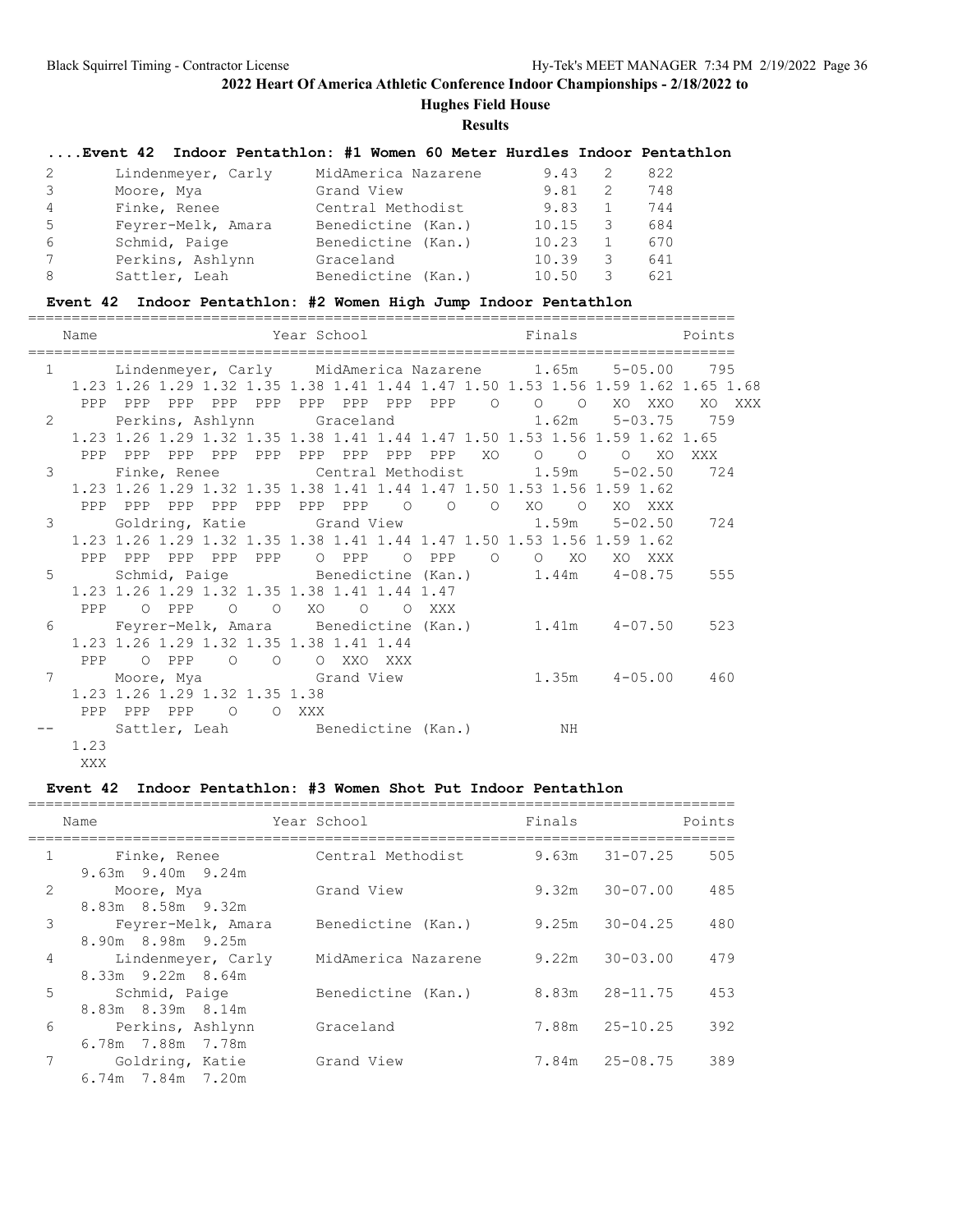**Hughes Field House**

#### **Results**

### **....Event 42 Indoor Pentathlon: #3 Women Shot Put Indoor Pentathlon**

 8 Sattler, Leah Benedictine (Kan.) 7.15m 23-05.50 345 6.66m 7.15m 6.73m

#### **Event 42 Indoor Pentathlon: #4 Women Long Jump Indoor Pentathlon**

|              | Name                                    | Year School                            | Finals |                | Points |
|--------------|-----------------------------------------|----------------------------------------|--------|----------------|--------|
| $\mathbf{1}$ | 5.39m FOUL FOUL                         | Lindenmeyer, Carly MidAmerica Nazarene |        | 5.39m 17-08.25 | 668    |
| 2            | 5.07m FOUL 5.15m                        | Feyrer-Melk, Amara Benedictine (Kan.)  | 5.15m  | 16-10.75       | 601    |
| 3            | Moore, Mya<br>4.70m  4.49m  FOUL        | Grand View                             | 4.70m  | 15-05.00       | 479    |
| 4            | Goldring, Katie<br>FOUL FOUL 4.65m      | Grand View                             | 4.65m  | 15-03.25       | 466    |
| 5            | Perkins, Ashlynn<br>4.58m 4.17m 4.38m   | Graceland                              | 4.58m  | 15-00.50       | 448    |
| 6            | Schmid, Paige<br>4.23m 3.35m PASS       | Benedictine (Kan.)                     | 4.23m  | 13-10.50       | 362    |
| 7            | Finke, Renee<br>$4.13m$ $4.21m$ $4.19m$ | Central Methodist                      | 4.21m  | $13 - 09.75$   | 357    |
| 8            | Sattler, Leah<br>3.97m 4.01m FOUL       | Benedictine (Kan.)                     | 4.01m  | 13-02.00       | 310    |

#### **Event 42 Indoor Pentathlon: #5 Women 800 Meter Run Indoor Pentathlon**

| Name | Year School <b>Example 19 Service School</b> Finals Points                    |  |
|------|-------------------------------------------------------------------------------|--|
| 1    | Perkins, Ashlynn Graceland 2:20.42 818                                        |  |
|      | 33.487 (33.487) 1:27.151 (53.664) 2:20.417 (53.267)                           |  |
| 2    | Goldring, Katie 6 Grand View 2:27.08 730                                      |  |
|      | 33.151 (33.151) 1:26.065 (52.915) 2:27.071 (1:01.006)                         |  |
| 3    | Sattler, Leah Benedictine (Kan.) 2:36.33 616                                  |  |
|      | 34.240 (34.240) 1:34.000 (59.760) 2:36.321 (1:02.322)                         |  |
| 4    | Moore, Mya                       Grand View                 2:38.19       594 |  |
|      | $35.020$ (35.020) $1:37.097$ (1:02.078) $2:38.190$ (1:01.093)                 |  |
| 5    | Lindenmeyer, Carly MidAmerica Nazarene 2:43.43 534                            |  |
|      | 34.623 (34.623) 1:37.403 (1:02.780) 2:43.425 (1:06.023)                       |  |
| 6    | Schmid, Paige Benedictine (Kan.) 2:53.05 432                                  |  |
|      | 35.632 (35.632) 1:43.836 (1:08.205) 2:53.046 (1:09.210)                       |  |
| 7    | Feyrer-Melk, Amara Benedictine (Kan.) 2:53.38 429                             |  |
|      | 36.050 (36.050) 1:44.125 (1:08.076) 2:53.372 (1:09.247)                       |  |
| 8    | Finke, Renee Central Methodist 2:57.39 390                                    |  |
|      | $36.162$ (36.162) 1:44.657 (1:08.496) 2:57.381 (1:12.724)                     |  |

| Women - Team Rankings - 21 Events Scored |                        |     |  |                       |     |  |  |
|------------------------------------------|------------------------|-----|--|-----------------------|-----|--|--|
|                                          | 1) Central Methodist   | 156 |  | 2) Grand View         | 151 |  |  |
|                                          | 3) MidAmerica Nazarene | 126 |  | 4) Benedictine (Kan.) | 118 |  |  |
|                                          | 5) Mount Mercy         | 78  |  | 6) Baker              | 64  |  |  |
|                                          | 7) Graceland           | 45  |  | 8) Park U.            | 37  |  |  |
|                                          | 9) Evangel             | 15  |  | 10) Clarke            | 11  |  |  |
|                                          | 11) Missouri Valley    | 4   |  | 12) Culver-Stockton   |     |  |  |